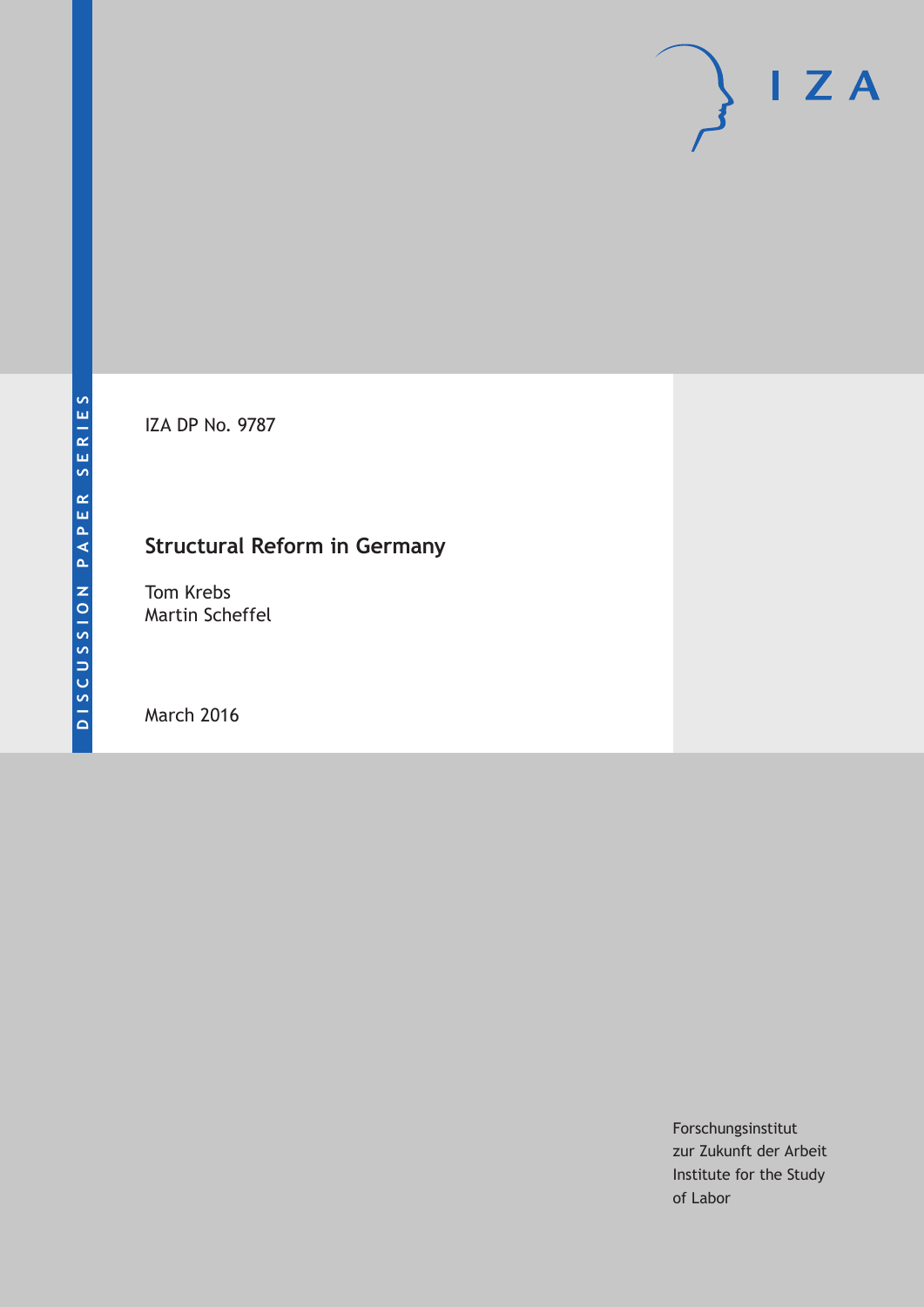# **Structural Reform in Germany**

### **Tom Krebs**

*University of Mannheim and IZA* 

### **Martin Scheffel**

*University of Cologne* 

Discussion Paper No. 9787 March 2016

IZA

P.O. Box 7240 53072 Bonn **Germany** 

Phone: +49-228-3894-0 Fax: +49-228-3894-180 E-mail: iza@iza.org

Any opinions expressed here are those of the author(s) and not those of IZA. Research published in this series may include views on policy, but the institute itself takes no institutional policy positions. The IZA research network is committed to the IZA Guiding Principles of Research Integrity.

The Institute for the Study of Labor (IZA) in Bonn is a local and virtual international research center and a place of communication between science, politics and business. IZA is an independent nonprofit organization supported by Deutsche Post Foundation. The center is associated with the University of Bonn and offers a stimulating research environment through its international network, workshops and conferences, data service, project support, research visits and doctoral program. IZA engages in (i) original and internationally competitive research in all fields of labor economics, (ii) development of policy concepts, and (iii) dissemination of research results and concepts to the interested public.

IZA Discussion Papers often represent preliminary work and are circulated to encourage discussion. Citation of such a paper should account for its provisional character. A revised version may be available directly from the author.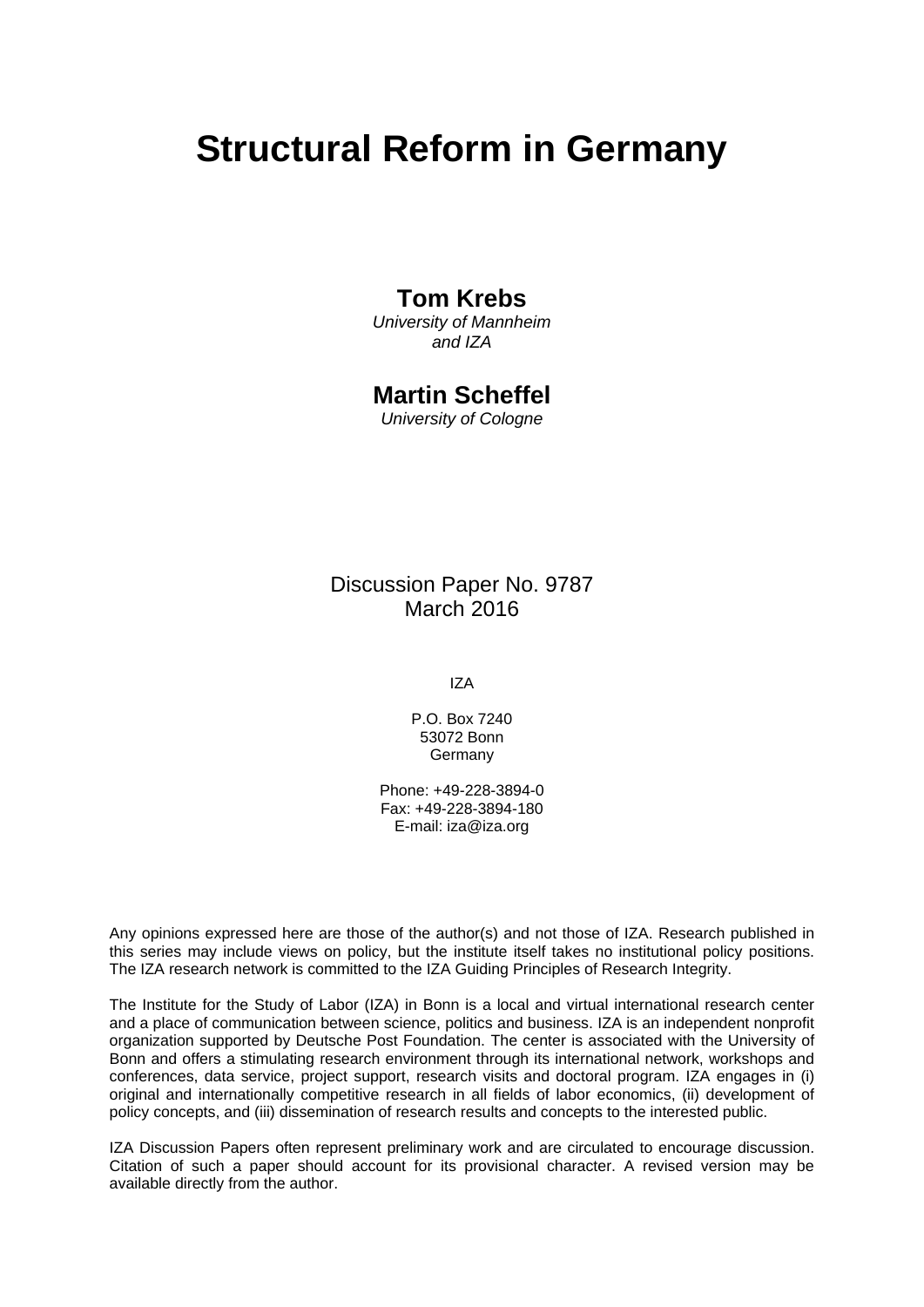IZA Discussion Paper No. 9787 March 2016

# **ABSTRACT**

# **Structural Reform in Germany\***

This paper provides a quantitative evaluation of the macroeconomic, distributional, and fiscal effects of three reform proposals for Germany: i) a reduction in the social security tax in the low-wage sector, ii) a publicly financed expansion of full-day child care and full-day schooling, and iii) the further deregulation of the professional service sector. The analysis is based on a macroeconomic model with physical capital, human capital, job search, and household heterogeneity. All three reforms have positive short-run and long-run effects on employment, wages, and output. The quantitative effects of the deregulation reform are relatively small due to the small size of the professional services in Germany. Policy reforms i) and ii) have substantial macroeconomic effects and positive distributional consequences. Ten years after implementation, reforms i) and ii) taken together increase employment by 1.6 percent, potential output by 1.5 percent, real hourly pre-tax wages in the low-wage sector by 3 percent, and real hourly pre-tax wages of women with children by 2.7 percent. The two reforms create fiscal deficits in the short-run, but they also generate substantial fiscal surpluses in the long-run. They are fiscally efficient in the sense that the present value of short-term fiscal deficits and long-term fiscal surpluses is positive for any interest (discount) rate less than 9 percent.

JEL Classification: E24, E60, J2, J3

Keywords: structural reform, Germany

Corresponding author:

 $\overline{\phantom{a}}$ 

Tom Krebs Department of Economics University of Mannheim L7, 3-5, Room P05/06 68313 Mannheim Germany E-mail: tkrebs@uni-mannheim.de

<sup>\*</sup> This paper is based on research conducted for the German Ministry for Economic Affairs and Energy (BMWi). We thank members of the ministry, in particular Kai Hielscher, Christoph Menzel, Stefan Profit, and Jeromin Zettelmeyer, for numerous suggestions and comments. Tom Krebs thanks the IMF Research Department for its hospitality, and Enrica Detragiache and Romain Duval for useful comments. The usual disclaimer applies.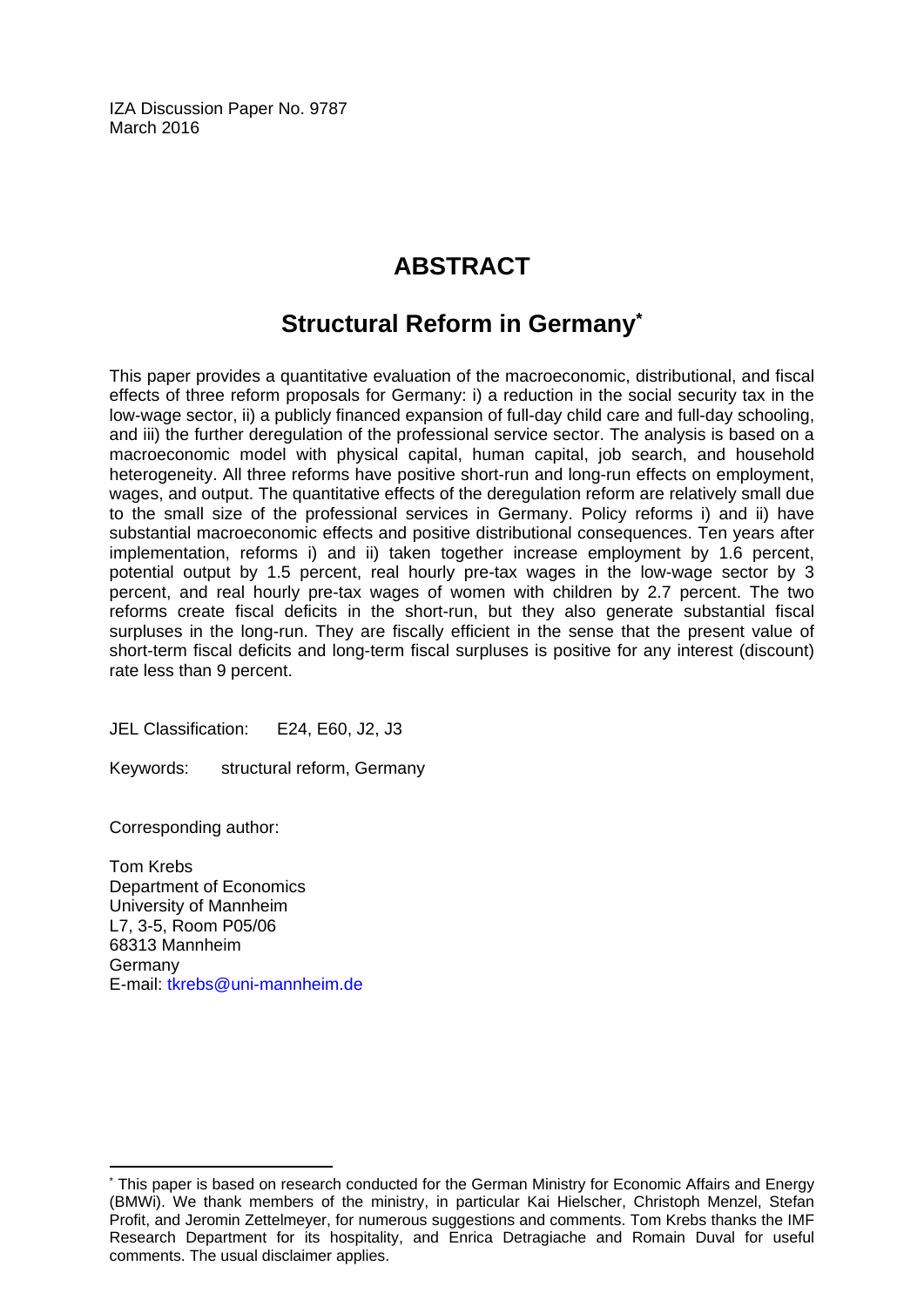### **1. Introduction**

At first sight, Germany looks like a model for economic prosperity: the unemployment rate has dropped to 4*.*6 percent, the government budget is in surplus, and annual per capita output growth has averaged 2.2 percent since the Great Recession.<sup>1</sup> However, a second look reveals two structural weaknesses. First, the dramatic ageing of the German population will act as a severe drag on future economic growth and is bound to put strain on future government finances. Second, a large number of jobs in Germany are marginal jobs (so-called mini-jobs) and part-time jobs that have low productivity and pay low hourly wages.<sup>2</sup> In this paper, we analyze reform proposals for Germany that can help overcome these two structural weaknesses. Specifically, we consider structural reforms that not only boost output, employment, and hourly wages, but also generate fiscal surpluses in the long-run (fiscal efficiency). In addition, we discuss the distributional consequences of the reform proposals.

We consider three reform proposals. First, we analyze a reform that reduces the social security tax in the low-wage sector. This reform increases the incentive for unemployed workers to engage in job search and it increases the incentive for marginally employed workers to search for part-time or full-time employment. Second, we consider a publicly financed expansion of full-day child care and full-day school programs. This reform helps women with children to balance work and family life, and it therefore increases their incentives to move from marginal employment to part-time or full-time employment. Third, we study the

<sup>&</sup>lt;sup>1</sup>The unemployment rate is the harmonized unemployment rate according to the OECD statistics in 2015. Note that in line with an exceptionally low unemployment rate, the employment rate in Germany is quite high (74 percent in 2014 and in Q3 2015 according to OECD statistics). The budget surplus of the German government amounted to 0.6 percent of GDP in 2015 according to the German Statistical Office (Statistisches Bundesamt). The average growth rate of per capital output is computed for the 6-year period 2010-2015 using data from the German Statistical Office.

<sup>2</sup>In 2014, 22 percent of employment in Germany was part-time employment and 12 percent was marginal employment (mini-jobs) according to the German Statistical Office. See Krebs and Scheffel (2015) for a detailed discussion of the data on marginal employment and part-time employment.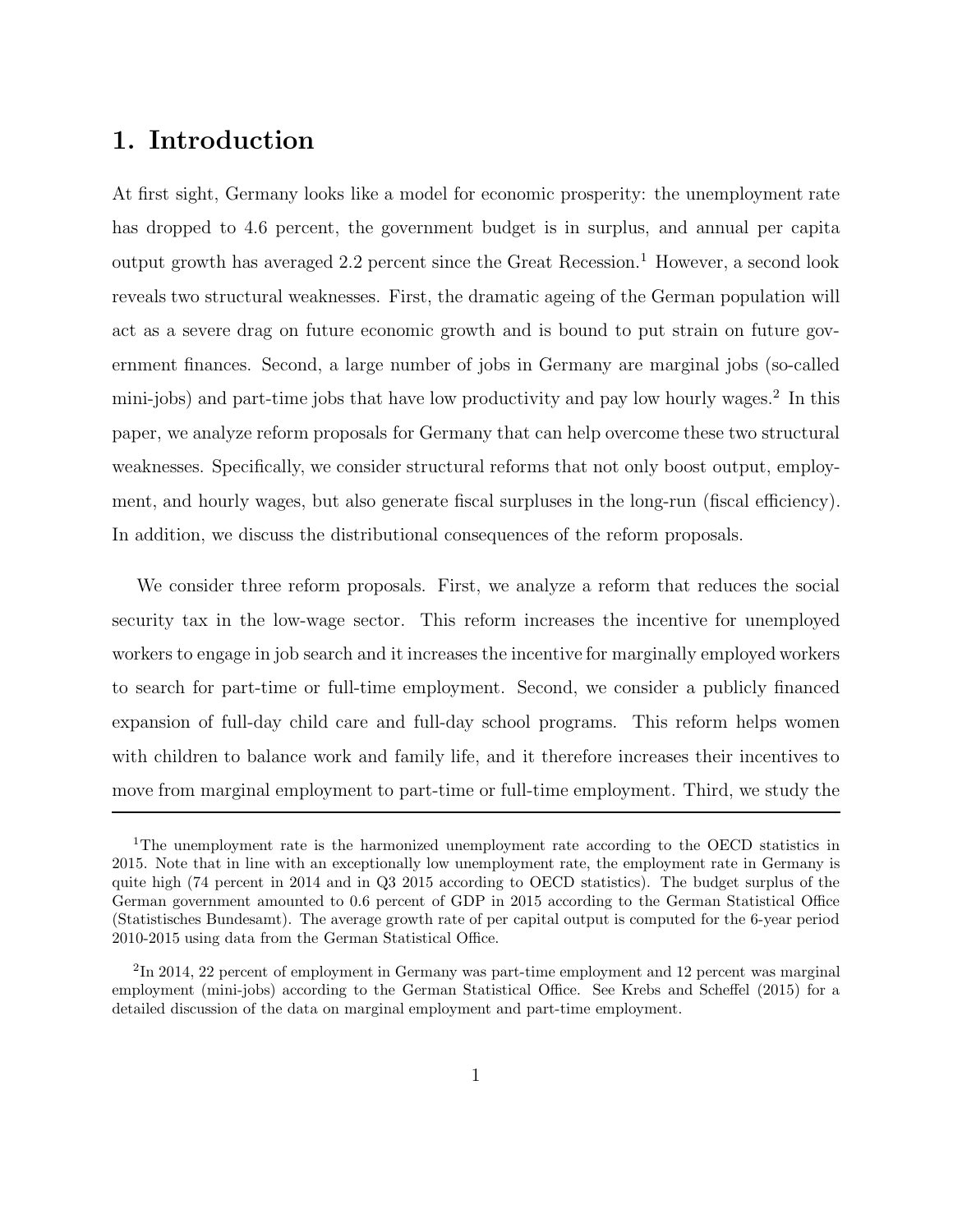further deregulation of the professional services (lawyers, accountants, architects, engineers) in Germany. This reform enhances efficiency and improves productivity of firms using the professional services as an input factor. Clearly, the first two reforms increase the supply of labor, whereas the third reform increases the demand for labor.

Our analysis is based on simulations of a calibrated macroeconomic model with physical capital, human capital, and job search (frictional labor market). Households are ex-ante heterogenous differing with respect to their family type (single, couple, children) and the education level of their adult household members. Households are also ex-post heterogenous in the sense that unemployed workers engage in job search with uncertain outcome. Similarly, a fraction of the marginally employed and part-employed workers desire to extend their working hours and search for full-time work, but the success of their search effort is uncertain. Households make a consumption-saving decision and employed workers have the opportunity to invest in their human capital through on-the-job-training. In line with the empirical evidence, the model generates an endogenous wage penalty for marginal and part-time employment since full-time employed workers have the largest incentive to invest in on-the-job training. The final-goods sector is perfectly competitive and the intermediategoods sector (professional services) is imperfectly competitive with a mark-up that depends on the level of regulation (entry barriers). The model economy is calibrated to match a number of micro-level and macro-level facts of the German economy.<sup>3</sup>

The first reform proposal consists of a reduction in the employee contribution to the social security tax for (most) workers with monthly earnings less than 2*,* 000 Euro. Currently the employee contribution to the social security tax in Germany is 20 percent for monthly

<sup>&</sup>lt;sup>3</sup>The model neglects several channels that could further increase the economic benefits of the three reform proposals, and in this sense the results presented here provide a lower bound on the true benefits of reform. Specifically, the analysis neither takes into account the effect of schooling on the human capital of children nor does it allow for a labor-leisure choice along the intensive margin. Further, the macroeconomic model analyzed here does not have a Keynesian aggregate demand channel.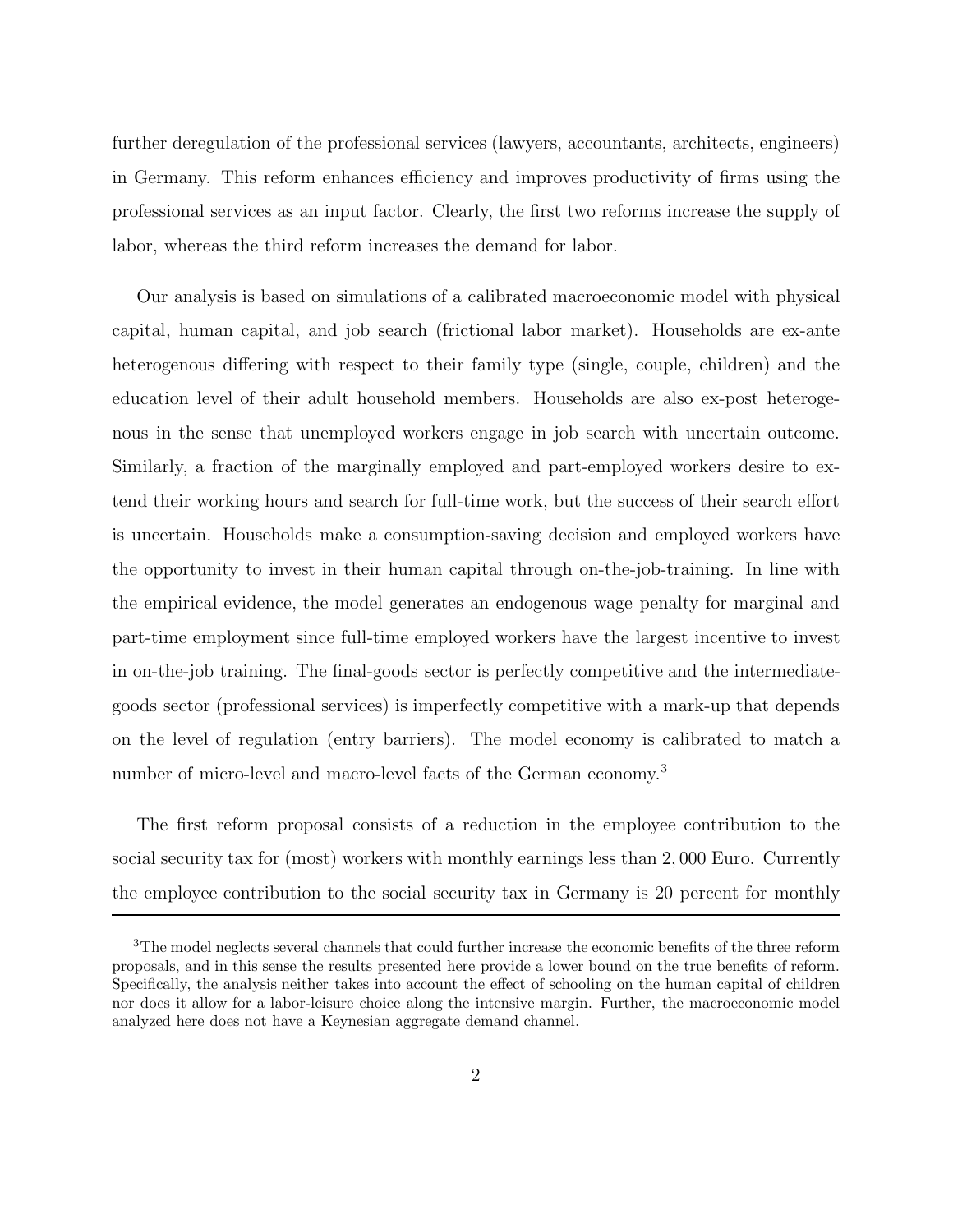wages higher than 850 Euro, nothing (exemption) for monthly wages below 450 Euro (socalled mini-jobs), and linearly increasing in the range between 450 Euro and 850 Euro. We consider a reform that replaces the current social security tax system with a system in which the employee contribution increases linearly with earnings reaching its maximal value of 20 percent at monthly earnings of 2*,* 000 Euro. The reform reduces the social security tax for full-time work in the low-wage sector and for the majority of part-time work, and it increases the tax on marginal employment since it removes the tax exception for minijobs. Thus, the reform gives marginally employed workers a stronger incentive to search for part-time employment and full-time employment, and induces unemployed workers to search harder for jobs since the average social security tax on employment is reduced.

The social security tax reform has positive macroeconomics effects that are quite substantial. Specifically, employment, wages, and output increase in the short-run and in the long-run. Ten years after reform implementation, employment has increased by 0*.*8 percent, average real hourly pre-tax wages have risen by 0*.*6 percent, and potential output has expanded by 0*.*8 percent. The reform has also positive distributional consequences since pay raises are concentrated in the low-wage sector. Ten years after the reform, real hourly pre-tax wages in the low-wage sector have gained 1*.*7 percent. Finally, the fiscal implications of the reform are positive. The reform generates a fiscal deficit of 0*.*4 percent of GDP in the first year, yields a balanced budget 9 years after implementation, and produces fiscal surpluses afterwards. For any real interest rate (discount rate) lower than 9 percent, the proposed social security reform is fiscally efficient in the sense that the present value of fiscal deficits and fiscal surpluses is positive. Put differently, from a fiscal point of view the reform yields an internal rate of return of 9 percent.

The second reform proposal is a publicly financed expansion of full-day child care and full-day school programs. Currently, only 40 percent of school children attend a full-day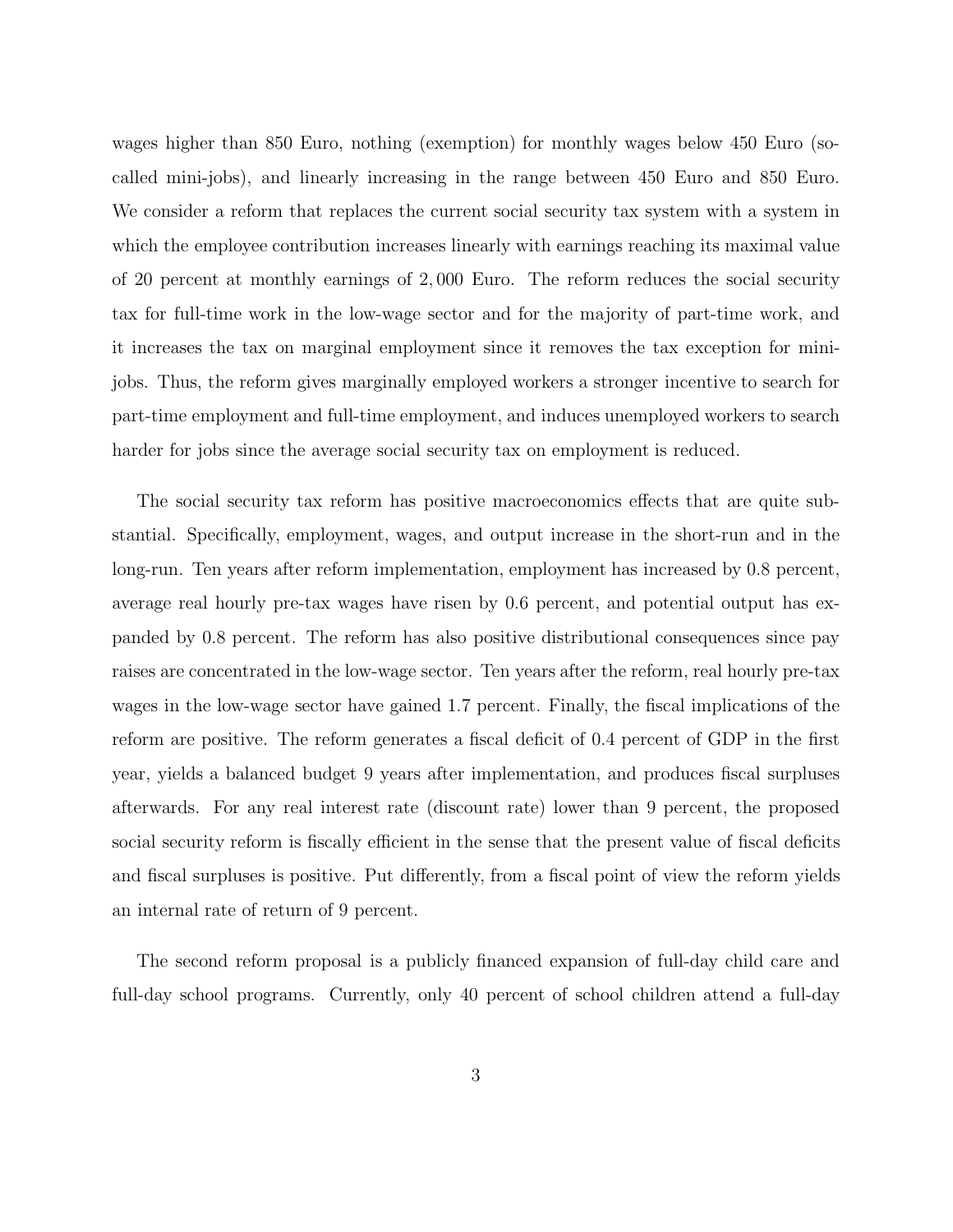school in Germany and less than 40 percent of the children ages 3 to 6 attend a full-day child care program. We consider a public program that expands access to full-day facilities so that after the reform 80 percent of children in Germany attend full-day child care or full-day schools. To achieve this goal, about 4 million half-day spots have to be transformed into full-day spots. According to estimates in the literature, this expansion program will create additional annual fiscal cost of about 6 Billion Euro (0*.*2 percent of German GDP), mainly for teacher salaries, and a one-time fiscal cost of about 20 Billion Euro (0*.*66 percent of German GDP), mainly for new buildings and other capital goods. This reform helps women with children to balance work and family life, and increases their incentive to search for work if unemployed or to search for work with longer work hours if already employed.

The expansion of full-day child care and full-day school programs has positive macroeconomics effects that are quite substantial. Employment, wages, and output increase in the short-run and in the long-run. Ten years after the reform implementation, employment has increased by 0*.*8 percent, average real hourly after-tax wages have risen by 0*.*4 percent, and potential output has expanded by 0*.*7 percent. The reform has also positive distributional consequences since pay raises are concentrated among women with children, a group that traditionally has struggled with low hourly wages. Ten years after the reform, real hourly wages for women with children have gained 0*.*8 percent. Finally, the fiscal implications of the reform are positive. The reform generates initial fiscal deficits due to additional public expenditures, but also generates additional tax revenues so that the government budget is balanced after 4 years and in surplus thereafter. For any real interest rate (discount rate) lower than 11.86 percent, the proposed public expansion program is fiscally efficient in the sense that the present value of fiscal deficits and fiscal surpluses is positive. In other words, this public investment program yields an internal rate of return of 11*.*9 percent for the government.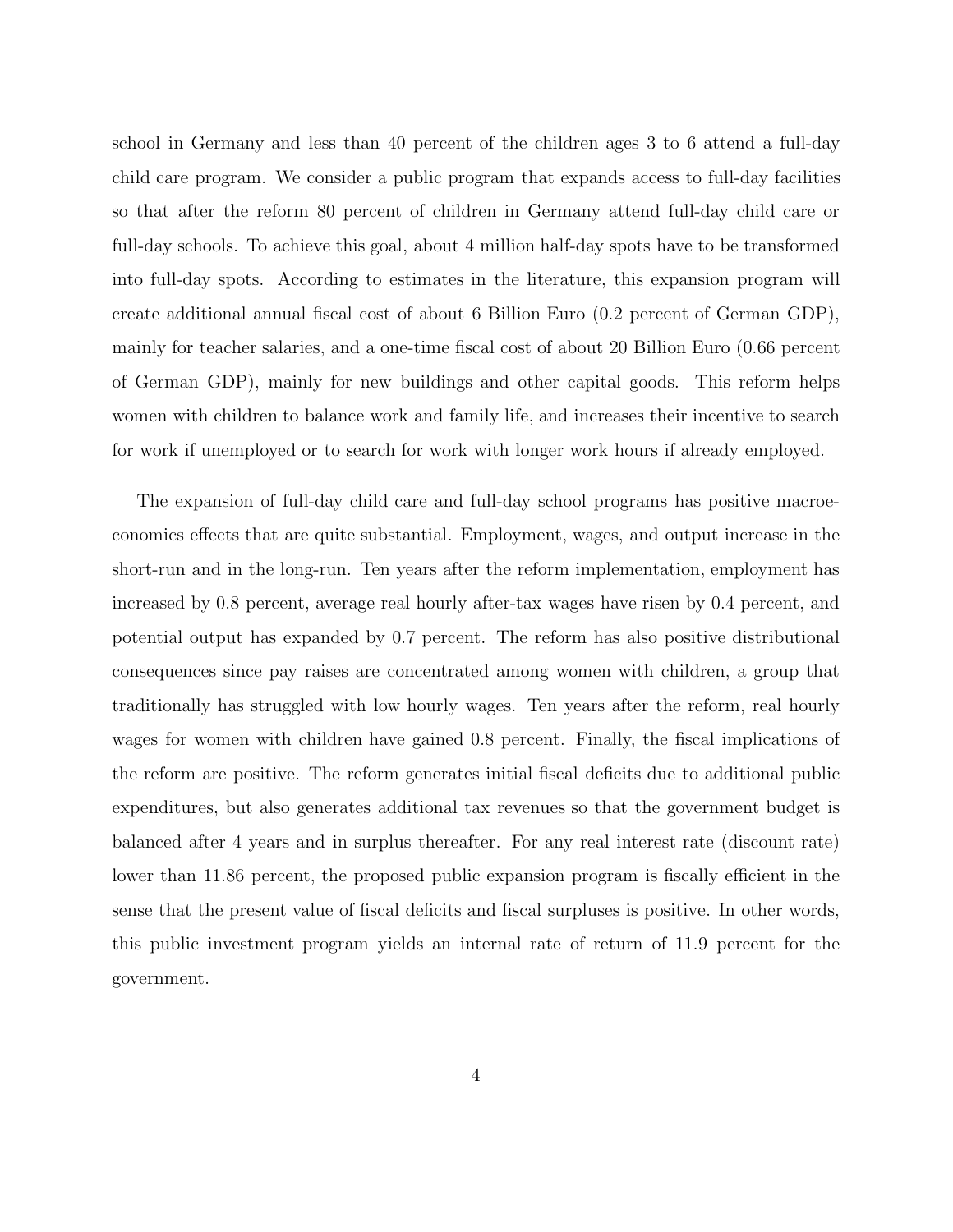We also consider a reform package that combines the tax reduction program with the expansion of full-day school/child care. Though the model underlying our analysis allows for non-linear household behavior and non-linear interaction effects between labor, capital, and goods markets, we find that the macroeconomic effects of the two reforms combined are roughly the sum of the individual effects of the two reforms considered separately. In other words, the combination of individual reforms to reform packages does not generate either significant "crowding out" effects or positive spill-over effects. Specifically, 10 years after the reform package has been implemented, employment has increased by 1*.*8 percent, average real hourly after-tax wages have risen by 1 percent, and potential output has expanded by 1*.*5 percent. Further, though the reform package generates short-run fiscal deficits, it also produces substantial fiscal surpluses in the long-run. For any real interest rate (discount rate) lower than 9*.*4 percent, the proposed reform package is fiscally efficient in the sense that the present value of fiscal deficits and fiscal surpluses is positive. Thus, the reform package yields an internal rate of return of 9*.*4 percent for the government. Finally, the reform package has positive distributional consequences in the sense that workers in the low-wage sector and women with children experience substantial gains in hourly wages.

The third reform proposal is the further deregulation of the professional services (lawyers, accountants, architects, engineers) in Germany. This reform enhances efficiency and improves productivity of firms using the professional services as an input factor. We find that the macroeconomic effects of this reform are positive in the short- and long-run, but quantitatively the effects are relatively small due to the small size of the sector of professional services in Germany (around 3 percent of GDP). Specifically, 10 years after reform implementation, employment has increased by 0*.*02 percent, average real hourly after-tax wages have risen by 0.15 percent, and potential output has expanded by 0.14 percent.<sup>4</sup>

<sup>4</sup>IMF (2014) considers a deregulation of the German service sector and finds positive output effects that are much larger than the 0.14 percent we find here. However, the analysis in IMF (2014) assumes that the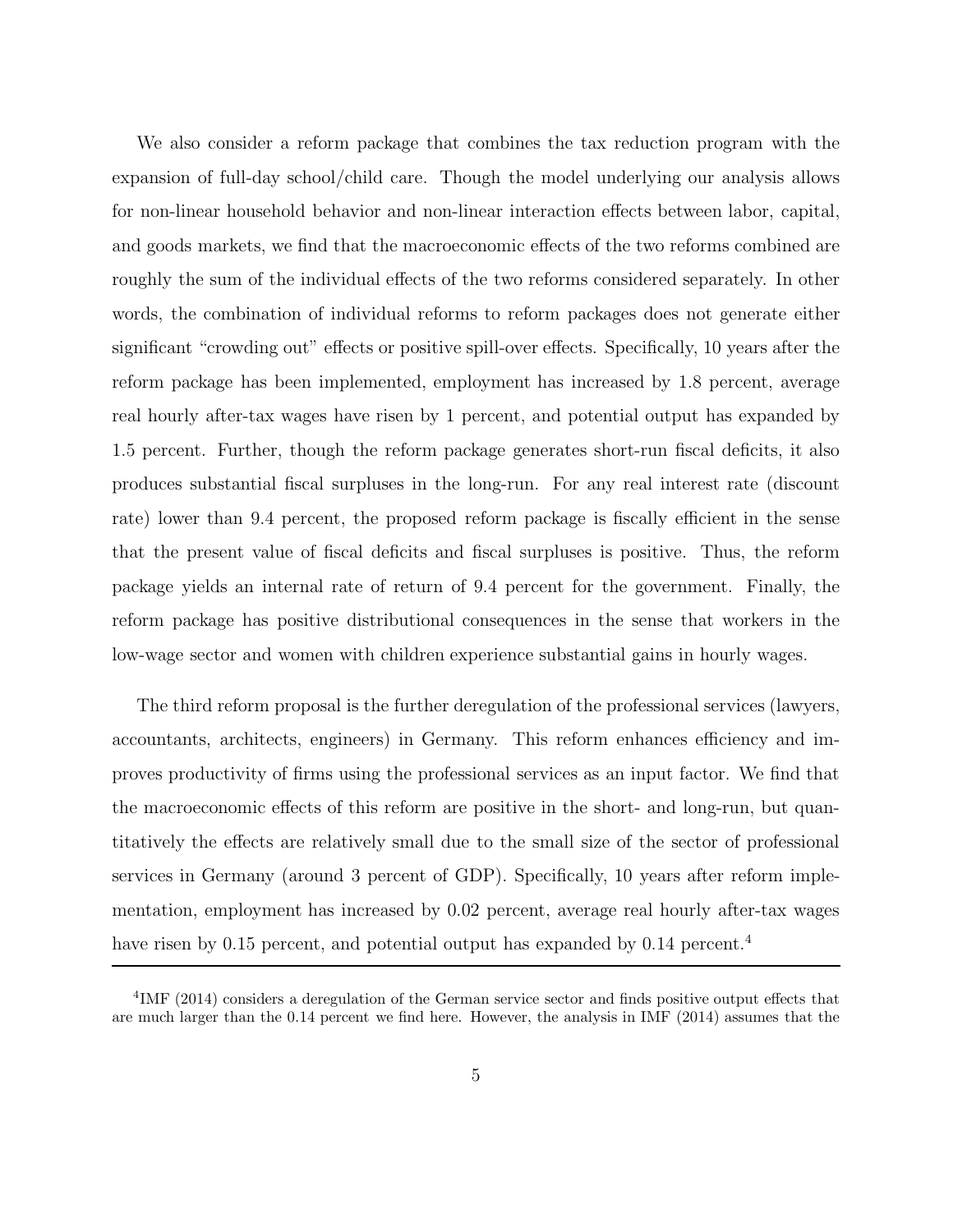### **2. Model**

This section develops the model and defines our equilibrium concept. The framework is based on Krebs and Scheffel (2013), which combines the incomplete-market model with human capital developed in Krebs (2003) with a search model along the lines of Ljungqvist and Sargent  $(1998).<sup>5</sup>$  For notational simplicity, we only discuss stationary equilibria (aggregate ratio variables are constant over time). The definitions and results are, mutatis mutandis, the same for non-stationary equilibria.

### **2.1. Goods Production**

Time is discrete and open ended. We assume that there is one final good that can be consumed or used for investment purposes. Production of this final good is undertaken by one representative firm (equivalently, a large number of identical firms) that uses physical capital, human capital, and  $j = 1, \ldots, J$  intermediate good to produce the final good according to the production function

$$
Y_t = AK_t^{\alpha_1}H_t^{\alpha_2}(M_{1t} + \ldots + M_{Jt})^{1-\alpha_1-\alpha_2}
$$
\n(1)

where  $Y$  is aggregate output,  $K$  is the aggregate stock of physical capital,  $H$  is the aggregate level of human capital employed, and  $M_j$  is the quantity of intermediate goods  $j$ . Further, *A* is an efficiency parameter measuring total factor productivity and  $\alpha_1$  and  $\alpha_2$  are parameters measuring the relative importance of physical capital, respectively human capital, in production. Notice that the production function has constant-returns-to-scale, satisfies a Inada condition, and is continuous, concave, and strictly increasing in each argument. Notice further that we assume for simplicity that the *J* intermediate goods are perfect substitutes.

deregulation reform can reduce markups substantially in the entire service sector, which comprises more than half of the German economy, whereas the current paper considers the deregulation of the professional service sector, which only comprises 3 percent of the German economy.

<sup>5</sup>An extensive literature review can be found in Krebs and Scheffel (2015).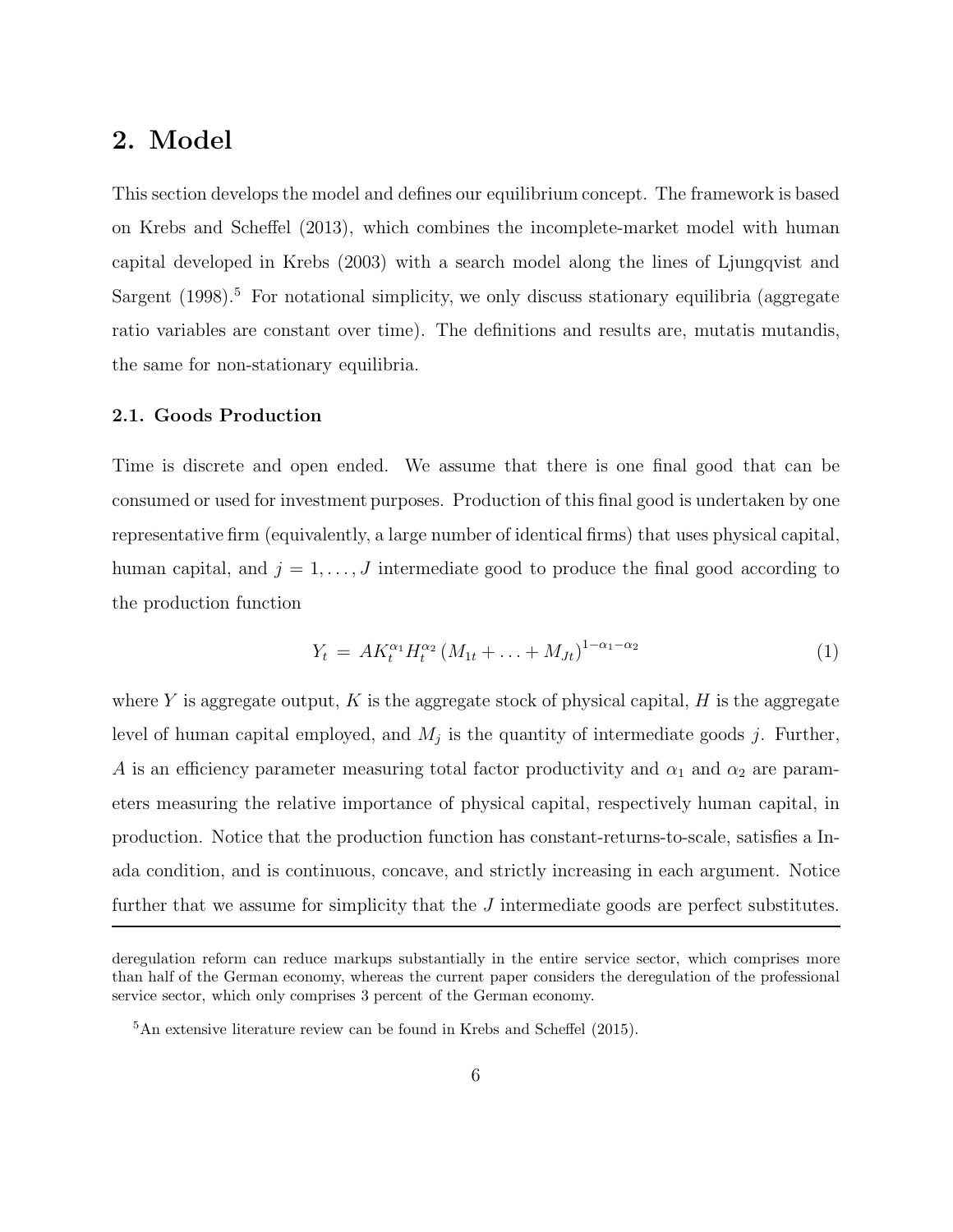The representative firm rents physical capital and human capital in competitive markets at rental rates  $r_k$  and  $r_h$ , respectively. Note that  $r_h$  is simply the hourly wage rate per unit of human capital and that we dropped the time index because of our stationarity assumption. In addition, the firm buys the intermediate goods at unit prices  $p_j$ . The representative firm's profit maximization problem in each period *t* reads

$$
\max_{K_t, H_t, M_{1t}, ..., M_{Jt}} \left\{ A K_t^{\alpha_1} H_t^{\alpha_2} \left( M_{1t} + ... + M_{Jt} \right)^{1 - \alpha_1 - \alpha_2} - r_k K_t - r_h H_t - \sum_j p_j M_{jt} \right\} \tag{2}
$$

The first order conditions with respect to the intermediate good *M*<sup>j</sup> delivers the inverse demand function  $M_{jt} = M_j(p_1, \ldots, p_J, K_t, H_t)$  for intermediate good *j*.

Each intermediate good *j* is produced by one firm at constant marginal costs *ν*. There is Bertrand competition such that for given inverse demand function, each firm chooses it price level to maximize profits. Specifically, in each period *t* the intermediate good firm *j* maximizes

$$
\max_{p_j} \left\{ p_j M_j(p_1, \dots, p_J, K_t, H_t) - \nu M_j(p_1, \dots, p_J, K_t, H_t) \right\}
$$
 (3)

For our quantitative policy analysis, we identify the intermediate-good sector with the sector of "Professional Services" consisting of tax accountants, lawyers, engineers, and architects (see Section 6).

#### **2.2 Households**

There are a large number of households who differ with respect to their family type *s*1. There are six different family types,  $s_1 \in \{sn, ska, skin,cn,cka, kcn\}$ , corresponding to the types "single without school children (kids)", "single with school children and access to full-day school program", "single with school children and no access to full-day school program","couple without school children", "couple with school children and access to full-day school program", and "couple with school children and no access to full-day school program". Households do not change their family type and in this sense  $s_1$  describes ex-ante hetero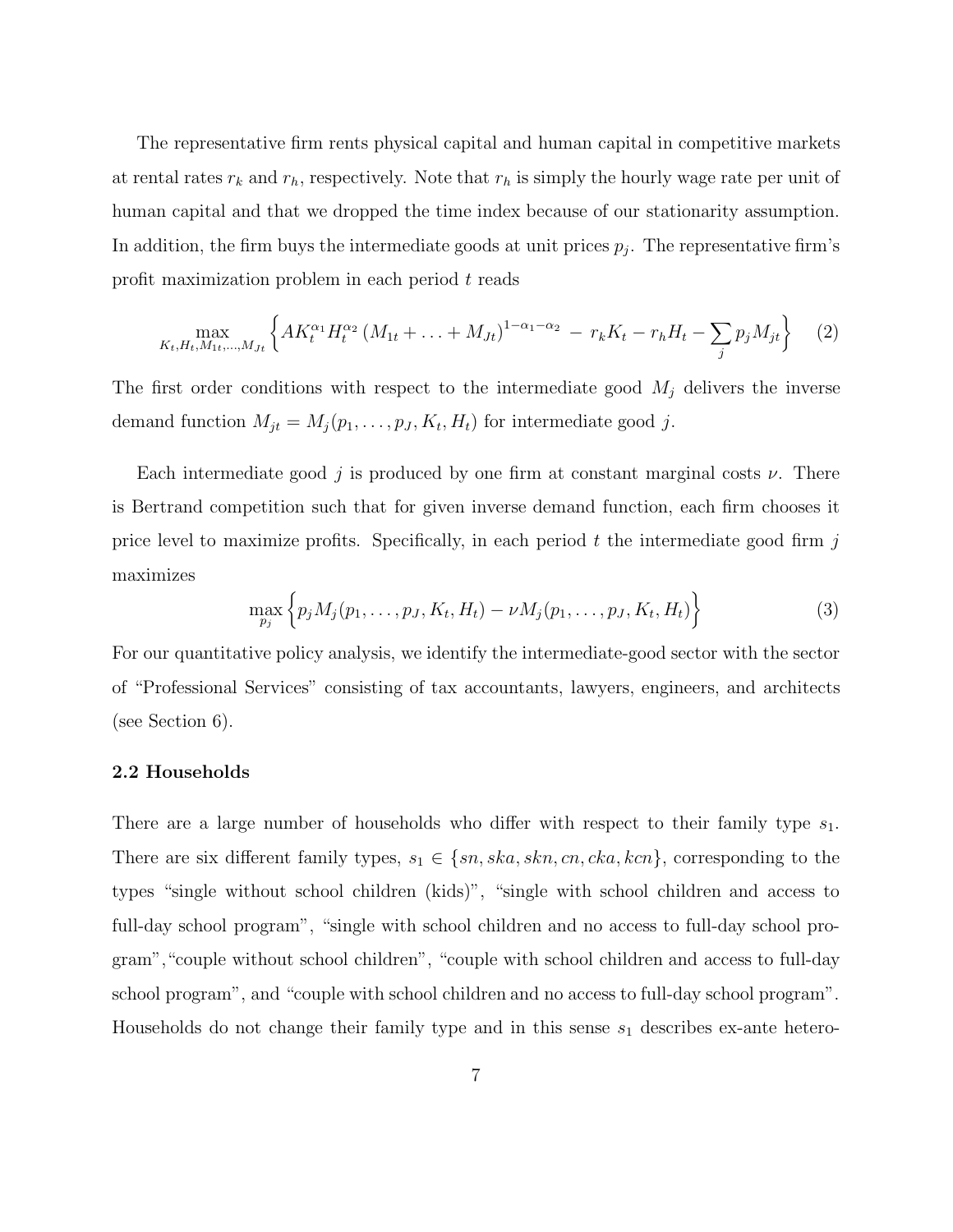geneity of households. The distribution of households over family types *s*<sup>1</sup> is exogenous and will be chosen to match the empirical distribution over family types – see the calibration section for details.

Households also differ according to their employment status,  $s_2$ . A single-household can be short-term unemployed,  $s_2 = su$ , long-term unemployed,  $s_2 = lu$ , full-time employed,  $s_2 = 1e$ , part-time employed,  $s_2 = 0.5e$ , or marginally employed,  $s_2 = 0.25e$ . For the couplehousehold the different employment states are defined as the combination of the employment states of the two adult household members. The employment state of an individual household changes over time and the associated stochastic process is a Markov process with stationary transition function that depends on search effort, *l*, of the household. Specifically, households can exert job search effort that determines the likelihood to transit to an employment state with higher working hours, that is, an individual worker who is short-term or long-term unemployed,  $s_2 \in \{su, lu\}$ , can become employed and move to one of the employment states  $s_2 \in \{0.25e, 0.5e, 1e\}$ , a worker who is marginally employed,  $s_2 = 0.25e$ , can move to one of the two employment states  $s_2 \in \{0.5e, 1e\}$ , and a worker who is part-time employed,  $s_2 = 0.5e$ , can transit to full-time employment,  $s_2 = 1e$ . Full-time employed workers do not search since the hourly wage per unit of human capital is common across jobs. We assume that job search is undirected across different employment types (full-time, parttime, marginal employment) in the sense that a worker/household in employment state  $s_2$ chooses one effort level  $l \in \mathbb{R}$  that determines the transition probabilities,  $\pi(s_2'|s_2, l)$ , to any employment state,  $s'_2 \geq s_2$ .

The hourly wage per unit of human capital of an employed member of the household is subject to idiosyncratic risk. This risk is modeled as shocks to the individual stock of human capital,  $\eta(s_3)$ , that follow an i.i.d. process. See below for the details how these shocks affect the human capital of an individual household.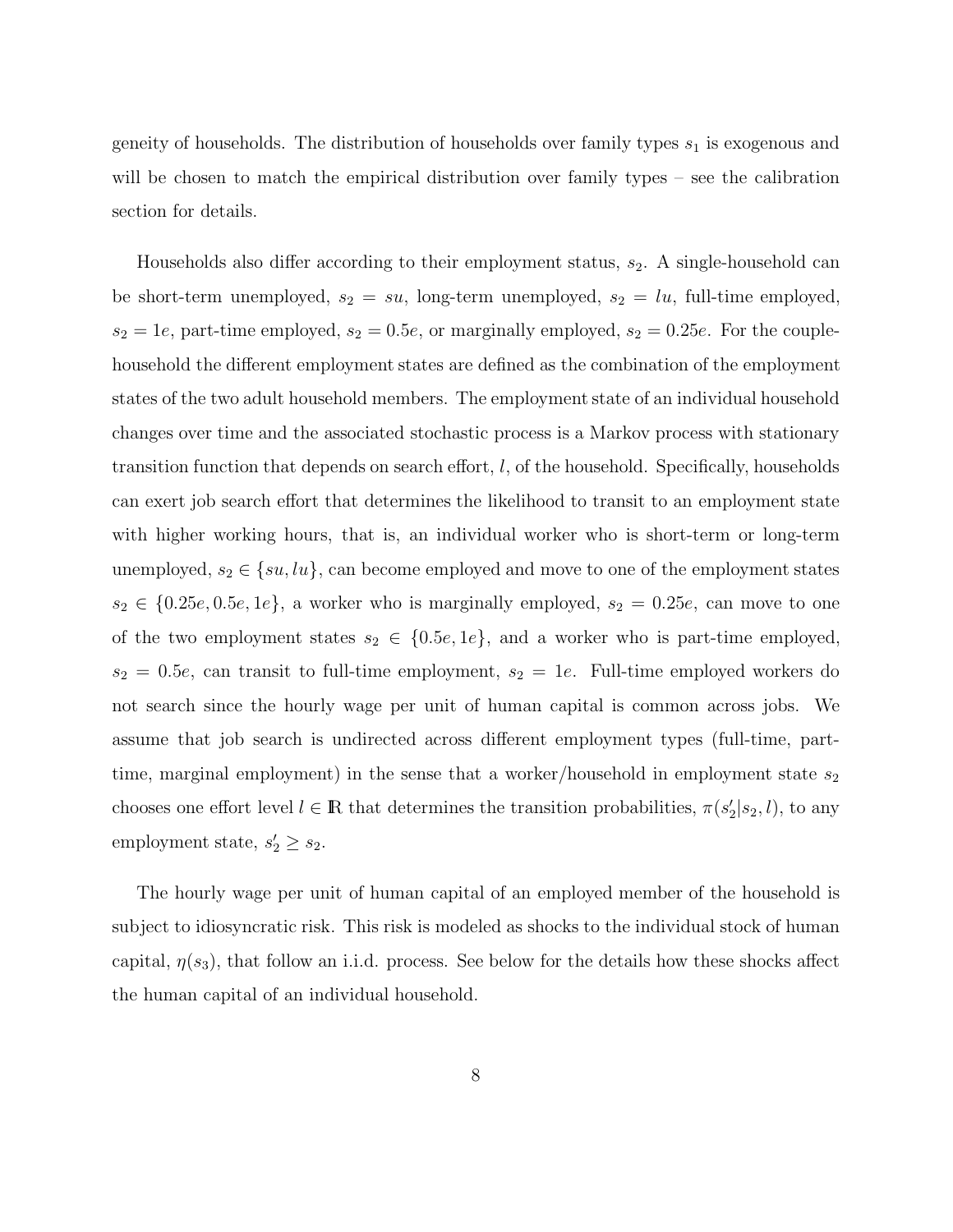For notational ease, we define the exogenous state of an individual household in period *t* by  $s_t = (s_{t1}, s_{t2}, s_{t3})$  and the corresponding transition probabilities by  $\pi(s_{t+1}|s_t, l_t)$ . Households die with constant and common probability  $\rho$ , in which case they are replaced by new born households (perpetual youth model along the lines of Blanchard, 1987).

Households can invest in financial capital (save) and human capital (on-the-job training) and we denote the level of financial capital, respectively human capital, of an individual household by  $a_t$  (asset holding), respectively  $h_t$ . Given an initial state,  $(h_0, a_0, s_0)$ , a household chooses a plan,  $\{c_t, l_t, h_t, a_t\}$ <sup>6</sup> that has to satisfy the budget constraint

$$
(1 + \tau_c)c_t + x_{kt} + (1 - \tau_{xh})x_{ht} = (1 - \tau_a)r_f a_t + (1 - \tau_h(s_{1t}, s_{2t}))r_h s_{2t}h_t + tr(s_{1t}, s_{2t})h_t
$$
  
\n
$$
h_{t+1} = (1 - \delta_h + \eta(s_{3t}))h_t + \phi x_{ht}
$$
  
\n
$$
a_{t+1} = a_t + x_{kt}
$$
  
\n
$$
h_{t+1} \geq 0, \quad a_{t+1} + h_{t+1} \geq 0
$$
 (4)

where the first equation in (4) is the sequential budget constraint, the second is the human capital evolution equation, and the third is the evolution equation for financial assets (capital). In (4) the variable  $x_{kt}$  denotes investment in financial capital (saving),  $r_f$  is the return to financial capital (the risk-free rate),  $x_{ht}$  is investment in human capital,  $\phi$  a parameter describing the productivity of human capital investment,  $\delta_h$  is the (average) depreciation rate of human capital, and  $\eta_t = \eta(s_{3t})$  a shock to human capital that captures wage risk. The government system of taxes and transfers is defined by the labor income tax (including social security tax),  $\tau_h$ , the capital income tax,  $\tau_a$ , the human capital investment subsidy,  $\tau_{hx}$ , the consumption tax,  $\tau_c$ , and the transfer payments,  $tr(s_{3t})$ . Note that both labor income tax and transfer payments may depend on family type,  $s_1$ , and employment status,  $s_2$ . Note further that  $r_f a_t$  is the (pre-tax) capital income in period t and that  $r_h s_{2t} h_t$  is the (pre-tax)

<sup>&</sup>lt;sup>6</sup>Here  $c_t$  stands for the function mapping partial histories,  $s^t$ , into consumption levels  $c_t(s^t)$ , with similar notation for the other household variables.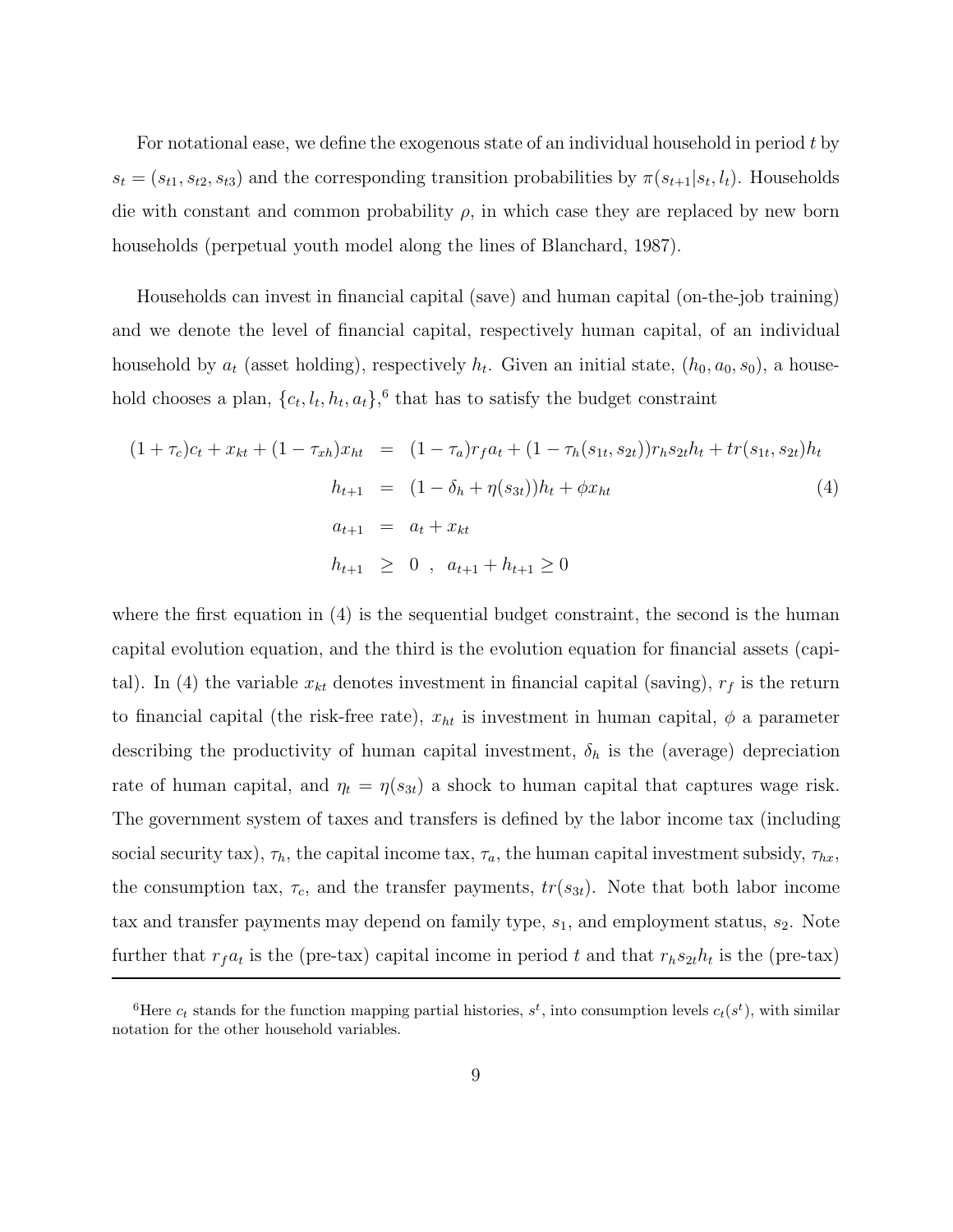labor income in period *t*. Finally, we note that the two inequality constraint in (4) impose a debt constraint.

There are financial intermediaries that have the ability to transform one unit of financial capital into one unit of physical capital at no cost. Profit maximization of these firms implies the zero-profit condition  $r_f = r_k - \delta_k$ , where  $\delta_k$  is the depreciation rate of physical capital.

The budget constraint (4) assumes that physical capital and human capital are produced using similar technologies in the sense that one unit of physical capital can be transformed into  $\phi$  units of human capital. Thus, we assume constant returns to scale at the household level. This assumption, also made in Krebs (2003), implies that the household decision problem displays a certain linearity with respect to physical capital investment and human capital investment in the sense that goods invested in either human capital or physical capital generate returns that are independent of household size, where size is measured by total wealth (see below).<sup>7</sup> In conjunction with the constant-returns-to-scale assumption for the aggregate production function *F* it implies that the model exhibits endogenous growth.

The assumptions we make in (4) have the advantage that they keep the model highly tractable, which, as we argued before, is essential for the quantitative analysis conducted in this paper. Tractability in the general case requires that we do not impose a restriction on the ability of households to decumulate human capital. However, in the calibrated model economy used for our quantitative analysis, the restriction that human capital investment is always non-negative,  $x_h \geq 0$ , is always satisfied in equilibrium; that is, it holds for all household types and all realizations of uncertainty.<sup>8</sup>

<sup>7</sup>Note also that in (4) we focus on the resource cost of human capital investment, but we can easily introduce time cost of human capital investment without loosing tractability.

<sup>8</sup>Note that in (4) we have explicitly imposed a non-negativity constraint on the stock of human capital, and our general characterization of the household decision rule (proposition 1) holds with this constraint imposed. Of course, for a certain range of parameter values this constraint binds in equilibrium, but for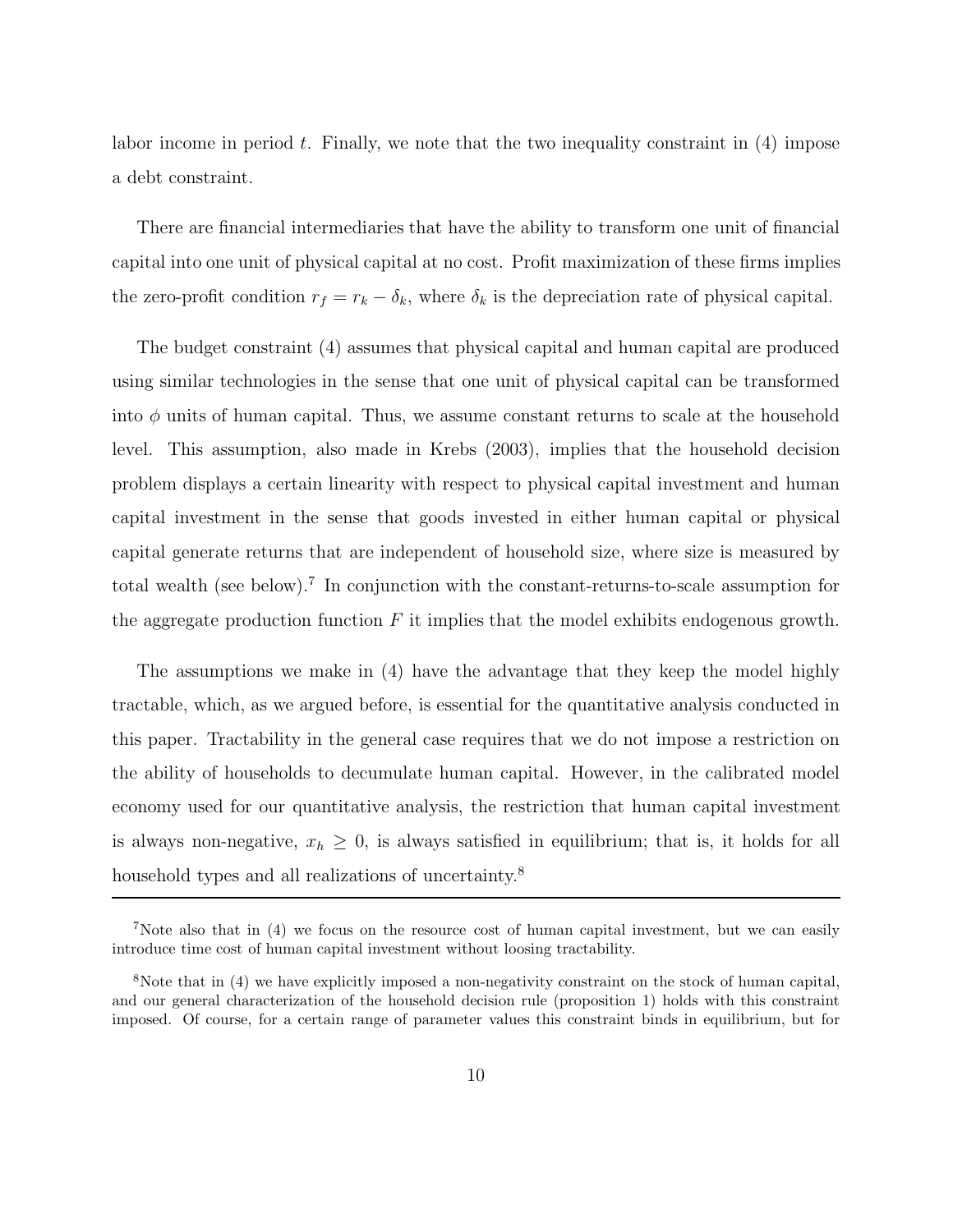Households are risk-averse and have identical preferences that allow for a time-additive expected utility representation. We also assume that utility is separable in consumption and search effort, and that the current utility is given by  $u(c_t, l_t, s_t) = \ln c_t - d(l_t, s_t)$ , where  $d(l_t, s_t)$  is the disutility from search, a strictly increasing and strictly convex function. Expected utility associated with a consumption-effort plan  ${c_t, l_t}$  reads

$$
U(\lbrace c_t, l_t \rbrace | s_0) = E\left[\sum_{t=0}^{\infty} \beta^t \left(\ln c_t - d(l_t, s_t)\right) | s_0\right]
$$
\n
$$
(5)
$$

where  $\beta = \tilde{\beta}\rho$  with  $\tilde{\beta}$  the subjective discount rate and  $\rho$  the death probability. Note that the expectation in (5) depends on the effort plan  $\{l_t\}$ , but we will suppress this dependence for notational ease. Note also that the disutility of search effort, *d*, may depend on household type,  $s_1$ , and employment status,  $s_2$ .

Households choose a consumption-effort-investment plan,  $\{c_t, l_t, h_t, a_t\}$ , to maximize expected lifetime utility (5) subject to the budget constraint (4).

#### **2.3 Equilibrium**

The initial distribution,  $\mu_0$ , of households over states,  $(h_0, a_0, s_0)$ , in conjunction with the transition functions,  $\pi(s_{t+1}|s_t, l_t)$ , and the equilibrium effort plans,  $\{l_t\}$ , induce a sequence of equilibrium joint distributions,  $\{\mu_t\}$ , over  $(h_0, a_0, s_0, s^t)$ . Assuming a law of large numbers, aggregate variables in any period *t* can be found by taking the expectation with respect to the joint distribution  $\mu_t$ . For example, the aggregate level of financial capital of households in period *t* is  $K_t = E[a_t]$  and the aggregate level of employed human capital is  $H_t = E[s_{2t}h_t]$ In equilibrium, human capital demanded by the firm must be equal to the corresponding aggregate stock of human capital supplied by households. Similarly, the physical capital demanded by the firm must equal the aggregate net financial wealth supplied by households.

the parameter values used in our quantitative analysis this constraints never binds (does not bind for all households types and uncertainty states).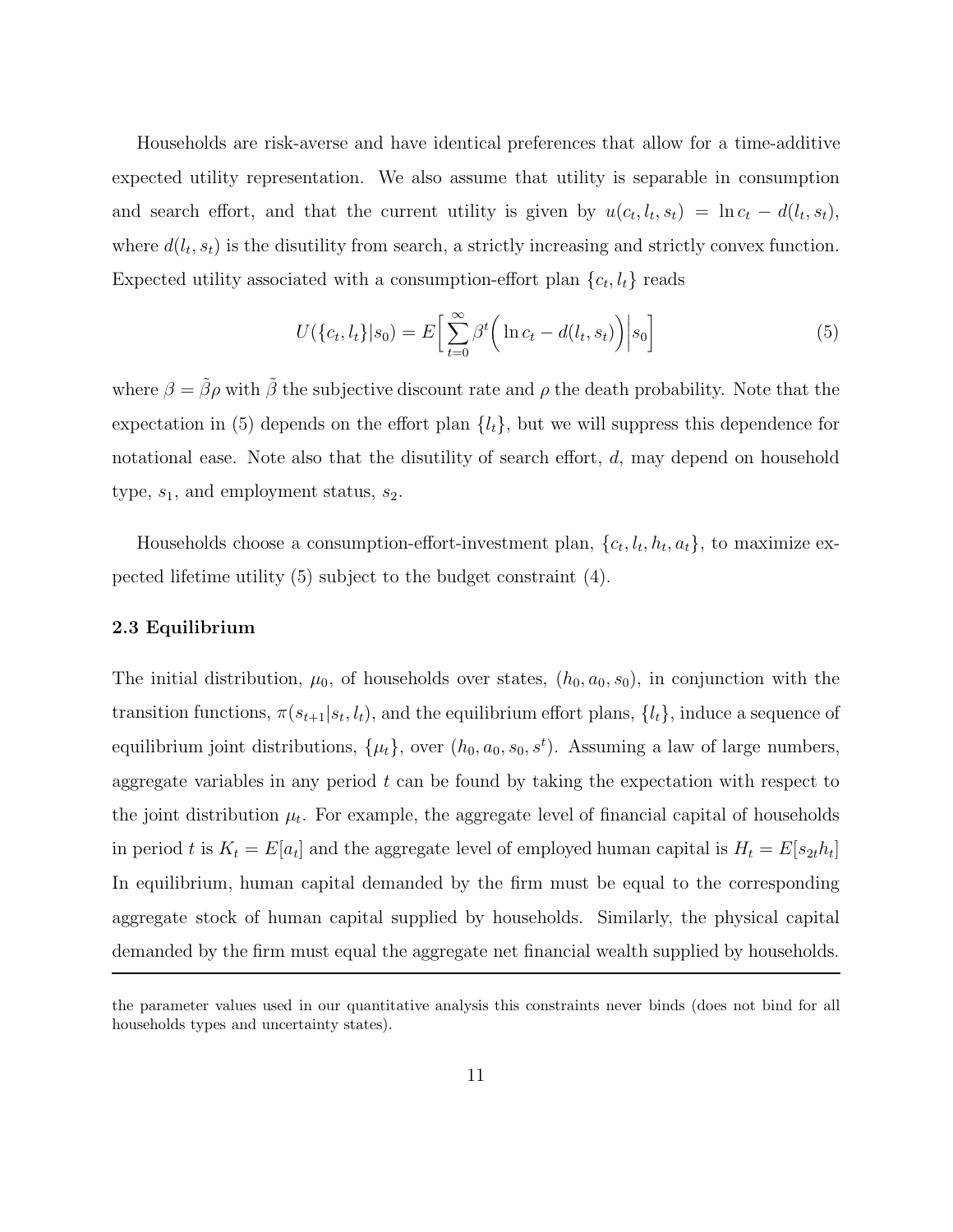That is, in equilibrium we must have for all *t*

$$
K_t = E[a_t]
$$
  
\n
$$
H_t = E[s_{2t}h_t]
$$
\n(6)

To sum up, we have the following equilibrium definition:

**Definition** A stationary (balanced growth) equilibrium is a pair of rental rates,  $(r_k, r_h)$ , a vector of intermediate good prices,  $(p_1, \ldots, p_J)$ , a sequence of physical and human capital stocks,  $\{K_t, H_t\}$ , and a family of household plans,  $\{c_t, h_t, a_t, l_t\}$ , such that

i) Utility maximization of households: for each initial state,  $(h_0, a_0, s_0)$ , and given rental rate  $r_h$  and interest rate  $r_f = r_k - \delta_k$ , the household plan,  $\{c_t, h_t, a_t, l_t\}$ , maximizes expected lifetime utility (5) subject to the sequential budget constraint (4).

- ii) Profit maximization of final-good firms: the sequence  ${K_t, H_t}$  solves problem (2)
- iii) Profit maximization of intermediate-good firms: the price *p*<sup>j</sup> solves the problem (3) for all  $j = 1, ..., J$ .
- iv) Market clearing: equations (6) holds for all *t*.

A stationary recursive equilibrium is a stationary equilibrium in which household plans are generated by policy functions. Note that in a stationary equilibrium, the extensiveform aggregate variables  $K_t$ ,  $H_t$ ,  $M_{jt}$ ,  $X_{kt}$ ,  $X_{kt}$ , and  $C_t$  all grow at a common rate and the intensive-form aggregate variables (ratio variables) are constant over time – see the equilibrium characterization below. Note further that the equilibrium growth rate of all extensive-form aggregate variables is endogenous – see Krebs (2003) for a detailed discussion of the equilibrium behavior of this class of endogenous growth models with idiosyncratic risk.

In our definition of equilibrium, we have not included the government budget constraint.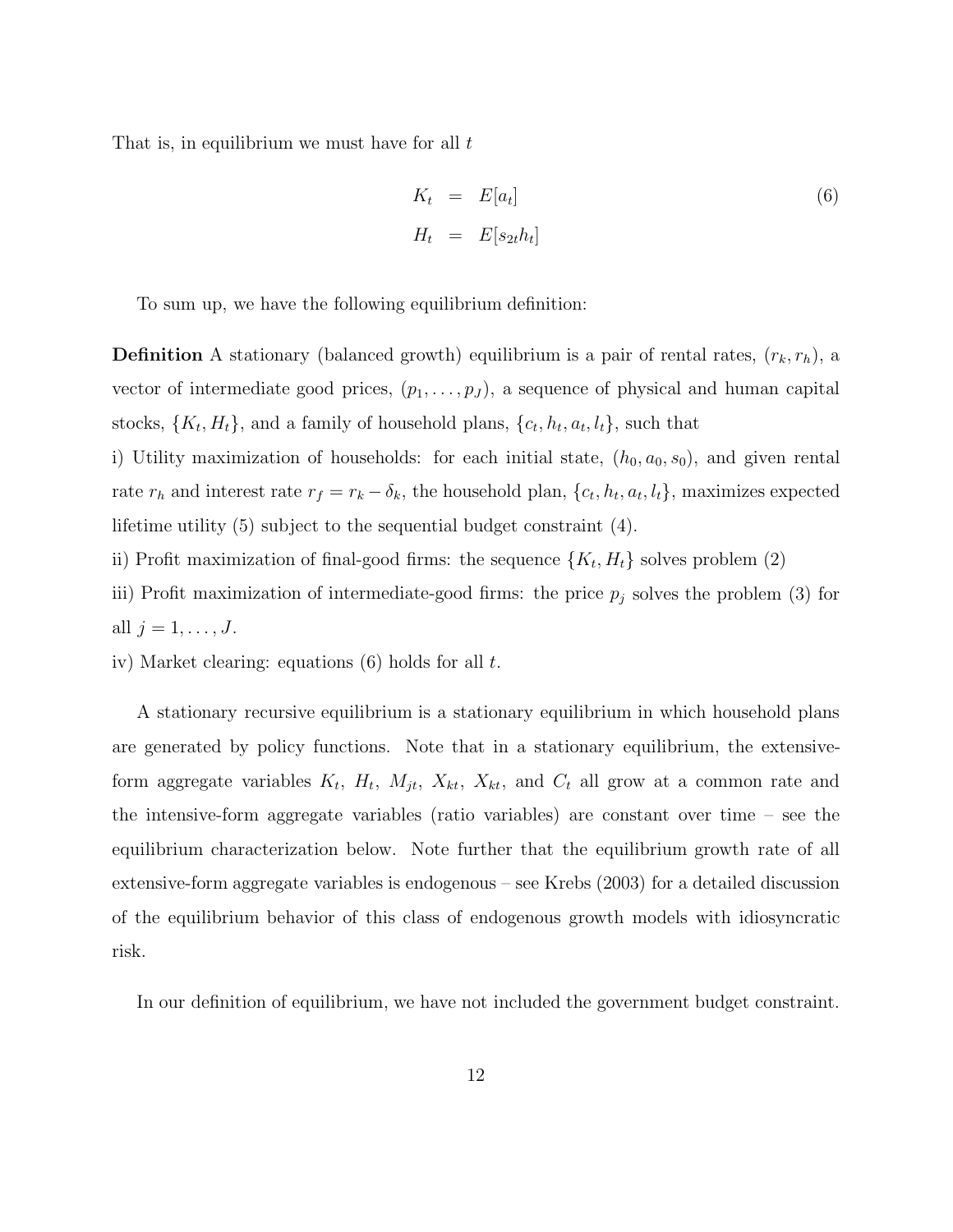The government budget constraint reads:

$$
\tau_c E[c_t] + r_h E[\tau_h(s_{1t}, s_{2t}) s_{2t}) h_t] + \tau_a r_f E[a_t] = \tau_{hx} E[x_{ht}] + E[tr(s_{1t}, s_{2t}) h_t]
$$
(7)

In our policy analysis below, we impose the budget constraint for the pre-reform equilibrium, but do not impose the constraint post-reform. This means that we assume that the government can borrow and lend in international financial markets and uses this ability to finance any reform-induced budget deficits and to invest any reform-induced budget surpluses. Note that a standard argument shows that in an equilibrium with (7) the goods market clearing condition (aggregate resource constraint) holds:

$$
C_t + X_{kt} + X_{ht} = Y_t - \sum_j M_{jt}
$$
 (8)

### **2.4. Characterization of Household Problem**

We next show that optimal consumption choices are linear in total wealth (human plus financial) and portfolio and effort choices are independent of wealth. This property of the optimal policy function allows us to solve the quantitative model, which has considerable household heterogeneity and three inter-temporal choice variables (*h, k, l*), without using approximation methods. The property also implies that the household decision problem is convex and the first-order approach can be utilized.

To state the characterization result, denote total wealth (human plus financial) of a household at the beginning of the period by  $w_t = \frac{1-\tau_{hx}}{\phi}h_t + a_t$ . Note that  $\phi$  measures the productivity of goods investment in human capital and  $1/\phi$  is the shadow price of one unit of human capital in terms of the consumption/capital good. Denote the portfolio share of physical capital by  $\theta_t = a_t/w_t$ . Note that this definition in conjunction with the definition of *w* imply that the portfolio share of human capital is given by  $1 - \theta_t = \frac{(1 - \tau_{hx})h_t}{\phi w_t}$ . The sequential budget constraint (4) then reads:

$$
w_{t+1} = (1 + r(\theta_t, s_t))w_t - c_t \tag{9}
$$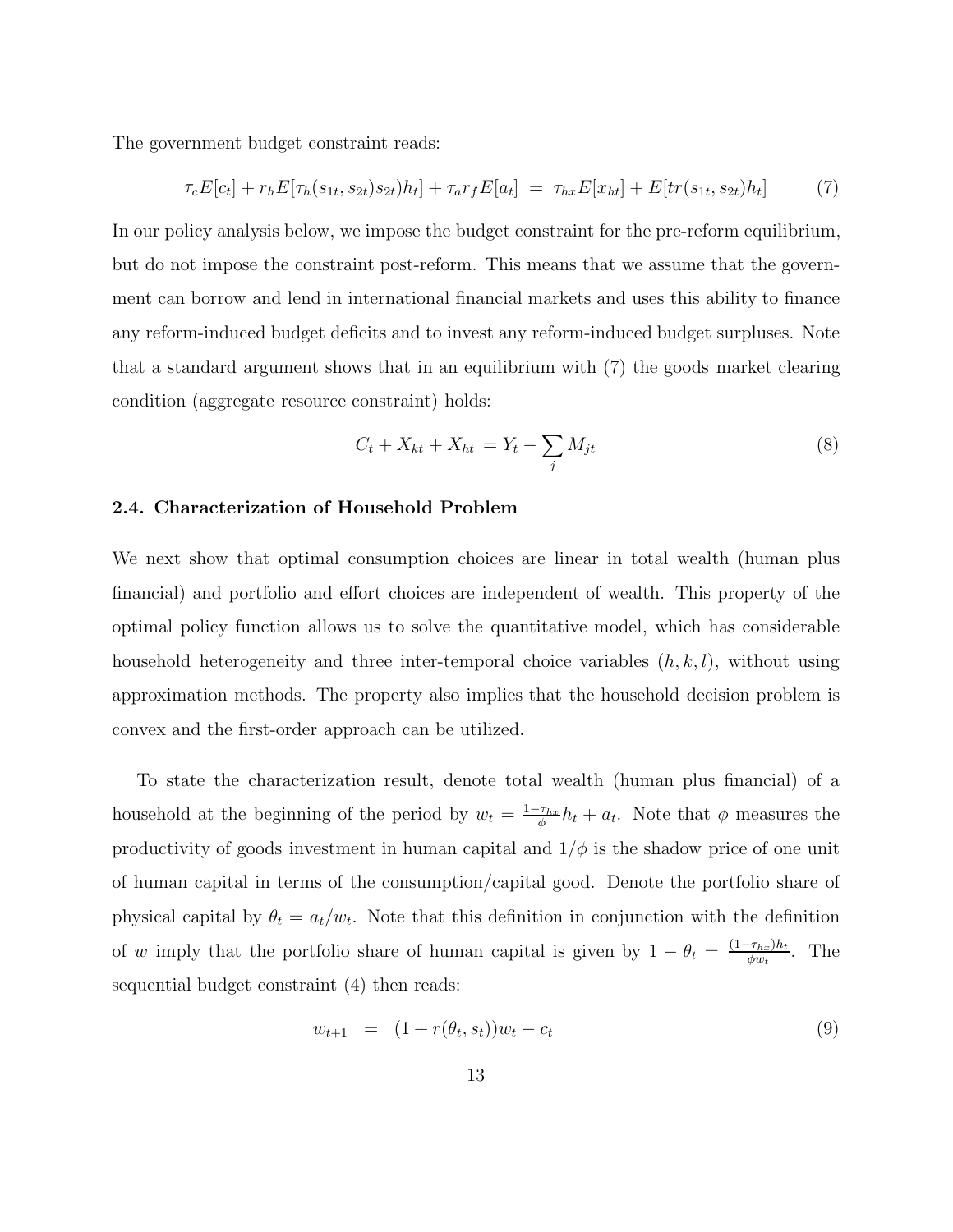$$
c_t \geq 0 , w_{t+1} \geq 0 , 1 - \theta_{t+1} \geq 0
$$

with

$$
r(\theta_t, s_t) \doteq \theta_t r_f + (1 - \theta_t) \hat{r}_h(s_t)
$$

$$
\hat{r}_h(s_t) \doteq \frac{\phi}{1 - \tau_{hx}} [(1 - \tau_h(s_{1t}, s_{2t})) r_h s_{2t} + tr(s_{1t}, s_{2t})] - \delta_h + \eta(s_{3t})
$$

Clearly, (9) is the budget constraint corresponding to an inter-temporal portfolio choice problem with linear investment opportunities and no exogenous source of income, where the return to physical capital investment (saving) is  $r_f$  and the risky return to human capital investment is  $\hat{r}_h(s)$ . Note that these returns also depend on the tax and transfer system, a dependence that we suppress for notational ease. Note also that the more time a household spend working (the larger  $s_{2t}$ ), the higher is the return to human capital investment.

The representation of the household budget constraint shows that  $(w, \theta, s)$  can be used as individual state variable for the recursive formulation of the utility maximization problem. Specifically, the Bellman equation associated with the household utility maximization problem is

$$
V(w, \theta, s) = \max_{c, w', \theta', l} \left\{ \ln c - d(l, s) + \beta \sum_{s'} V(w', \theta', s') \pi(s'|s, l) \right\}
$$
(10)  
subject to  

$$
w' = (1 + r(\theta, s))w - (1 + \tau_c)c
$$

where for simplicity we assume that the continuation value in the case of death is zero. We have the following characterization result for the solution to the household decision problem.

**Proposition 1.** The value function and the optimal policy function are given by

$$
V(w, \theta, s) = \tilde{V}(s) + \frac{1}{1 - \beta} (\ln(1 + r(\theta, s)) + \ln w)
$$
  
\n
$$
c(w, \theta, s) = \frac{1 - \beta}{1 + \tau_c} (1 + r(\theta, s)) w
$$
  
\n
$$
\theta'(w, \theta, s) = \theta'(s)
$$
  
\n
$$
l(w, \theta, s) = l(s)
$$
\n(11)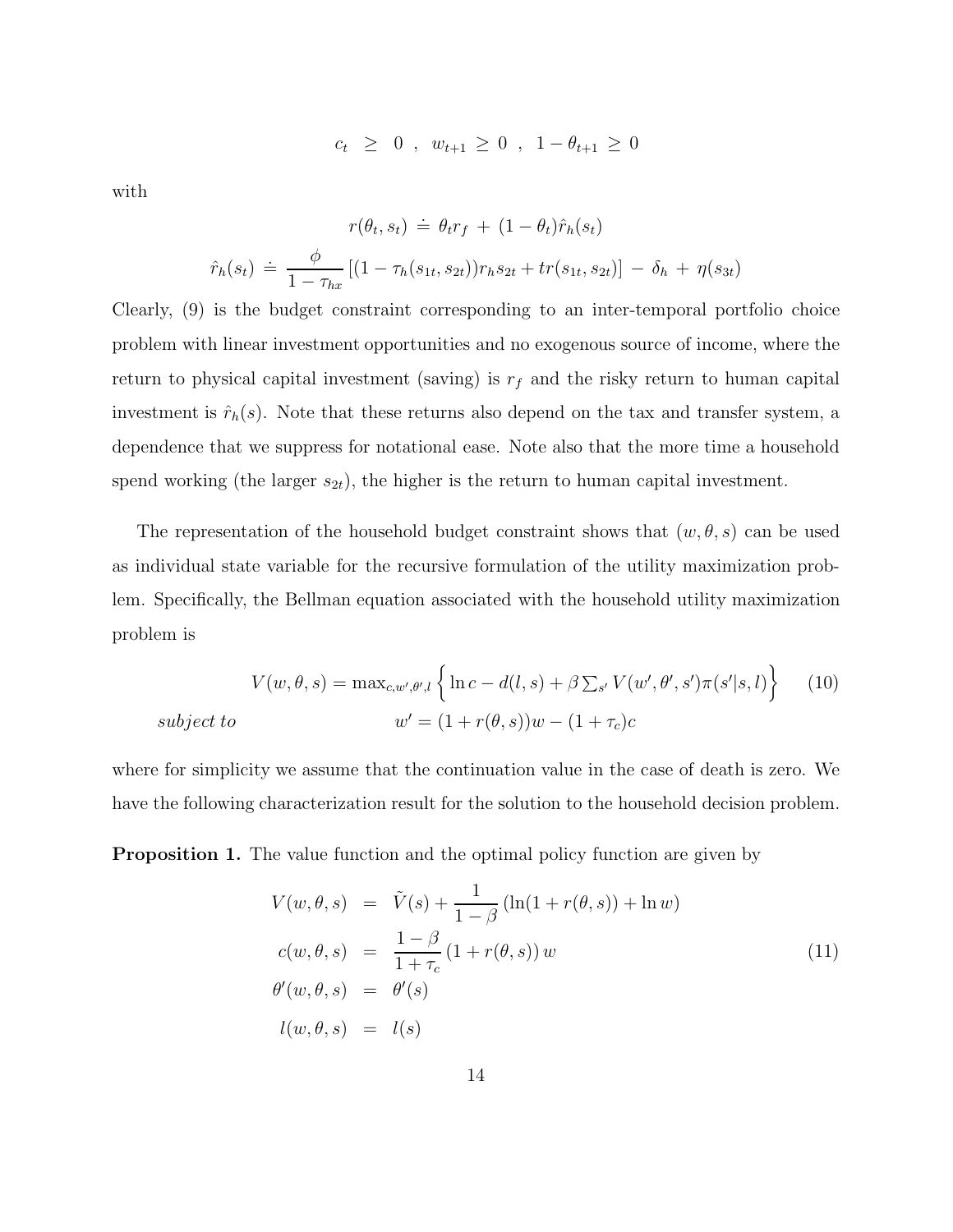$$
w'(w, \theta, s) = \beta (1 + r(\theta, s)) w
$$

where the intensive-form value function,  $\tilde{V}(s)$ , the optimal portfolio choice,  $\theta'$ , and the optimal effort choice, *l*, are the solution to the intensive-form Bellman equation

$$
\tilde{V}(s) = \max_{\theta',l} \left\{ -d(l,s) + \ln \frac{1-\beta}{1+\tau_c} + \frac{\beta}{1-\beta} \ln \beta + \frac{\beta}{1-\beta} \sum_{s'} \ln(1+r(\theta',s'))\pi(s'|s,l) + \beta \sum_{s'} \tilde{V}(s')\pi(s'|s,l) \right\}
$$
\n(12)

*Proof*: The proof is an extension of the proof given in Krebs and Scheffel (2013).

The maximization problem (12) is a convex problem so that first-order conditions are sufficient. Thus, to find the optimal portfolio and effort choice we can confine attention to the first-order conditions with respect to the portfolio choice and search effort, which read

$$
0 = \sum_{s'} \frac{\hat{r}_h(s') - \hat{r}_k}{(1 + r(\theta', s'))} \pi(s'|s, l)
$$
  
\n
$$
\frac{\partial d(l, s)}{\partial l} = \beta \sum_{s'} \left( \frac{\ln(1 + r(\theta', s'))}{1 - \beta} + \tilde{V}(s') \right) \frac{\partial \pi(s'|s, l)}{\partial l}
$$
\n(13)

Note that the first equation in (13) states that marginal utility weighted expected returns on the two investment opportunities (human capital and financial capital) are equalized – a standard optimality condition in portfolio theories (the marginal utility of future consumption is equal to  $((1 - \beta)(1 + r')\beta(1 + r)w)^{-1}$  and therefore proportional to  $(1 + r')^{-1}$ . Equation (13) in conjunction with equation (12) without the max operator determine the equilibrium values of  $\theta$ , *l*, and  $\tilde{V}$ (*.*) for given rental rates  $r_k$  and  $r_h$  (partial equilibrium).

The first equation in (13) implies that in equilibrium part-time employed workers invest less in human capital (less on-the-job training) than full-time workers. To see this, note that the human capital return of part-time employed workers is less than the human capital return of full-time employed workers,  $\hat{r}_h(s_2 = 0.5) < \hat{r}_h(s_2 = 1)$ , since the additional labor income generated by the human capital investment is smaller:  $0.5 \cdot r_h \cdot h < 1 \cdot r_h \cdot h$ . Thus,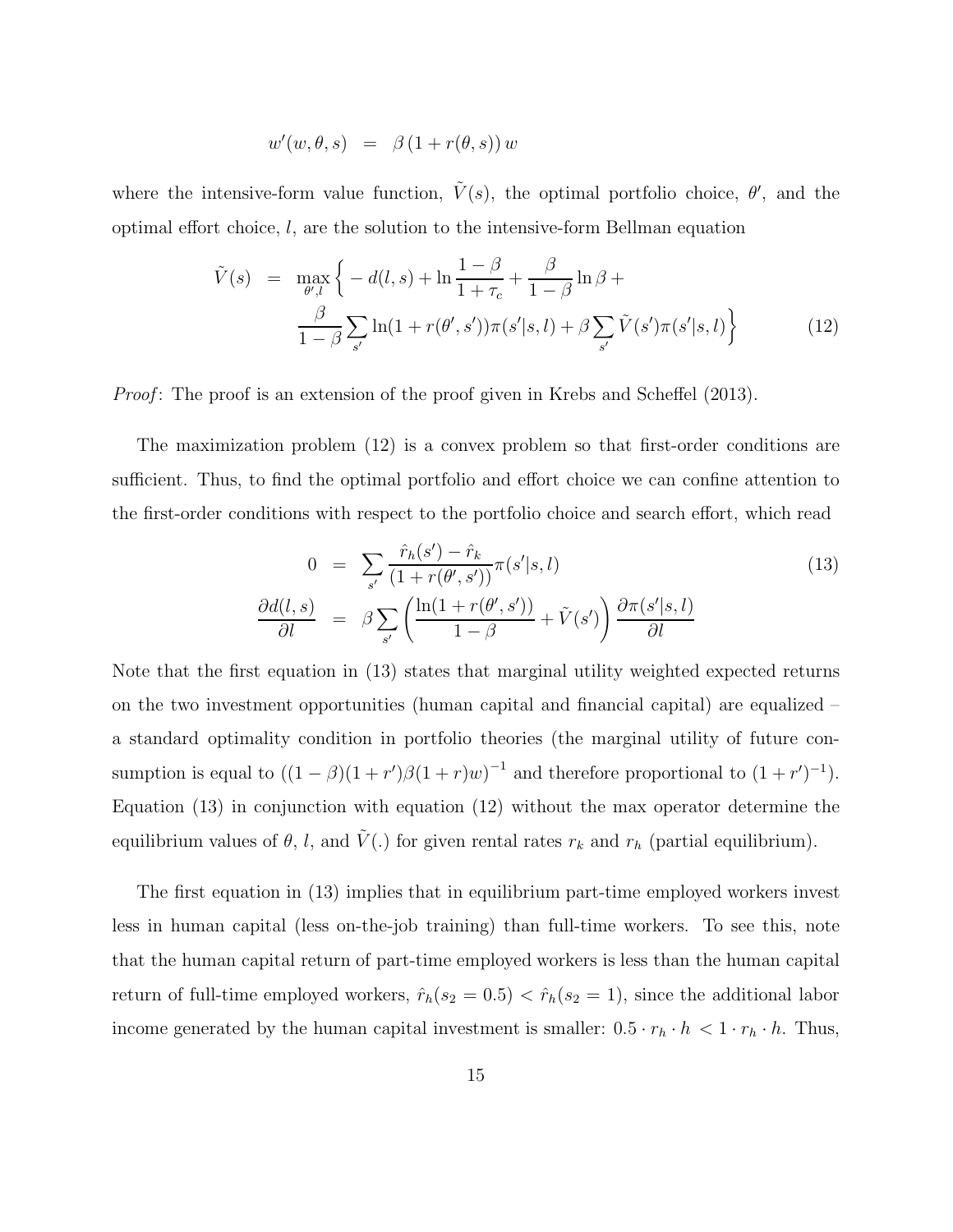part-time employed workers have a smaller incentive to invest in human capital than full-time employed workers, and part-time jobs are therefore less productive, and pay lower hourly wages, than full-time jobs. Clearly, the same argument implies that marginally employed workers,  $s_2 = 0.25$ , have the smallest incentive to invest in human capital and end up being the least productive workers with the lowest hourly wages. These equilibrium properties are essential for some of the results to follow and can be derived formally using the first equation in  $(13)$ . It is also in line with the empirical evidence – see our discussion of the empirical literature in Section 3.6.

Equation (13) is also useful to discuss the direct effects of the two reforms that increase labor supply. First, consider the effect of the reduction in the social security tax for workers with low earnings. In this case, for the affected workers the after-tax hourly wage,  $(1 \tau_h(s_1, s_2)$ ) $r_h$ , goes up. This has two consequences. First, unemployed workers have a stronger incentive to search for a job and workers who are marginally or part-time employed have a stronger incentive to search for a full-time job. Second, the return to human capital investment goes up and the incentive of employed workers to invest in human capital therefore increases. As a result, search effort, *l*, goes up and investment in human capital,  $(1 - \theta)$ , goes up. These two results can be formally shown using equation (13).

Consider now the second reform, the increase in public spending on schooling so that more schools in Germany will offer a full-day school program. This reform changes the distribution of households over *s*1. Specifically, after the reform a larger fraction of households with kids have access to full-day school programs and members of those households who are not fulltime employed have a stronger incentive to search for full-time employment.

Proposition 1 provides a convenient characterization of the solution to the household decision problem for given investment returns (partial equilibrium) and is useful for two reasons. First, it reduces the problem of solving the Bellman equation (7) to the much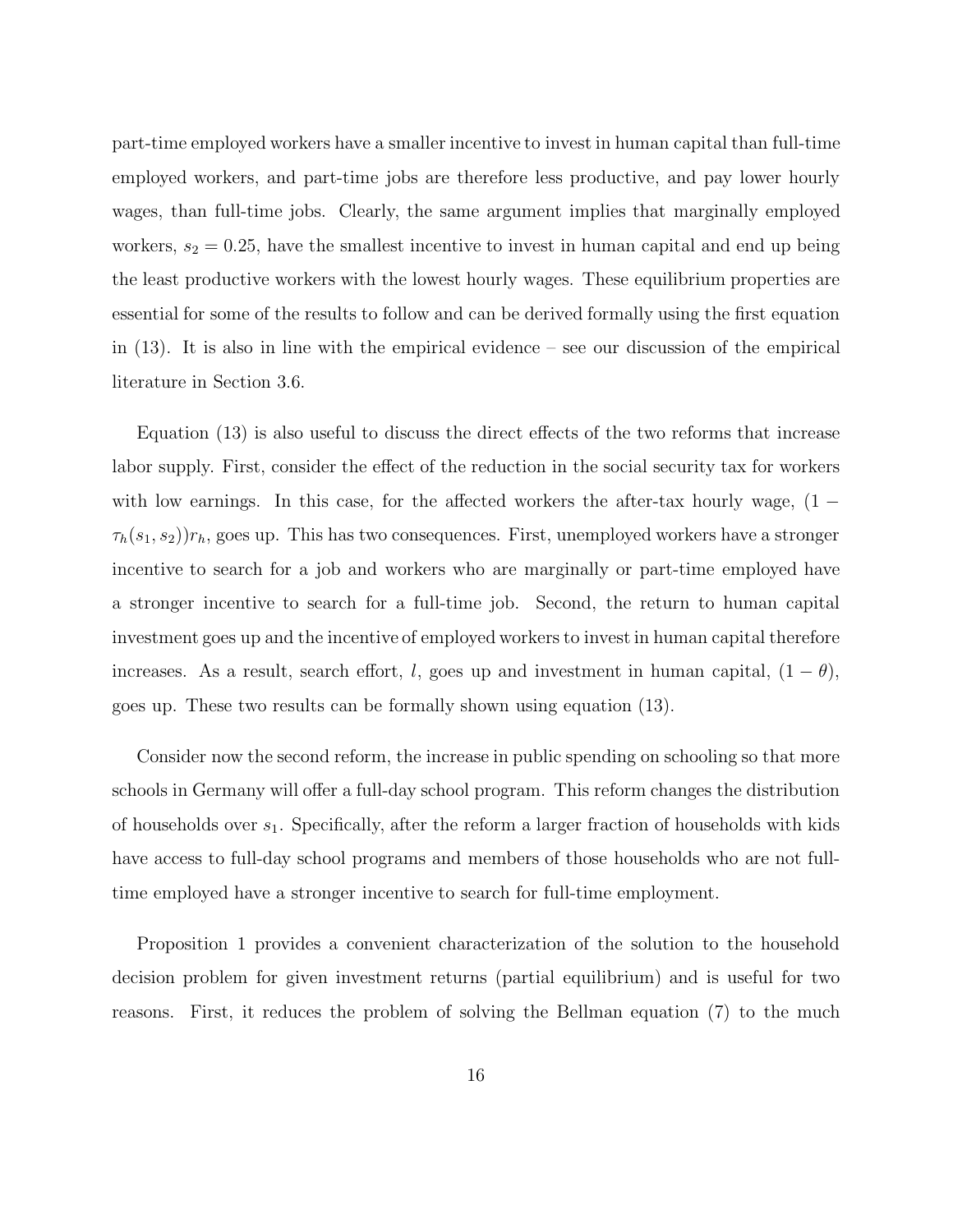simpler problem of solving the intensive-form Bellman equation (8). Second, it states that the consumption and saving choices are linear in wealth, and that the portfolio and effort choices are independent of wealth. This property allows us to solve for the general equilibrium without knowledge of the endogenous wealth distribution. We next turn to the general equilibrium analysis.

### **2.5. Equilibrium Characterization**

In the previous section we characterized the solution to the household problem. Consider now the maximization problem of the final-good producer (2) and intermediate-good producers (3). For the intermediate good sector, we focus attention on symmetric equilibria,  $p_j = p$ and  $X_{jt} = X_t$ , for all  $j = 1, \ldots, J$ . Using the first-order conditions associated with the maximization problems (2) and (3) and the symmetry condition, in the Appendix we show that the price for each intermediate good satisfies

$$
p = \frac{J}{J - \alpha_1 + \alpha_2} \nu
$$
  
\n
$$
\doteq (1 + \varphi(J))\nu
$$
\n(14)

where  $\varphi(J) = \frac{J}{J-\alpha_1+\alpha_2} - 1$  defines the mark-up. This mark-up is decreasing in the number of firms, *J*, and therefore decreasing in the degree of competition in the intermediate-good sector (i.e. the professional services). In Section 6, we discuss how the deregulation of the market for professional services affects the economy by increasing the degree of competition, *J*, and therefore decreasing the mark-up.

Using the pricing condition (14) and the first-order condition of the final-good producer, we find the following relationship between rental rates  $r_k$  and  $r_h$  and the firm's capital-tolabor ratio  $\tilde{K} = \frac{K}{H}$ :

$$
r_k = \alpha_1 \hat{A} \tilde{K}^{1 + \frac{\alpha_1}{\alpha_2}} \nr_h = \alpha_2 \hat{A} \tilde{K}^{\frac{\alpha_1}{\alpha_1 + \alpha_2}}
$$
\n(15)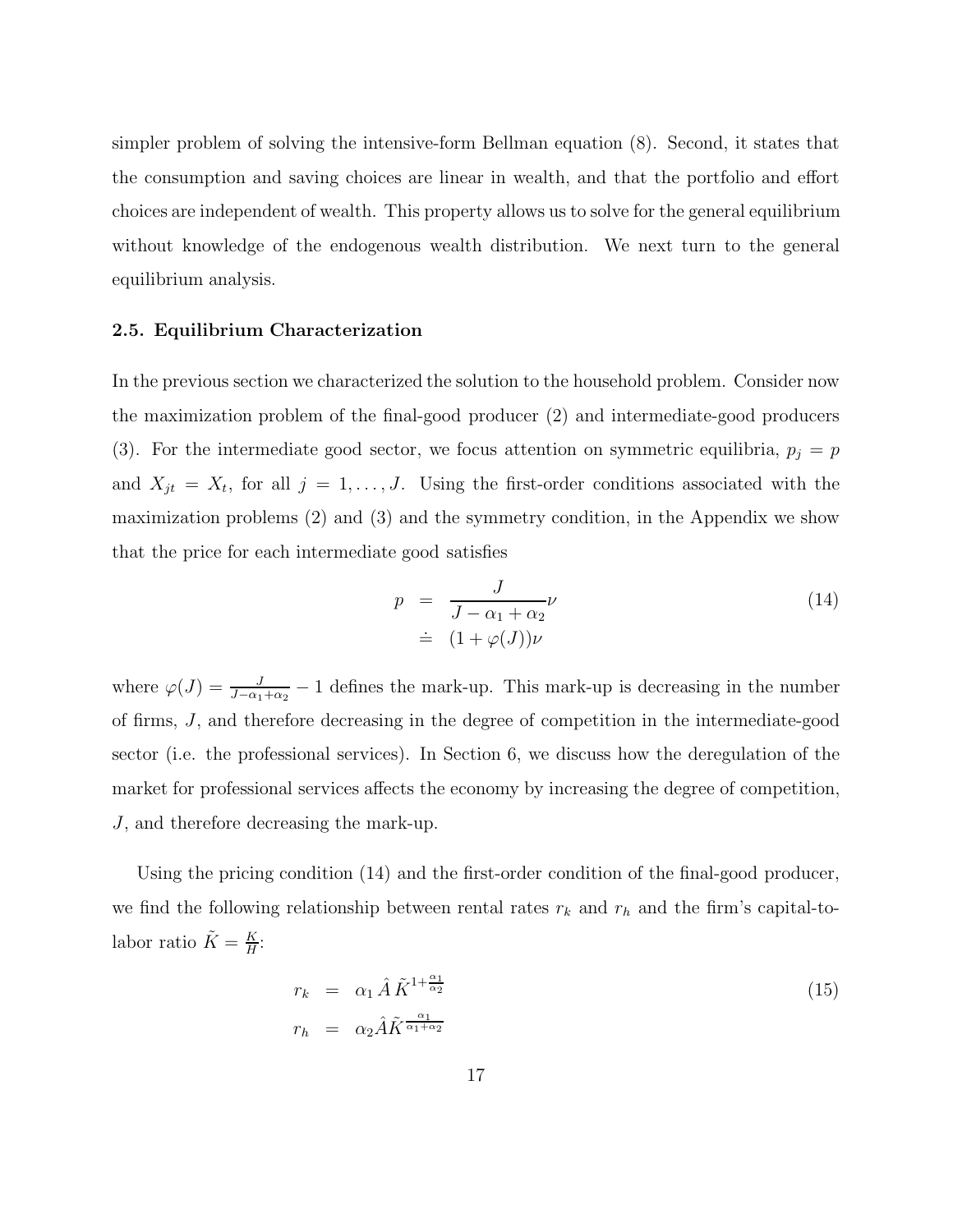$$
\hat{A} \doteq A^{\frac{1}{\alpha_1 + \alpha_2}} \left( \frac{1 - \alpha_1 - \alpha_2}{(1 + \varphi)\nu} \right)^{(1 - \alpha_1 - \alpha_2)/(\alpha_1 + \alpha_2)}
$$

Equation (15) shows that a reduction in mark-up,  $\varphi$ , in the intermediate goods sector is equivalent to an increase in productivity,  $\hat{A}$ , in the final goods sector. Thus, a deregulation of the intermediate goods sector (professional services) that increases competition and the number of competing firms *J* will reduce cost and increase effective productivity, *A* in the final good sector, which in turn increases labor demand through (15). This is the policy experiment analyzed in Section 6 when we consider the (further) deregulation of the professional services in Germany.

To complete the equilibrium characterization, we define the share of aggregate total wealth of households in state *s* as

$$
\Omega(s) \quad \doteq \quad \frac{E\left[(1+r)w|s\right]\pi(s)}{\sum_{s}E\left[(1+r)w|s\right]\pi(s)}
$$

where  $\pi$  is the stationary distribution of the equilibrium transition function over *s*. Note that  $(1+r)w$  is total wealth of an individual household after assets have paid off (after production has taken place and depreciation has been taken into account). Note also that  $\sum_{s} \Omega(s) = 1$ by construction. Further,  $\Omega$  is finite-dimensional, whereas the set of distributions over  $(w, s)$ is infinite-dimensional. Using the wealth shares  $\Omega$ , we show in the Appendix that the market clearing condition (6) can be written as:

$$
\tilde{K} = \frac{(1 - \tau_{hx}) \sum_{s} \theta(s) \Omega(s)}{\phi(1 - \theta(s)) s_2 \Omega(s)}
$$
\n(16)

and that stationary  $\Omega$ -distribution is the solution to

$$
\Omega(s') = \frac{\rho \sum_{s} \pi(s'|s, l(s))(1 + r(\theta(s), s))\Omega(s) + (1 - \rho)\psi \mu_{new}(s')}{\rho \sum_{s,s'} \pi(s'|s, l(s))(1 + r(\theta(s), s))\Omega(s) + (1 - \rho)\psi \mu_{new}(s')}
$$
(17)

where  $\mu_{new}$  determines how the wealth of dying households is distributed among new-born households and  $\psi$  < 1 is a parameter that measures the fraction of wealth that is passed on to the new generation.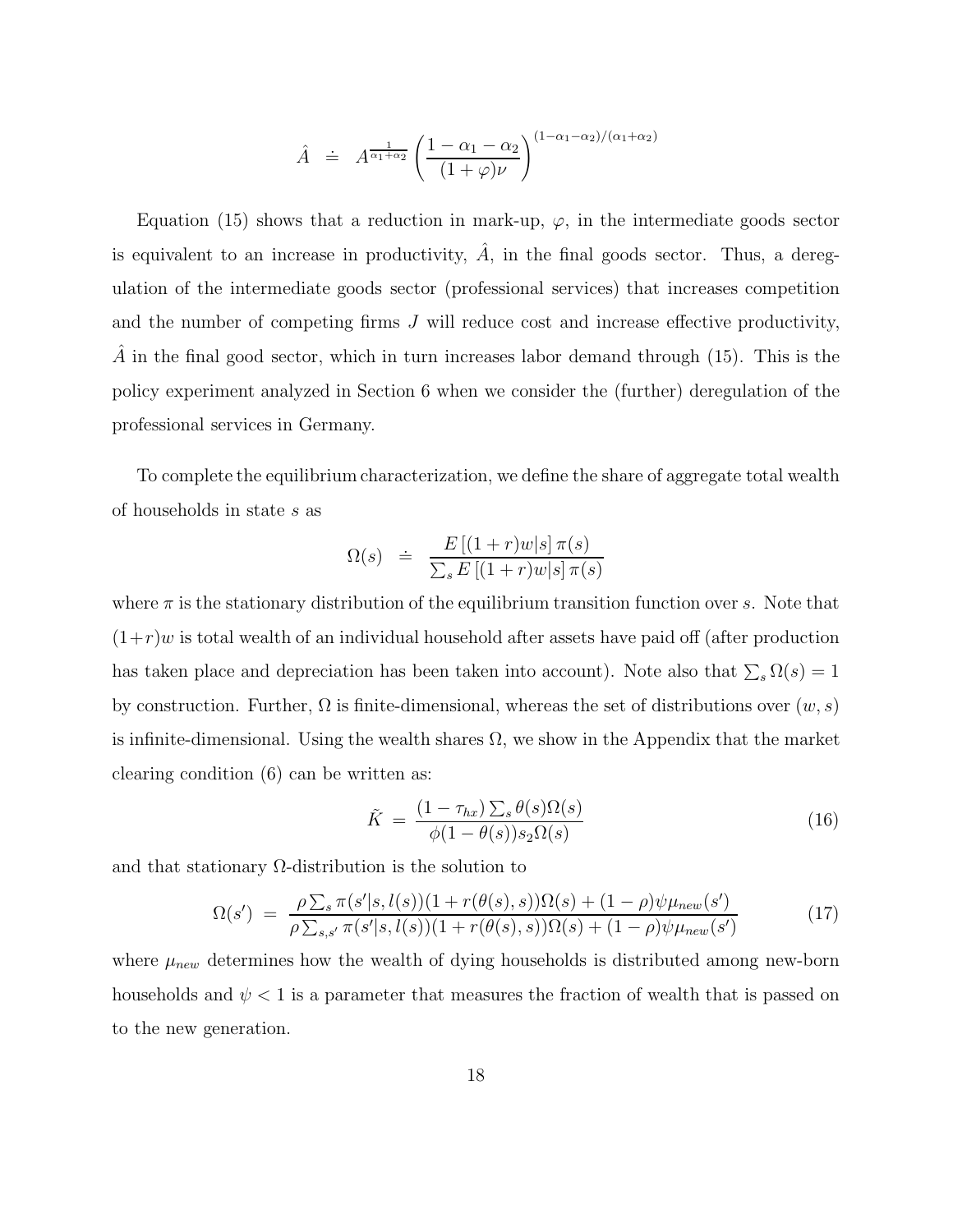Summing up, we have the following equilibrium characterization result:

**Proposition 2.** Suppose that  $(\theta, l, \tilde{V}, \tilde{K}, \Omega)$  solve (12),(15), (16), and (17). Then the sequence  $\{K_t, H_t\}$  and the family of household plans,  $\{c_t, h_t, k_t, l_t\}$ , induced by  $(\theta, l, \tilde{V}, \tilde{K}, \Omega)$ together with the corresponding rental rates,  $(r_k, r_h)$  and inter-mediate goods prices  $(p_1, \ldots, p_J)$ given by (14) define a stationary (balanced growth) equilibrium.

*Proof.* The proof is an extension of the proof given in Krebs and Scheffel (2013).

Proposition 2 shows that the stationary equilibrium can be found without knowledge of the infinite-dimensional wealth distribution; only the finite dimensional distribution of wealth across family types  $\Omega$  matters. The is because the linearity of the policy functions in wealth make the infinite dimensional distribution of wealth across households of a given type irrelevant. Proposition 2 facilitates our quantitative analysis significantly since it implies that there is no need to approximate an infinite dimensional distribution over financial wealth and human wealth when computing equilibria.

### **3. Calibrating the Model**

The calibration is based on macro- and microeconomic evidence from various sources. Specifically, the cross-sectional distribution of households over family types and employment states are taken from the 2010 Micro-census provided by the Federal Office of Statistics (Statistisches Bundesamt). Data on labor market dynamics are generally taken from the Federal Employment Agency (Bundesagentur fuer Arbeit) and policy variables, including benefits, labor taxes and social security contributions are taken from the OECD Tax Benefit Model. See Krebs and Scheffel for a detailed description of the data sources and a discussion of the various empirical distributions.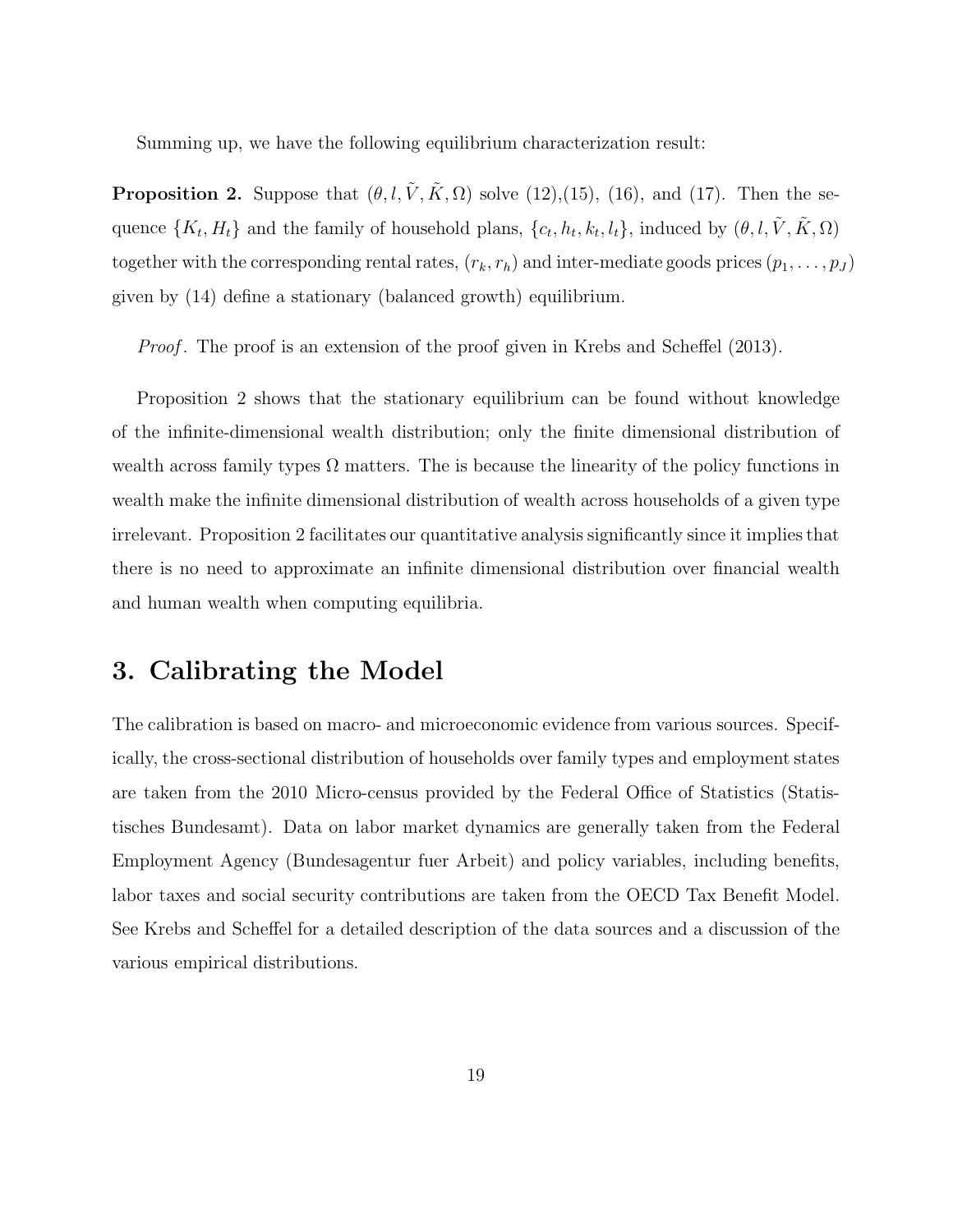#### **3.1 Search Technology and Transition Rates Across Employment States**

We set the period length to one quarter. We use a standard convention and define longterm unemployment as any unemployment spell that lasts longer than 12 months. Thus, we choose  $\pi(su|lu)=0.25$ .

We assume an exponential specification for the probability of an unemployed worker finding a job as a function of effort:

$$
\pi(s_2 \in \{1e, 0.5e, 0.25e\} | su, l) = 1 - e^{-\lambda(su)l}
$$
\n
$$
\pi(s_2 \in \{1.0e, 0.5e, 0.25e\} | lu, l) = 1 - e^{-\lambda(lu)l}
$$
\n(18)

In search models with only one employment state, the exponential formulation is often used in the literature (Hopenhayn and Nicolini, 1997, Lentz, 2009, and Shimer and Werning, 2008). Specification (12) is the generalization of this approach to the case of multiple employment states if there is undirected search for different employment opportunities (full time, part time, marginal employment). We choose the values  $\lambda(su)$  and  $\lambda(lu)$  so that the job finding probabilities (12) match the corresponding quarterly job finding rates in 2010 provided by the Federal Employment Agency (Bundesagentur fuer Arbeit). In 2010, these quarterly job finding rates were 0*.*36 for the short-term unemployed and 0*.*09 for the long-term unemployed.

Specification (18) determines the average job finding probability, but does not pin down what type of job is found in case job search was successful (full time, part time, marginal employment). We assume that the arrival rate of the different employment states is the same:

$$
\pi(s_2 = 1e|su, l) = \pi(s_2 = 0.5e|su, l) = \pi(s_2 = 0.25e|su, l)
$$
\n
$$
\pi(s_2 = 1e|lu, l) = \pi(s_2 = 0.5e|lu, l) = \pi(s_2 = 0.25e|lu, l)
$$
\n(19)

This assumption can be easily relaxed from a modelling point of view, but we are not aware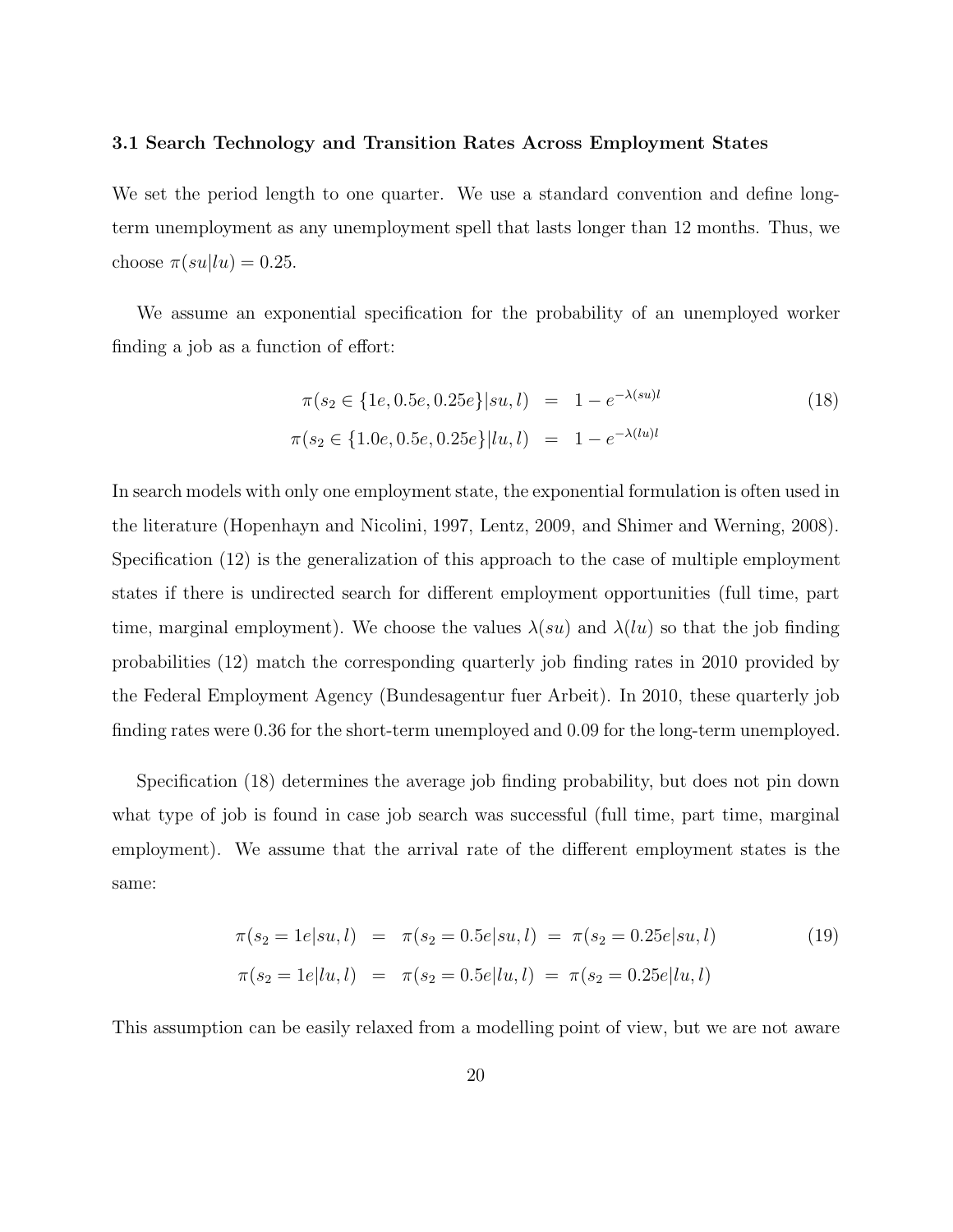of any micro-level evidence that would allow us to calibrate the additional parameters of the richer model structure. For this reason, we confine attention to specification (19).

There is little empirical evidence regarding the transition rates from marginal employment,  $s_2 = 0.25e$ , to either part-time employment,  $s_2 = 0.5e$ , or full-time employment,  $s_2 = 1e$ , and regarding the transition rate from part-time employment,  $s_2 = 0.5e$ , to full-time employment,  $s_2 = 1e$ . Caliendo, Kuenn, and Uhlendorff (2012) show that the probability of a marginally employed worker to move to a higher employment state (i.e. part-time or full-time employment) is not different from the job finding rate of an unemployed worker. Motivated by this evidence, we set the probability of moving from  $s_2 = 0.25e$  to either  $s_2 = 0.5e$  or  $s_2 = 1e$  equal to the job finding rate of a short-term unemployed worker. In addition, we also set the probability of moving from  $s_2 = 0.5e$  to  $s_2 = 1e$  equal to the job finding rate of short-term unemployed workers.

We choose the job destruction rates, i.e. the flow rates from the employment states  $s_2 = 1e, 0.5e, 0.25e$  to unemployment  $s_2 = su$ , so that we match the empirical distribution of households over employment states *s*2. In addition, we calibrate the transition rate from long-term to short-term unemployment to match the composition of the unemployment pool in the data. Specifically, conditional on the family and skill type, we target a value of 50 percent for the fraction of long-term unemployed workers in the pool of all unemployed workers. The only exception are single parents, a group for which the large majority of unemployed are long-term unemployed. In line with the data, for single parents we use a share of 86 percent long-term unemployment as our target.

We also allow for one-step transitions from higher to lower employment levels, that is, we allow for transitions from full-time employment to part-time employment  $(1.0e \rightarrow 0.5e)$  and from part-time employment to marginal employment  $(0.5e \rightarrow 0.25e)$ . For lack of evidence, we assume that for each family type these transitions rates are equal to the corresponding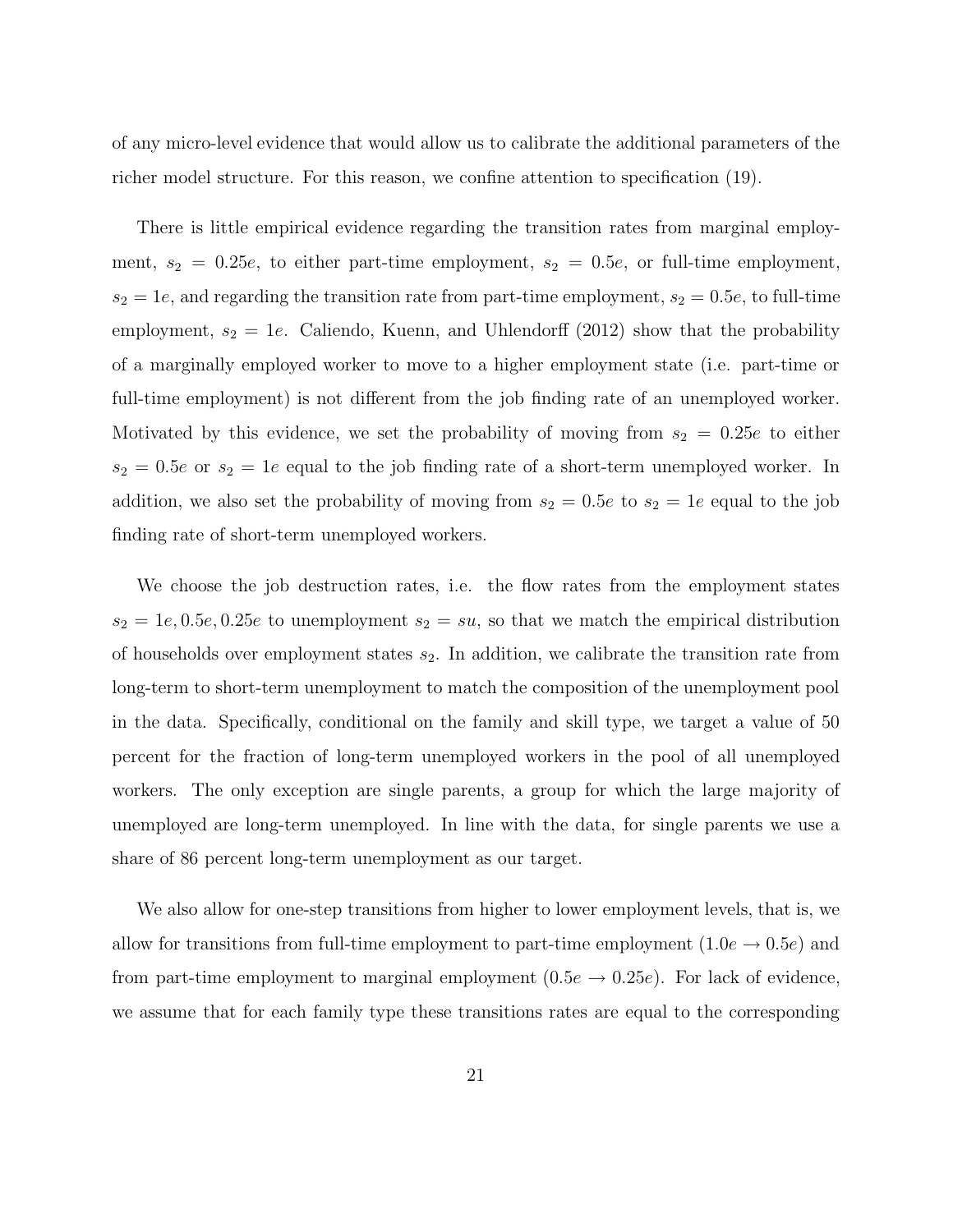job destruction rates (i.e. the transition rate from the employment state to unemployment).

### **3.2 Search Preferences**

We assume that disutility of search effort is

$$
d(l, s_1) = d_0 l^{\gamma} - d_1(s_1)
$$

It is well-known that with the above specification the parameters  $\lambda(su)$  and  $\lambda(lu)$  and  $d_0$  are not separately identified. We choose a numerically convenient normalization of  $d_0 = 1$ . We choose the curvature parameter  $\gamma$  to match a given value of the elasticity of the job finding rate with respect to benefit payments for the short-term unemployed, where we choose as target the micro elasticity holding constant the labor market state. This target elasticity is chosen as follows.

For the US, there are a number of empirical micro studies estimating the search elasticity directly. The best known studies are Moffitt (1985) and Meyer (1990) who estimate an elasticity of around −0*.*9. Meyer and Krueger (2002) survey the literature and suggest an elasticity of −1, whereas Chetty (2008) suggests a value of −0*.*5. Card et al. (2015) provide new evidence using administrative data from the state of Missouri covering the period 2003- 2013. Based on identification coming from a regression kink design, they find an elasticity of around −0*.*35 before the recession and an elasticity between −0*.*65 and −0*.*9 after the recession. Krueger and Mueller (2010) analyze time use data and find that the level of unemployment benefits has a large negative effect on the time unemployed workers spent searching for a job, a finding that broadly supports the basic channel we emphasize in this paper.

There is much less work on this issue for Germany. Hunt (1995) finds estimates for Germany that are in line with the US estimates of Moffitt (1985) and Meyer (1990). Addison, Centeno, and Portugal (2008), who use a structural search model and the European Com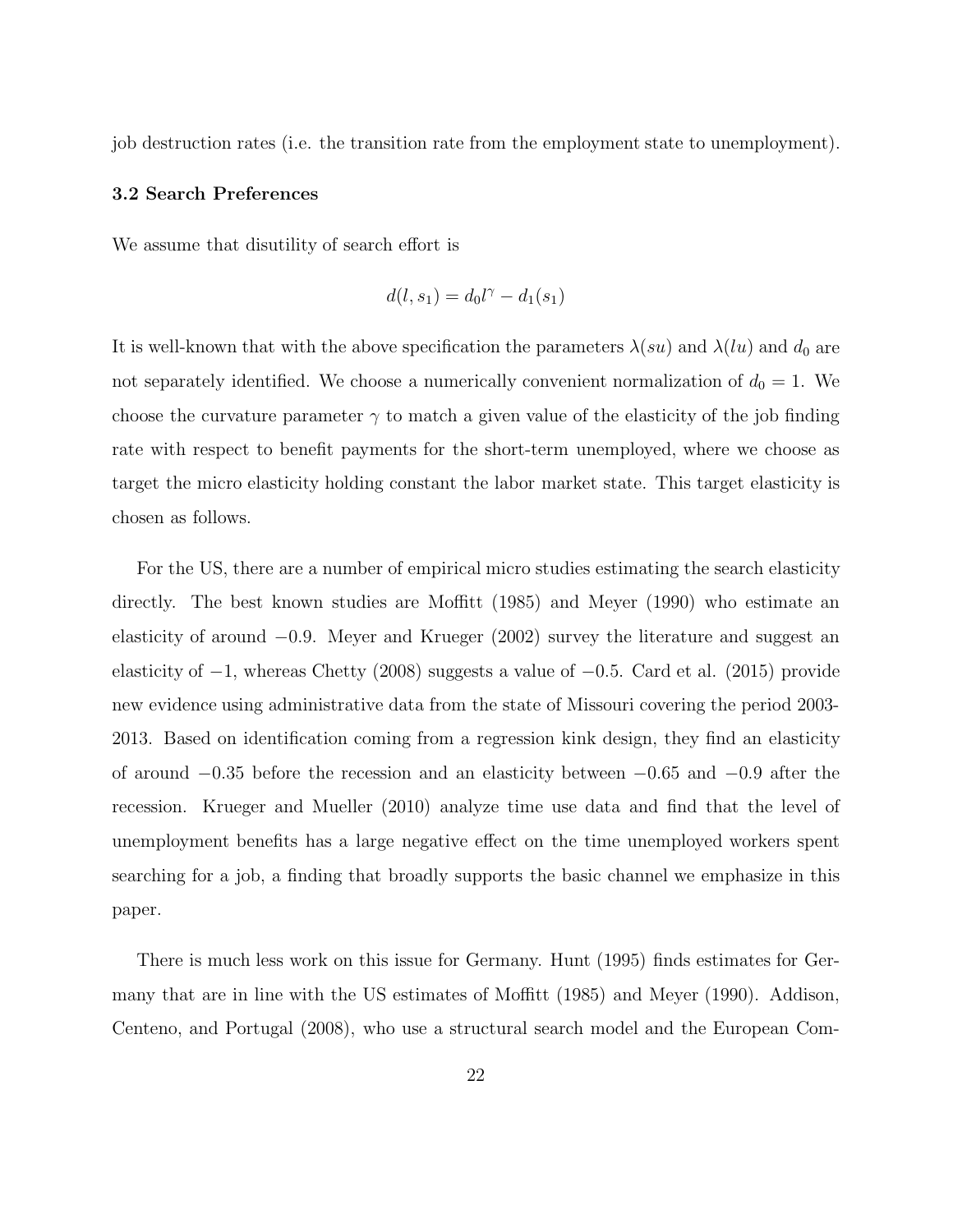munity Household Panel (ECHP), find values of the search elasticity ranging from −1*.*14 to −1*.*66 for Germany. Consistent with this finding are the results reported in Hofmann (2012) and Mueller and Steiner (2008) who find that imposing benefit sanctions/reduction long-term unemployed for non-compliance has significant effects on the unemployment-to-employment transition in Germany. With the exception of these last two studies, the empirical literature has focused on unemployed workers who are short-term unemployed according to our definition (less than one year of unemployment). Guided by the evidence, for our baseline calibration we choose a conservative value for the target elasticity of −0*.*7 for the short-term unemployed.

For the disutility-term  $d_1(s)$  we choose the specification  $d_1(s) = d_{11}(s_1) + d_{12}s_2$ , where  $s_1$  denotes the family type and  $s_2$  the employment status. We choose the value of  $\bar{d}_{12}$ consistent with the disutility of work used in the RBC literature, e.g. Cooley and Prescott (1995). We choose the values of  $d_{11}(s_1)$  to match the empirical ratio of full-time employment to the sum of part-time and marginal employment for each family type  $s_2$ . Note that this approach ensures that the model matches the significant empirical difference in employment type between women with kids who have access to full-day school and women with kids who do not have access to full-day school. See Krebs and Scheffel (2015) for a detailed discussion of the empirical evidence on this issue.

#### **3.3 Wage Risk**

One can show (Krebs 2003) that the assumption of i.i.d human capital shocks, *η*, implies that the log of labor wages of individual households follows approximately a random walk with innovation term  $\epsilon = (1 - \theta)\eta$ . For the US, the random walk component of individual labor income has been estimated by a number of empirical studies using data drawn from the PSID, and estimates of  $\sigma_{\epsilon}$  for the US are in the range of .15 for annual wage changes, which amounts to quarterly standard deviation of  $0.15/2 = 0.075$ . For Germany, Krebs and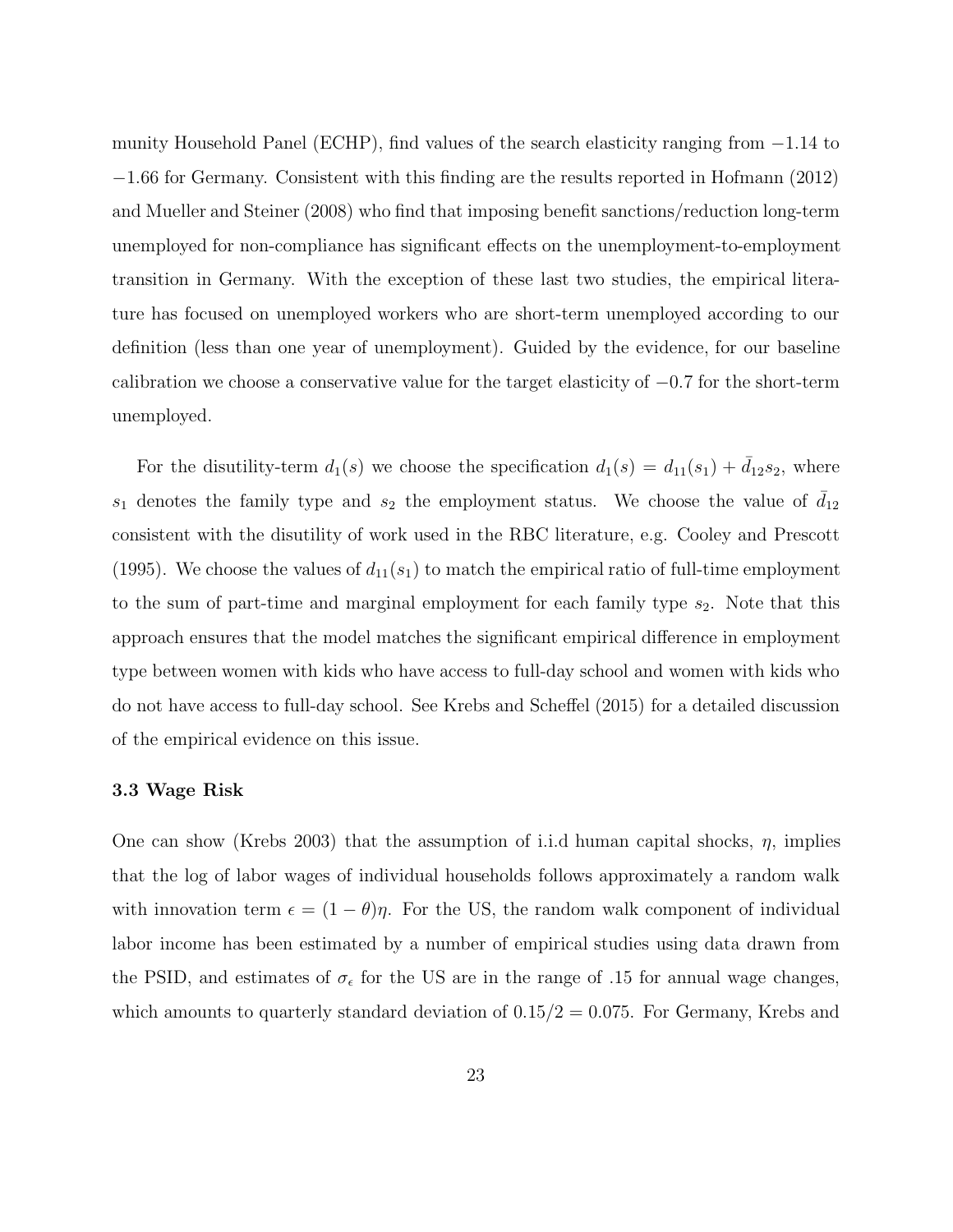Yao (2016) and Fuchs-Schuendeln, Krueger, and Sommer (2009) find similar values, and we therefore choose this value as a target for  $\sigma_\epsilon.$ 

#### **3.4 Government Policy Parameters**

We set the capital income tax at  $\tau_k = 0.20$ , which is at the upper end of the range of capital income taxes reported by the OECD. We set the schedule of labor income taxes and social security contributions,  $\tau_h(s_1, s_2)$ , consistent with numbers computed from the OECD tax calculator and the social security tax schedule. We choose the unemployment benefit parameters that are a part of the transfer system,  $tr(s_1, s_2)$ , to match the net replacement rate for the short-term and long-term unemployed taken from Krebs and Scheffel (2013). The remaining parameters of the transfer system are set so that the model's implications for labor income after taxes and transfers are consistent with the data drawn from the German "Mikrozensus". Finally, we choose the value of the consumption tax,  $\tau_c$ , to ensure that the government budget constraint is satisfied.

### **3.5 Production Technology**

We set  $\frac{\alpha_1}{\alpha_1+\alpha_2}$  to match the share of labor income in the data and  $1-\alpha_1-\alpha_2$  to match the share of the sector professional services in the German economy, which is 3 percent. We choose the remaining technology parameters to match capital-to-output ratio of 2*.*5, an annual physical capital return of 4 percent and an annual average human capital return of 8 percent (human capital risk premium of 4 percent).

#### **3.6 Implied Wage Differentials**

As discussed in Section 2, the model implies that marginally employed workers have the smallest incentive to invest in human capital (on-the-job training) and full-time employed workers the largest incentive. As a result, marginally employed workers are the least productive workers and are paid the lowest hourly wage and full-time employed workers have the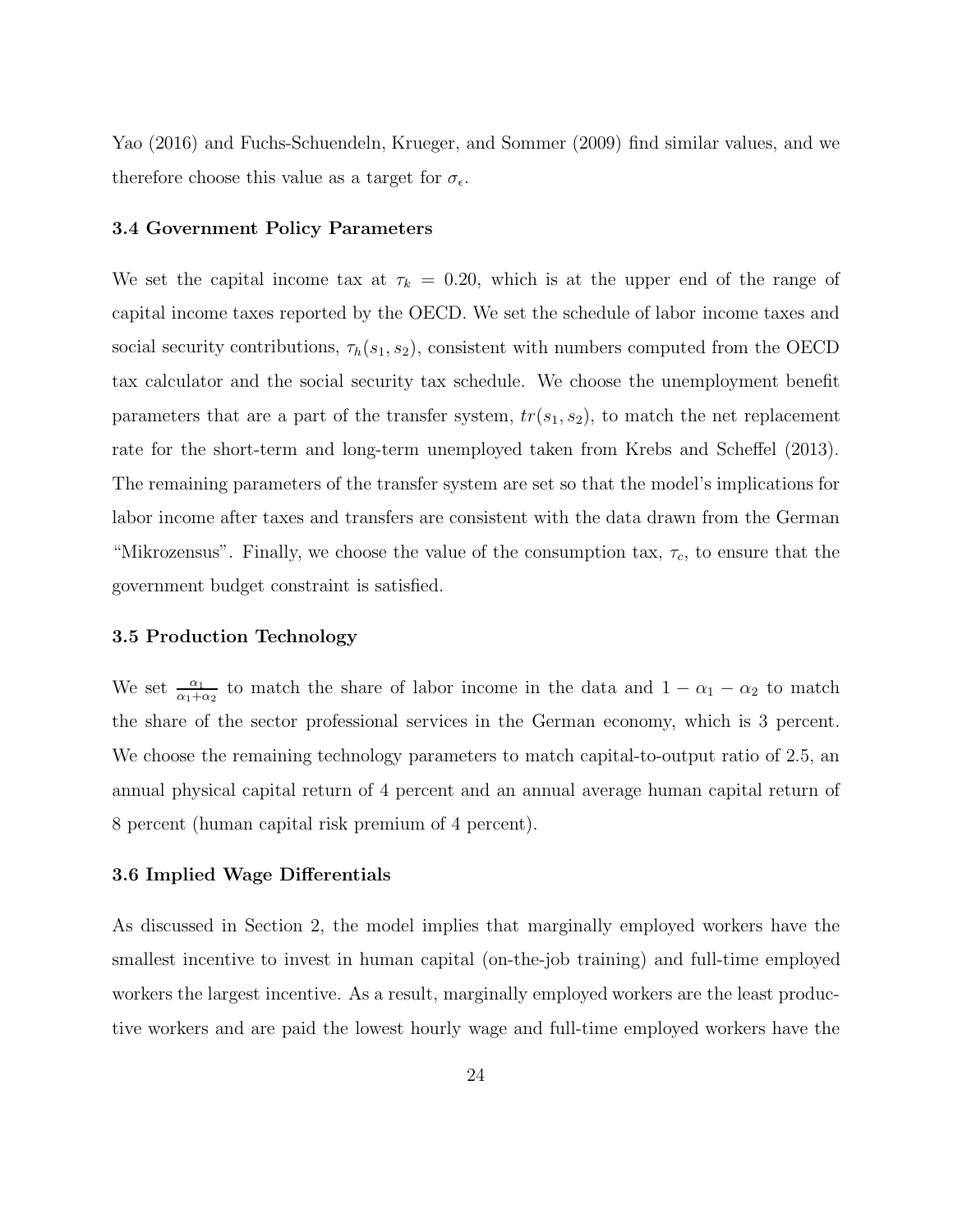highest productivity and are paid the highest hourly wage. Thus, the model generates an endogenous wage penalty for marginal employment and part-time employment. According to the calibrated model economy, this wage penalty is 15 percent for marginal employment and 48 percent for part-time employment. This implication of the calibrated model is consistent with the available empirical evidence in the following sense.

Data provided by the German Statistical Agency show that in 2014 the average hourly wage of full-time employed workers was 23 percent higher than the average hourly wage for part-time workers (Statistisches Bundesamt, 2014). Data drawn from the SOEP for the year 2010 show an average part-time wage penalty of 22 percent (Brenke, 2012). For marginally employed workers the wage penalty is even larger: the average hourly wage of full-time employed workers is 93 percent higher than the average hourly wage of workers whose only job is a so-called mini-job (Eichhorst et al. 2012), which is the relevant group for calibrating the model. Thus, the data indicate a substantial wage penalty for part-time work and a very large wage penalty for marginally employed workers.

The above numbers are simple averages and do not take into account that observed wage differentials between full-time work and part-time work or mini-jobs might be due to differences in worker characteristics (education, experience) or firm characteristics (firm size) or labor market characteristics (sector, occupation). There is a substantial amount of empirical work on the part-time wage penalty for US workers (Hirsch, 2005, Moffitt, 1984) and also British workers (Ermisch and Wright, 1993, and Manning and Petrongolo, 2008). The results of this literature can be summarized as follows. First, there is a large unadjusted wage penalty for part-time workers (20-30 percent) that is larger for men than for women. Second, controlling for worker, firm and labor-market characteristics roughly halves the parttime wage penalty. For Germany, the study by Wolf (2002, 2010) finds that, in line with the international evidence, after controlling for worker and firm characteristics the part-time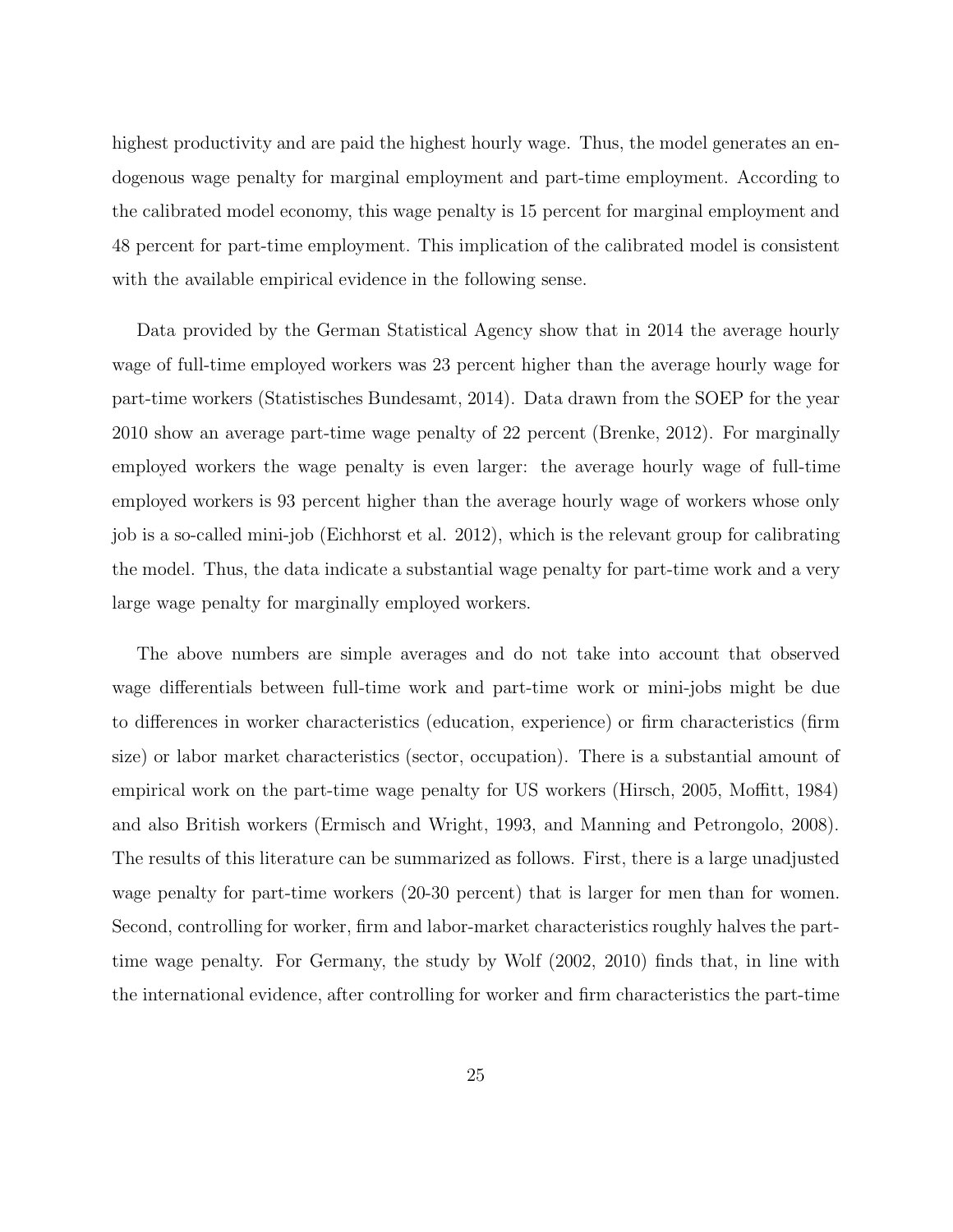wage penalty is 11 percent for women and 25 men. Unfortunately, there is no empirical work on the wage penalty for marginally employed workers, but extrapolation from the results on part-time work would suggest that the adjusted wage penalty is about half of the unadjusted wage penalty (i.e. half of 93 percent).

### **4. Reform of Social Security Taxes for Low-Wage Jobs**

### **4.1 Current Situation**

In Germany, the social security system covers public pension, health insurance, unemployment insurance, accident/disability insurance, and elderly nursing care insurance. The total social security contributions from employers and employees add up to roughly 40 percent of earnings for monthly earnings exceeding 850 Euro, where the employee contribution is slightly less than 20 percent and the employer contribution is somewhat higher than 20 percent. For all monthly earnings below 450 Euro (marginal employment also called minijobs), there is no employee contribution to social security. For monthly earnings between 450 Euro and 850 Euro, the employee contribution increases linearly with earnings. See Figure 1 for a graphical representation of the employee contribution to the social security tax in Germany. The limit of the amount of earnings subject to social security taxation, the so-called contribution and benefit base, is 72*,* 600 Euro for West Germany and 62*,* 400 for East Germany.

Labor income taxes (excluding the social security tax) are relatively low for workers with monthly wages less than 2,000 Euro. For example, for a single person without children (highest tax burden) monthly earnings of up to 700 Euro are exempt from income tax, and the average income tax rate is 11 percent for monthly earnings of 1*,* 500 Euro and 15 percent for monthly earnings of 2*,* 000 Euro. Thus, for low-wage jobs, the social security tax dominates the labor income tax, and any tax reduction program that wants to target the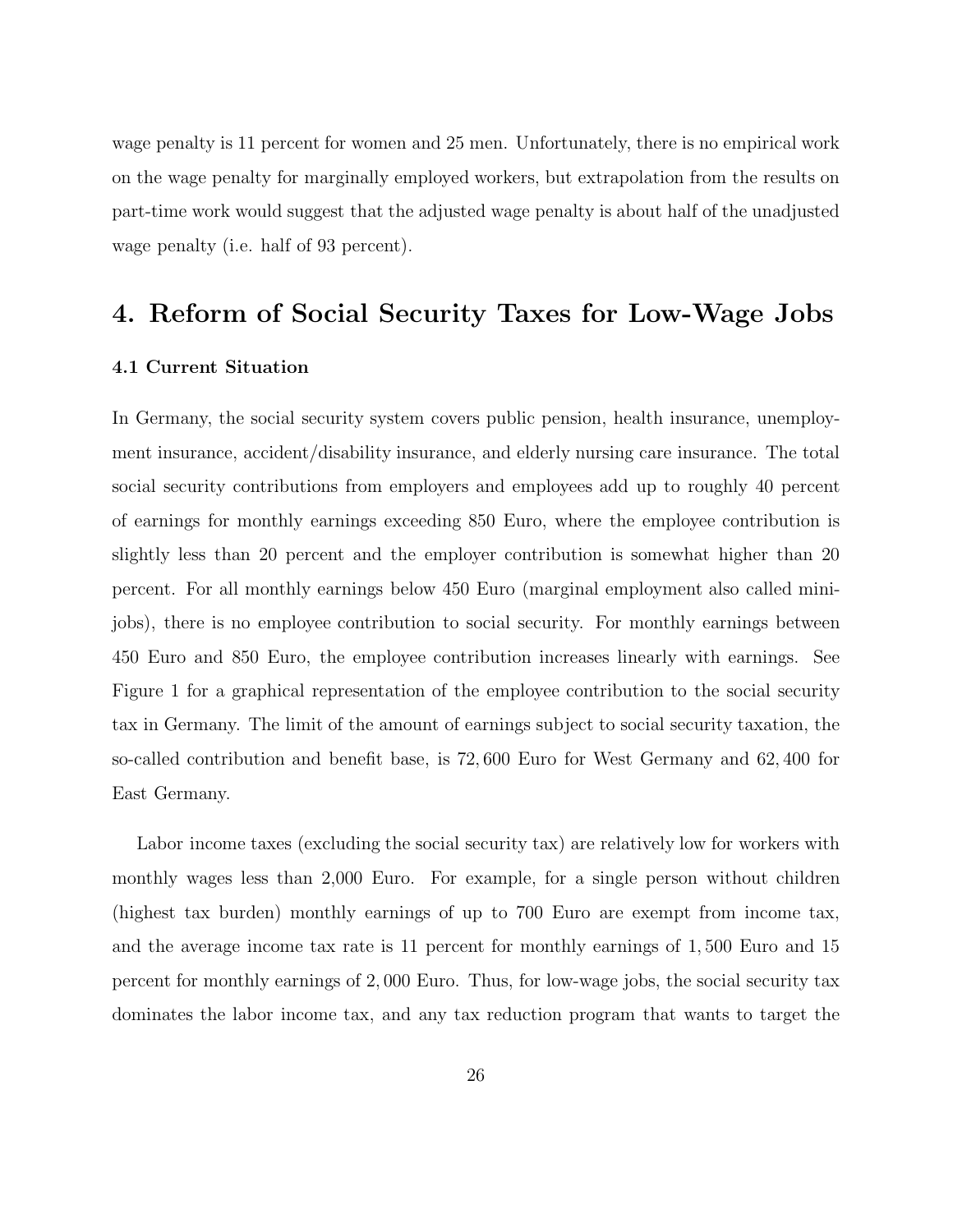low-wage sector has to focus on the social security tax. Such a reform of the social security tax will be discussed next.

### **4.2 Reform Description**

We consider a reform that replaces the current social security tax system with a system in which the employee contribution increases linearly with earnings reaching its maximal value of 20 percent at monthly earnings of 2*,* 000 Euro. See Figure 1 for a graphical representation of the effect of the reform on the employee contribution to the social security tax. To implement the reform, we use micro-level earnings data and first compute for every family type *s*<sup>1</sup> and employment state *s*<sup>2</sup> the reform-induced average change in the social security tax for workers of a given family type and employment status. We then feed these changes into the calibrated model and compute the equilibrium effects.

To gain a better understanding of the reform effects discussed below, Table 1 shows the average change in the social security tax for marginally employed workers (mini jobs), part-time employed workers, and full-time employed workers (averaged over all workers of all family types). The reform substantially lowers the social security tax for many parttime and full-time employed workers, and increases the social security tax for marginally employed workers since it removes the tax exemption for mini-jobs. Thus, the reform will give marginally employed workers a stronger incentive to search for part-time employment and full-time employment. Further, unemployed workers will on average search harder for jobs since the average social security tax on employment is reduced (the population weighted average in Table 1 is negative).

### **4.3 Results**

The macroeconomic, distributional, and fiscal effects of the reform are shown in Table 2 and Figures 2 - 6. Figure 2 shows that the reform leads to a substantial reduction in the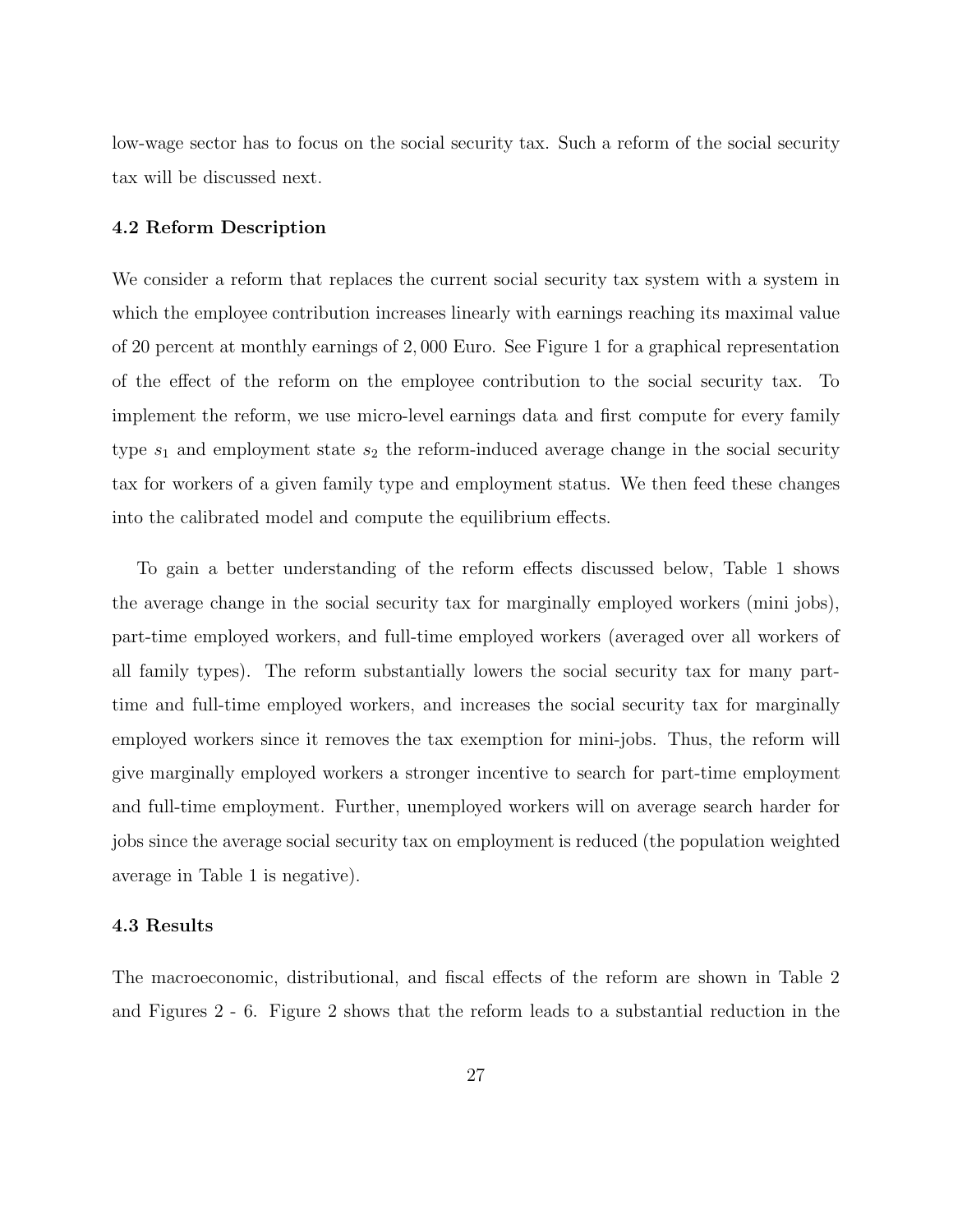unemployment rate: the unemployment rate falls by 0*.*08 percentage points in the short-run (in the first year), by 0*.*25 percent in the medium run (after 5 years), and by 0*.*30 percent in the long-run (after 10 years). The intuition underlying the decline in the unemployment rate is simple. The reduction in the social security tax increases the attractiveness of work relative to unemployment, which improves search incentives and therefore induces unemployed workers to increase their search effort. An improvement in search effort, in turn, increases job finding rates and reduces unemployment.

Figure 3 shows the time path of employment after the reform. Employment increases by 0*.*22 percent in the first year, 0*.*72 percent after 5 years, and 0*.*87 percent after 10 years. Less than half of the increase in employment is caused by the reduction in unemployment depicted in figure 2. The rest is explained by an increase in full-time employment relative to marginal employment (part-time employment remains roughly constant – see figure 3). There is a simple reason behind the increase in full-time employment relative to marginal employment: the reform reduces the social security tax for most full-time employed workers in the low-wage sector, but increases the social security tax for the marginally employed – see table 1. Thus, the reform increases the incentive for marginally employed workers to look for full-time employment, and the transition rate from marginal employment to full-time employment (and part-time employment) goes up.

We next turn to a discussion of the wage effect of the reform. There are three forces that act upon hourly pre-tax wages. First, the increase in labor supply tends to reduce wages because the marginal product of labor is diminishing in employment. Second, the reform-induced increase in employment increases the marginal product of capital, which induces firms to increase their labor demand – this force tends to push up wages. In a standard neoclassical model with frictionless labor markets and fixed human capital, the negative wage effect dominates in the short-run and the two effects cancel each other out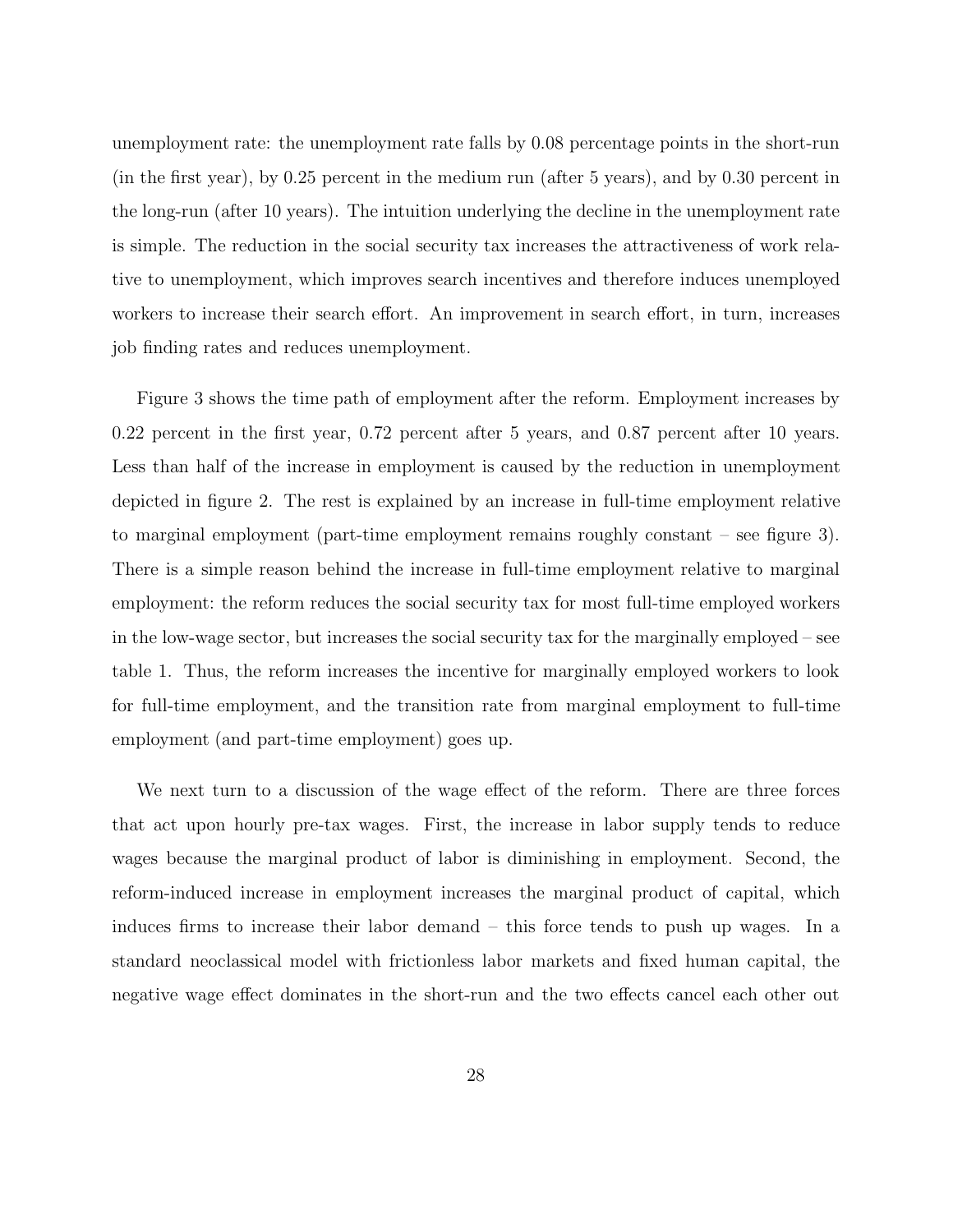in the long-run. However, the current model assumes a frictional labor market with search unemployment and the employment adjustment therefore takes time (see figures 1 and 2). In addition, there is a third effect on wages because workers invest in their human capital (on-the-job training) and the incentive to invest in human capital is stronger for full-time employed workers than for marginally employed workers – see also our discussion in Section 2.4. Thus, this third effect tends to push up hourly wages since the reform increases the share of full-time employed workers relative to marginally employed workers (see figure 3).

Figure 4 depicts the development of hourly pre-tax wages after the reform (relative to trend wage growth). The graph shows that the net effect on wages is positive in the shortrun and in the long-run. In other words, the two positive effects on hourly wages discussed in the preceding paragraph dominate the negative effect on wages. Specifically, hourly pretax wages increase by 0*.*15 percent in the short-run, by 0*.*42 percent in the medium run, and by 0*.*63 percent in the long-run. Figure 4 also shows that the reform has desirable distributional consequences in the sense that the rise in wages is concentrated in the lowwage sector. Specifically, hourly pre-tax wages in the low-wage sector increase by 0*.*40 in the first year, by 1*.*13 percent after five years, and by 1*.*71 percent after 10 years.<sup>9</sup>

Figure 5 shows the time path of output after the reform (relative to trend output growth). There are three reasons why the reduction in the social security tax considered here will raise output. First, the employment increase discussed above increases output. Second, the physical capital stock increases, which increases labor productivity and therefore output. Third, the human capital stock increases because marginal employment is replaced by full employment, which increases labor productivity and therefore output. Figure 5 shows that the output effects are substantial: output increases by 0*.*26 percent in the short-run, by 0*.*63

<sup>9</sup>We follow the standard approach and define low-wage sector as all workers whose monthly (pre-tax) earnings is below 2/3 of the monthly median earnings. We compute these numbers based on the model distribution.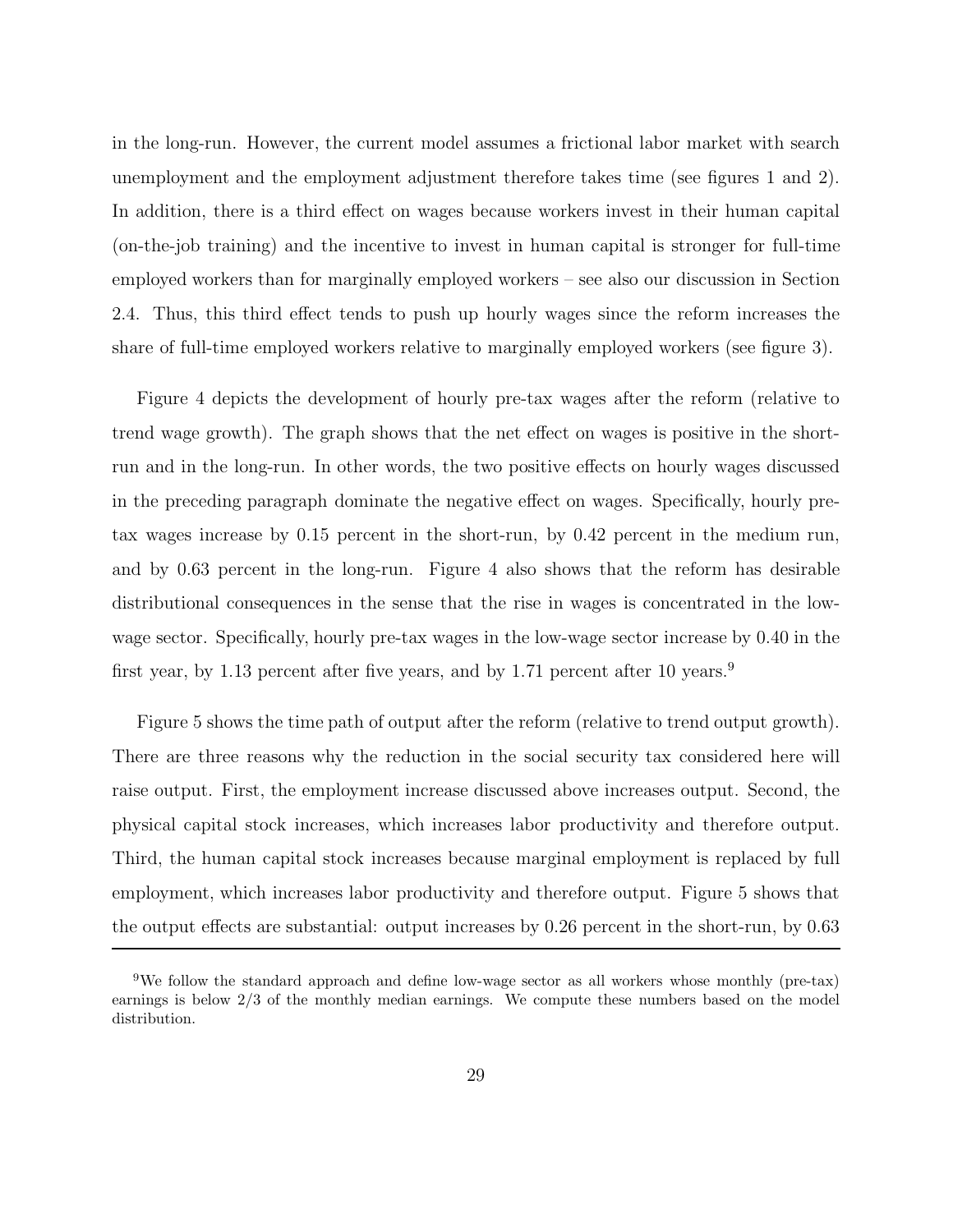percent in the medium run, and by 0*.*82 percent in the long-run.

Finally, in Figure 6 we turn to the fiscal effects of the reform. Without adjustment of labor or capital, the tax reduction program generates a fiscal deficit due to forgone tax revenues. However, the reform-induced increase in employment and hourly wages discussed above raises tax revenues. Figure 6 shows that in the first year the negative fiscal effect dominates and the reform generates a fiscal deficit of 0*.*39 percent of output. However, the increase in tax revenues generated by the expansion in employment and hourly wages increases over time, and this increase is strong enough so that after 9 years the fiscal budget is balanced and generates surpluses thereafter. In other words, after 9 years the economy is on the upward-sloping part of the Laffer-curve. For any real interest rate less than 9*.*02 percent, the reform is fiscally efficient in the sense that the present value of fiscal deficits and fiscal surpluses is positive. Put differently, this reform yields an internal rate of return of 9*.*02 percent for the government.

### **5. Public Expansion of Full-Day School Programs**

### **5.1 Current Situation**

In Germany, only one third of schools offer some version of full-day school program, and two thirds of schools are half-day schools – dismissal of school children is at 1 pm or earlier. If we add other types of after-school programs not offered by the school itself, then at best 40 of the school children in Germany can take advantage of a full-day (i.e. until 4 pm) school program. In contrast, around 80 percent of women with children in Germany would like their children to attend a full-day school (Klemm, 2014). This indicates that there is a large demand for public full-day schools in Germany that is not satisfied. The situation is similar for child care programs for children ages  $3 - 6$ : less than 40 percent have access to a full-day program, but a large majority of women with children would like to use a full-day child care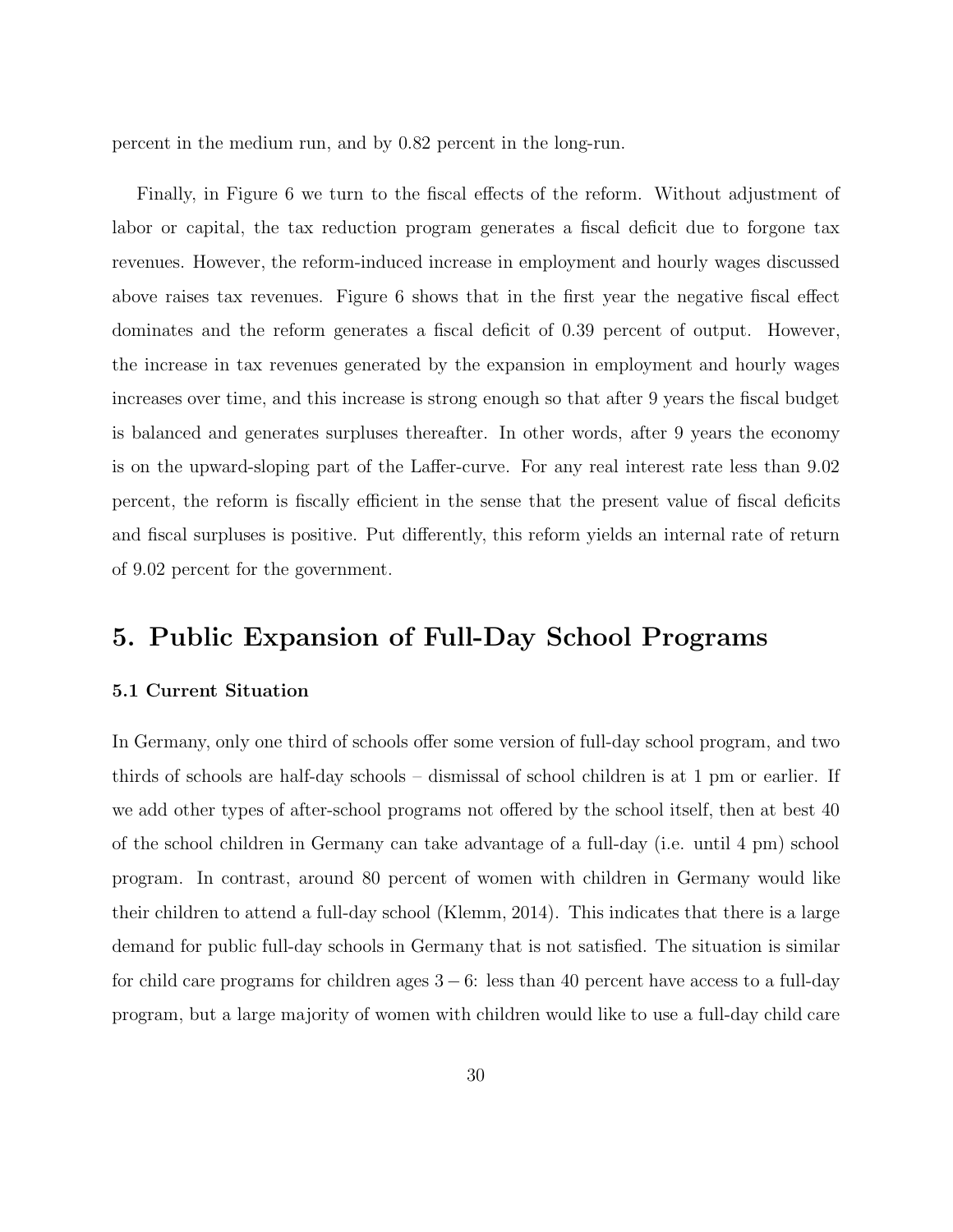program. See Krebs and Scheffel (2015) for a detailed discussion of the evidence on this issue.

### **5.2 Reform Description**

We consider a publicly financed expansion of full-day schools from the current status quo, in which 40 percent of children have a full-day spot, to a situation in which 80 percent of children have a full-day spot. We also assume that for children ages  $3 - 6$  a similar expansion in full-day spots takes place in child care centers. To achieve this goal, about 4 million half-day spots in schools and child care centers have to be transformed into full-day spots (Klemm, 2014). The annual running cost of this expansion program is about 6 Billion Euro per year (0*.*2 percent of German GDP), where the largest part of this cost is wages for teachers/educators.<sup>10</sup> In addition, there is a one-time (sunk) cost for initial investment in school buildings and other capital goods, which we assume to be 20 Billion Euro (0*.*66 percent of GDP). See Krebs and Scheffel (2015) for a detailed discussion of the costs of transforming half-day spots into full-day spots. This program will increase (female) labor supply in the sense that unemployed or marginally employed women with children will have a stronger incentive to search for part-time or full-time employment. See our discussion of this effect in Section 2.4.

### **5.3 Results**

The macroeconomic, distributional, and fiscal effects of the public expansion program are shown in Table 3 and Figures 7 to 11. Figure 7 shows that the reform leads to a substantial reduction in the unemployment rate: the unemployment rate falls by 0*.*11 percentage points in the short-run (in the first year), by 0*.*33 percent in the medium run (after 5 years), and by 0*.*38 percent in the long-run (after 10 years). The intuition underlying the decline in the

<sup>&</sup>lt;sup>10</sup>We assume that this cost is 0.2 percent of GDP in all future years, which means that we assume that it rises in step with the growth of GDP.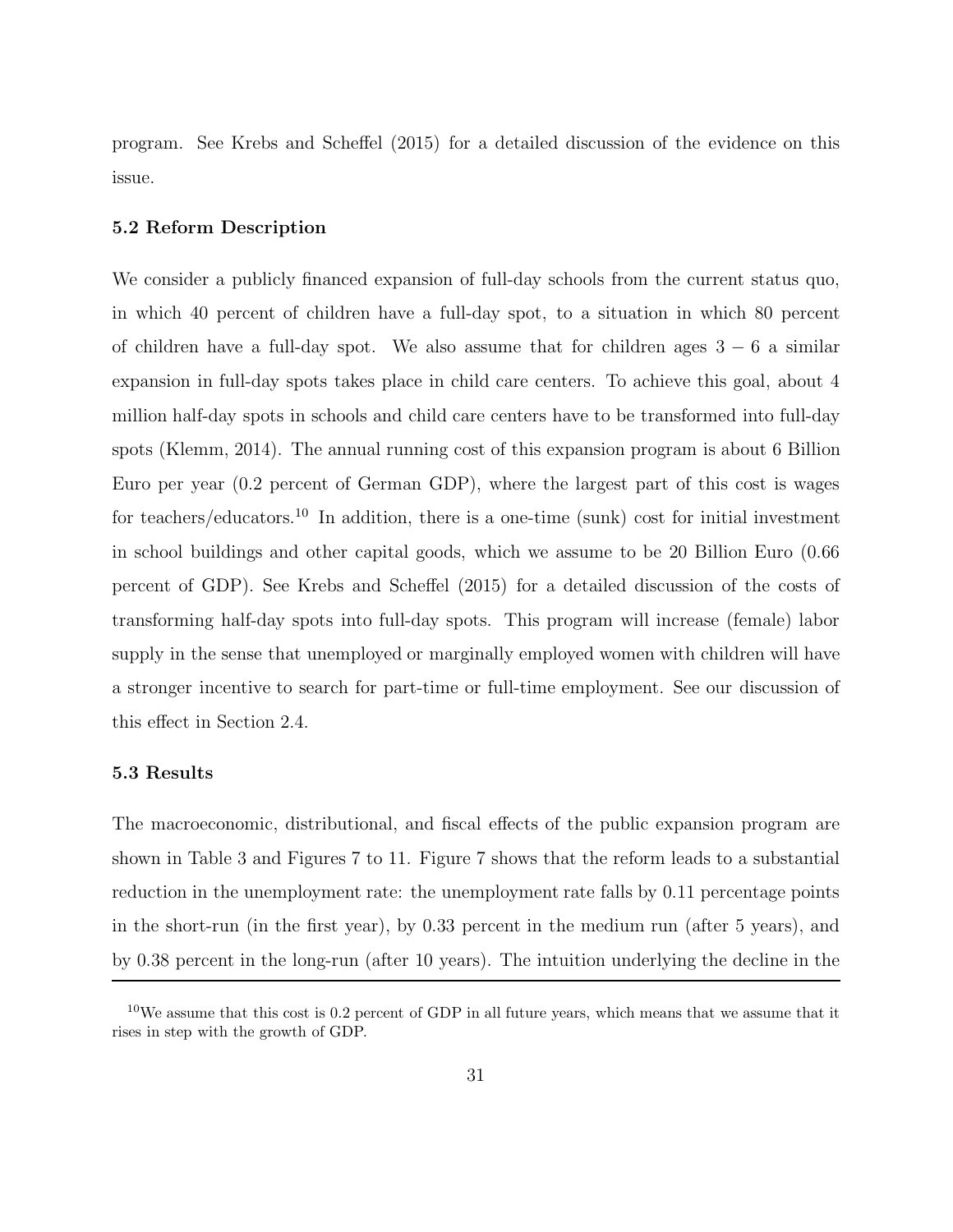unemployment rate is simple. The expansion of full-day school programs by the government improves the family situation for many unemployed women with children. These women will increase their search effort, which increases job finding rates and reduces unemployment.

Figure 8 shows the time path of employment after the reform. Employment increases by 0*.*23 percent in the first year, 0*.*79 percent after 5 years, and 0*.*95 percent after 10 years. About one half of the increase in employment is caused by the reduction in unemployment pictured in figure 7. The other half is explained by an increase in full-time employment relative to marginal employment (and part-time employment – see Figure 8). There is a simple reason behind the increase in full-time employment relative to marginal employment. For many marginally employed women with children, the reform improves their ability to combine family with work and a significant fraction of these women begin to search for part-time work or full-time work. This, in turn, leads to an increase in the transition rate from marginal employment to part-time and full-time employment, and an increase in the transitions from part-time employment to full-time employment.

We next discuss the wage effect of the reform. As in the case of the tax reduction analyzed in the previous section, there are three forces that act upon hourly pre-tax wages. First, the increase in labor supply tends to reduce wages because the marginal product of labor is diminishing in employment. Second, the reform-induced increase in employment increases the marginal product of capital, which induces firms to increase their labor demand – this force tends to push up wages. In a standard neoclassical model with frictionless labor markets and fixed human capital, the negative wage effect dominates in the short-run and the two effects cancel each other out in the long-run. However, in the current model the labor market has search frictions and the employment adjustment therefore takes time (see Figures 7 and 8). In addition, there is a third effect on wages because workers invest in their human capital (on-the-job training) and the incentive to invest in human capital is stronger for full-time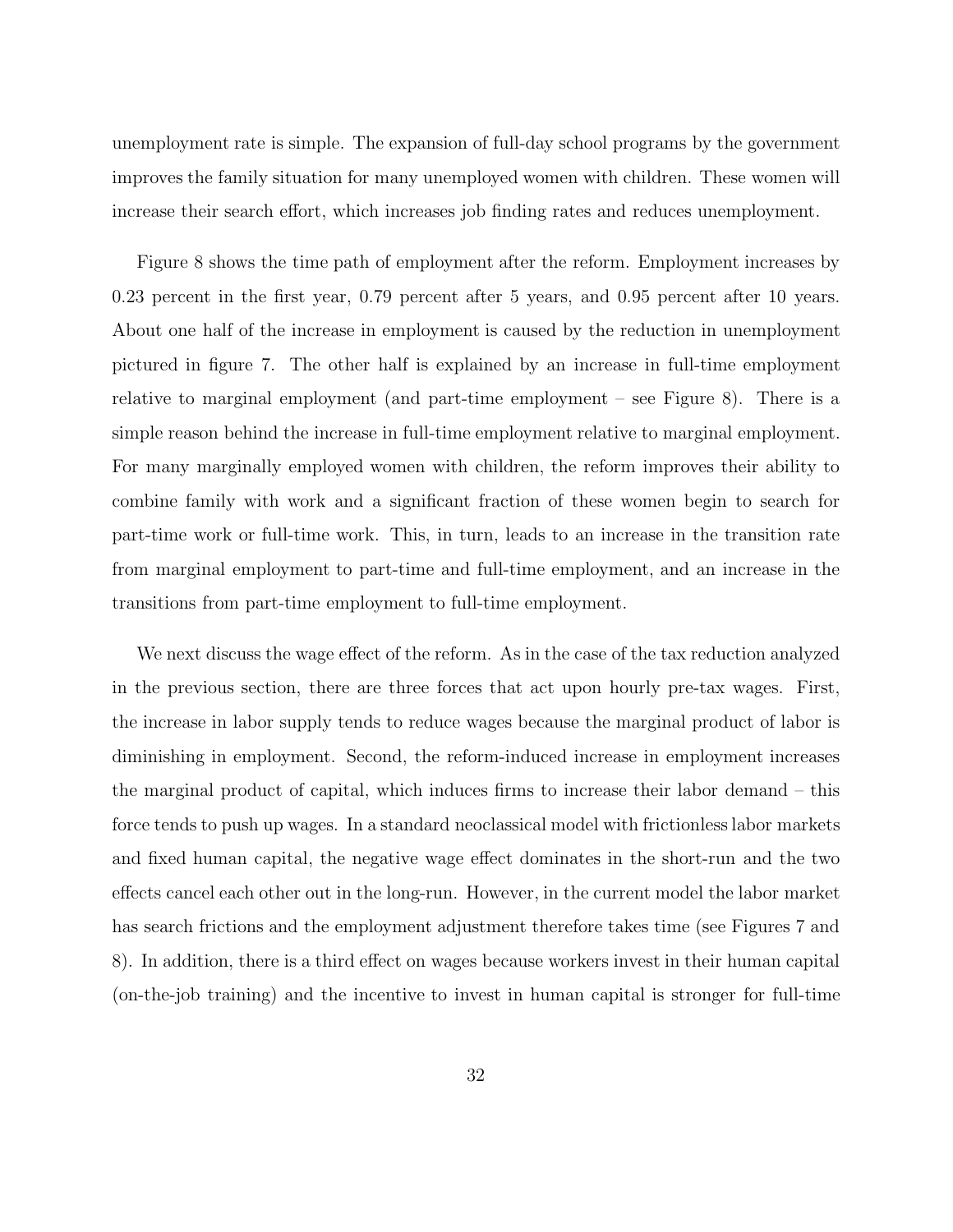employed workers than for marginally employed workers – see also our discussion in Section 2.4. Thus, this third effect tends to push up hourly wages since the reform increases the share of full-time employed workers relative to marginally employed workers (see Figure 8).

Figure 9 depicts the development of hourly pre-tax wages after the expansion of public full-day school programs (relative to trend growth). The graph shows that the net effect on wages is positive in the short-run and in the long-run. In other words, the two positive effects on hourly wages discussed in the preceding paragraph dominate the negative effect on wages. Specifically, hourly wages increase by 0*.*12 percent in the short-run, by 0*.*38 percent in the medium run, and by 0*.*40 percent in the long-run. Figure 9 also shows that the reform has desirable distributional consequences in the sense that the rise in wages is concentrated among women with children, whose hourly wage is significantly lower than the average wage of all workers. Specifically, hourly wages for women with children increase by 0*.*25 in the first year, by 0*.*59 percent after five years, and by 0*.*84 percent after 10 years.

Figure 10 shows the time path of output after the reform (relative to trend growth). There are three reasons why the reform considered here will raise output. First, the employment increase discussed above increases output. Second, the physical capital stock increases, which increases labor productivity. Third, the human capital stock increases because marginal employment is replaced by full employment, which increase labor productivity and therefore output. Figure 10 shows that the output effects are substantial: output increases by 0*.*22 percent in the short-run, by 0*.*52 percent in the medium run, and by 0*.*67 percent in the long-run.

Finally, in Figure 11 we turn to the fiscal effects of the expansion of full-day child care and full-day schools. Without adjustment of labor or capital, the reform generates a fiscal deficit due the public expenditure associated with the expansion of full-day programs, which has two components: an annual running cost of 0*.*2 percent GDP (salaries of teachers/educators)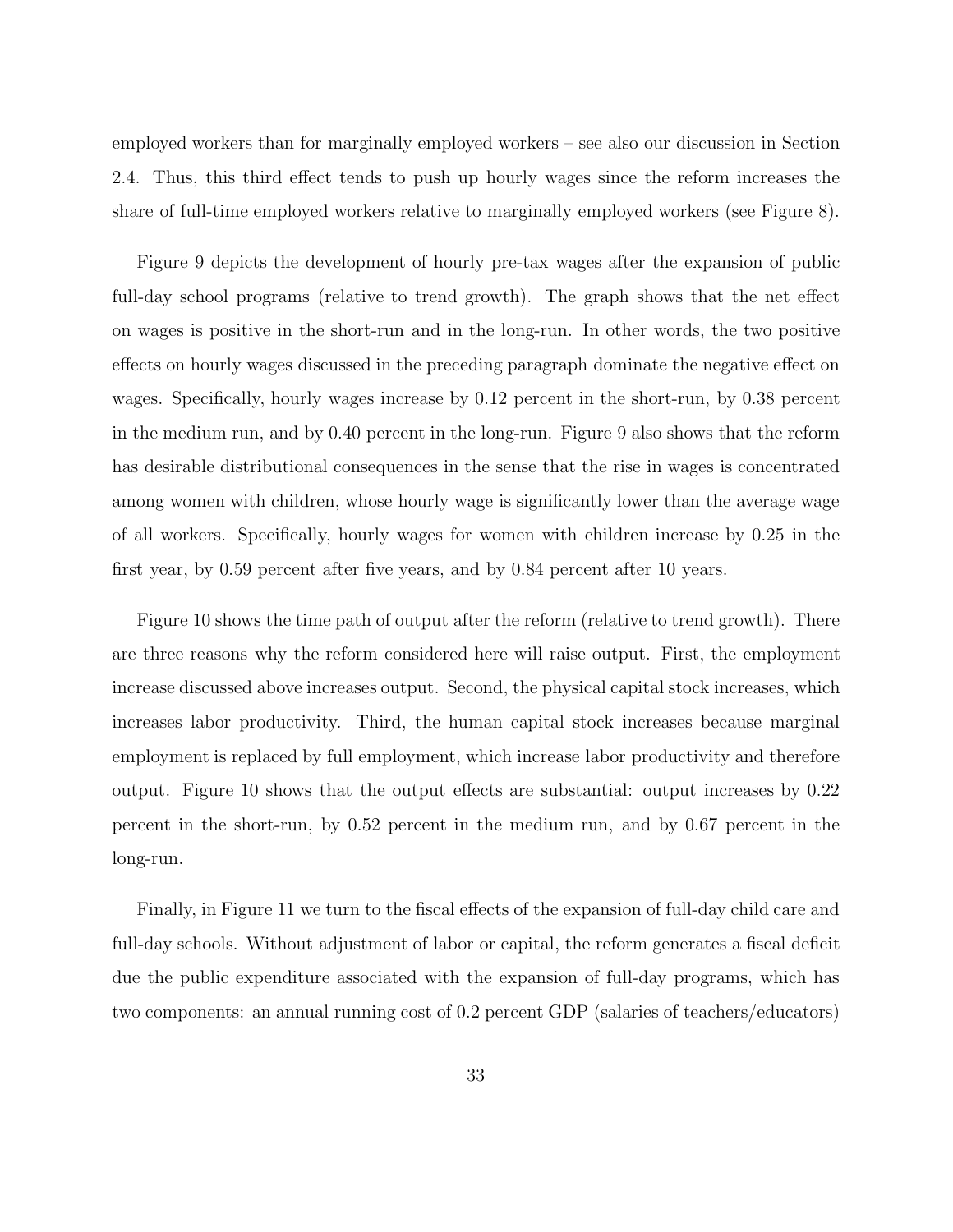and a one-time (sunk) cost for initial investment in school buildings and other capital goods of 0*.*66 percent of GDP. However, the reform-induced increase in employment and hourly wages discussed above raises tax revenues. Figure 11 shows fiscal cost and benefits. In the first few years, the negative fiscal effect dominates, but the increase in tax revenues generated by the expansion in employment and hourly wages is strong enough so that after 4 years the fiscal budget is balanced. In other words, after 4 years the economy is on the upward-sloping part of the Laffer-curve. For any real interest rate less than 11*.*86 percent, the reform is fiscally efficient in the sense that the present value of fiscal deficits and fiscal surpluses is positive. Put differently, this public investment program yields an internal rate of return of 11*.*86 percent for the government.

### **6. Deregulation of the Professional Services**

### **6.1 Current Situation**

In Germany, the professional services (lawyers, accountants, architects, engineers) produce about 3 percent of GDP. Further, more than 90 of these services are produced for upstream firms, that is, these services are mainly intermediate goods. Until the 1990s the professional services in Germany were heavily regulated, but a number of deregulation reforms led to substantial improvements. However, even though there have been improvements, the current level of regulation in Germany is only in line with the EU average and is still much heavier than the regulation levels in the UK or Netherlands – see Krebs and Scheffel (2015) for a detailed description of the German professional service and a survey of the literature. Further, the average profit margin for the professional services in Germany is 24 percent, which is roughly in line with EU-average, but significantly larger than the profit margin for professional services in Netherlands (8 percent) and also significantly larger than the profit margin in other knowledge-intensive service sectors in Germany (16 percent). Overall,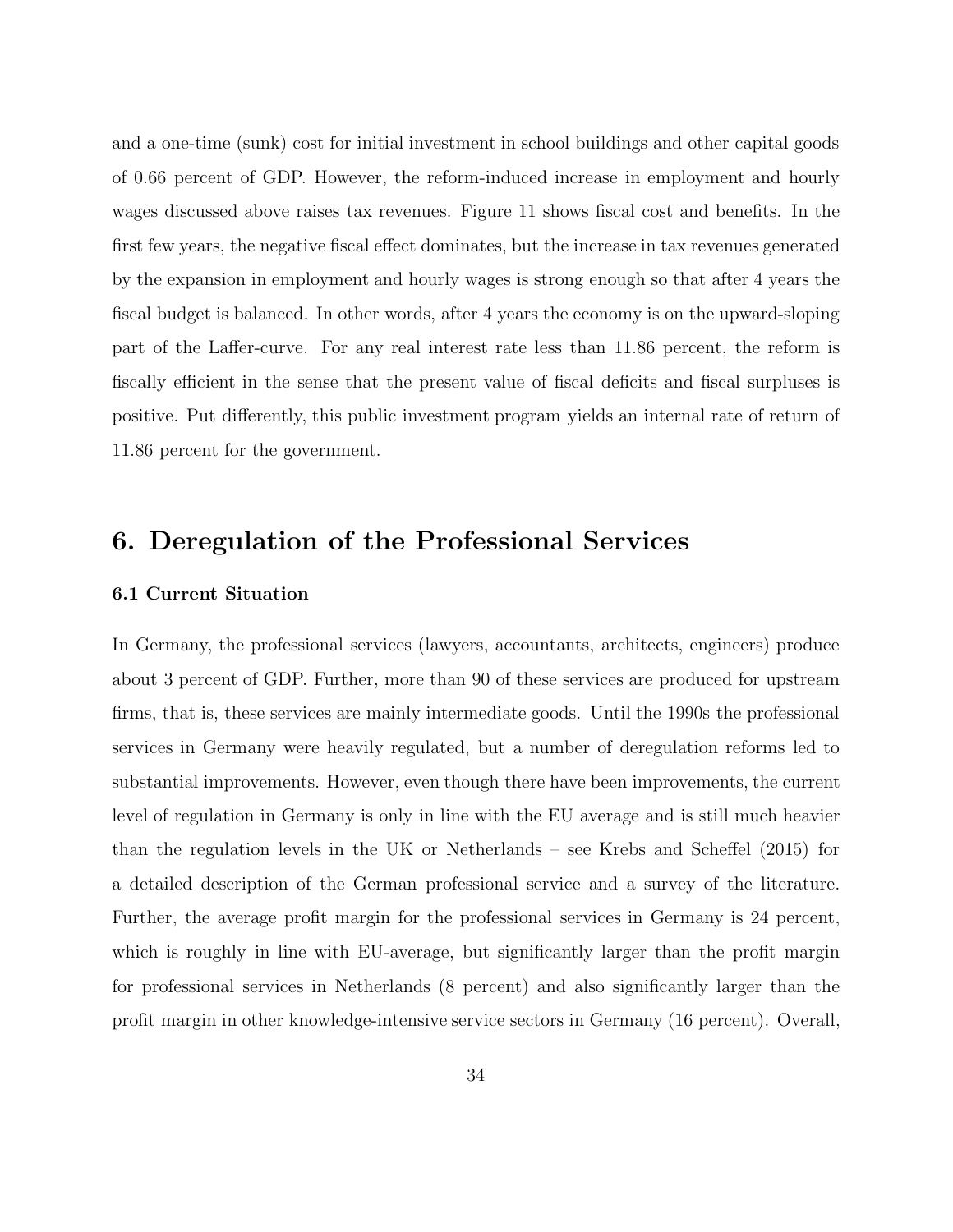the available evidence indicates that current profit levels in the professional service sector in Germany still contain a substantial mark-up component (i.e. rent), and that further deregulation of this sector would lead to a reduction in mark-ups and a corresponding increase in production efficiency.

### **6.2 Reform Description**

We consider a de-regulation of the professional services in Germany that reduces the OECDregulation index from its current value of 2*.*65 to a value of 1*.*65, which corresponds to a reform that reduces the distance between regulation in Germany and regulation in the two best-performers UK and Netherlands by half (Krebs and Scheffel, 2015). Based on empirical evidence between the relationship between the OECD regulation index and mark-ups, such an improvement in the regulatory framework is expected to reduce the by 4 percentage points – see Krebs and Scheffel for a detailed discussion. As discussed in Section 2.5, the reduction in mark-ups is formally equivalent to an increase in total factor productivity in the final goods sector, which in turn increases labor demand. We next analyze the economic impact of this deregulation reform.

#### **6.3 Results**

The results are shown in Table 4 and Figures 12 to 16. Figure 12 shows that the reform leads to a modest reduction in the unemployment rate: the unemployment rate falls by 0*.*01 percentage points in the short-run (in the first year), by 0*.*02 percent in the medium run (after 5 years), and by 0*.*02 percent in the long-run (after 10 years). The intuition underlying the decline in the unemployment rate is simple. The deregulation of the professional services reduces the input cost for the producers of final goods, which is equivalent to an increase in total factor productivity in the final goods sector – see Section 2.5 for the formal argument. The productivity increase in turn leads to an increase in labor demand and a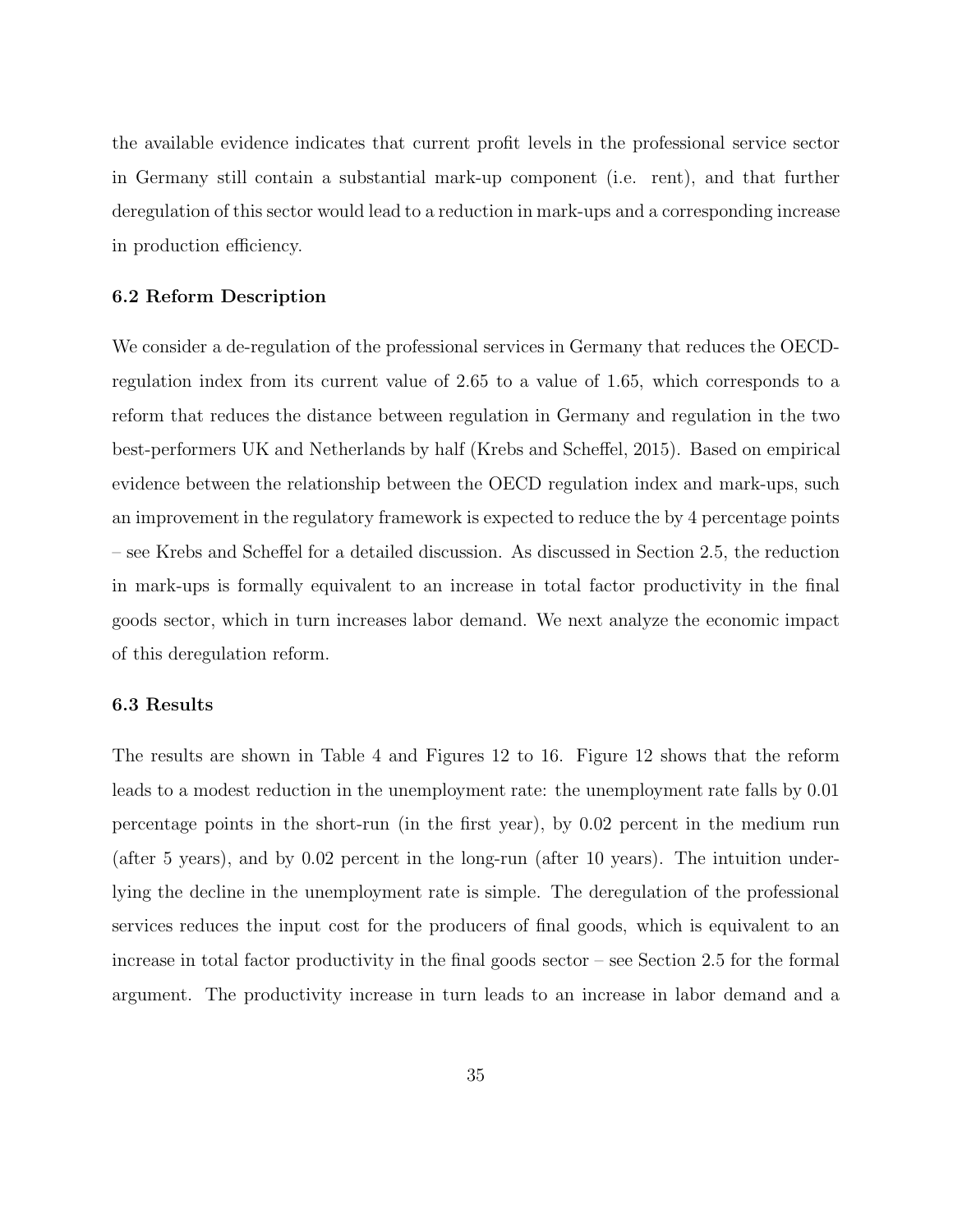corresponding increase in hourly wages (see below), which improves search incentives and reduces unemployment.

Figure 13 shows the time path of employment after the reform. Employment increases by 0*.*01 percent in the first year, 0*.*02 percent after 5 years, and 0*.*02 percent after 10 years. About one half of the increase in employment is caused by the reduction in unemployment pictured in Figure 12. The other half is explained by an increase in full-time employment relative to marginal employment (part-time employment remains roughly constant – see Figure 12). There is a simple reason behind the increase in full-time employment relative to marginal employment. The reform increases hourly wages by a constant amount for all types of employment, which implies that the gain for full-time employed workers is on average four times larger than for marginally employed workers. Thus, the attractiveness of full-time employment relative to marginal employment increases, and this to higher search effort among the marginally employed and a corresponding increase in the transition rate from marginal employment to full-time employment (and part-time employment).

We next turn to a discussion of the wage effect of the reform. As already mentioned, the reform increases total factor productivity and therefore hourly wages. This is a shortrun effect. In addition, there are two long-run effects that push up hourly wages. First, the increase in employment shown above increases the marginal product of capital, which induces firms to increase their labor demand. Second, workers invest in their human capital (on-the-job training) and the incentive to invest in human capital is stronger for full-time employed workers than for marginally employed workers – see also our discussion in Section 2.4. Thus, this effect also pushes up hourly wages since the reform increases the share of fulltime employed workers relative to marginally employed workers (see Figure 13). Figure 14 depicts the development of hourly wages after the reform (relative to trend growth). Hourly wages increase by 0*.*13 percent in the short-run, by 0*.*14 percent in the medium run, and by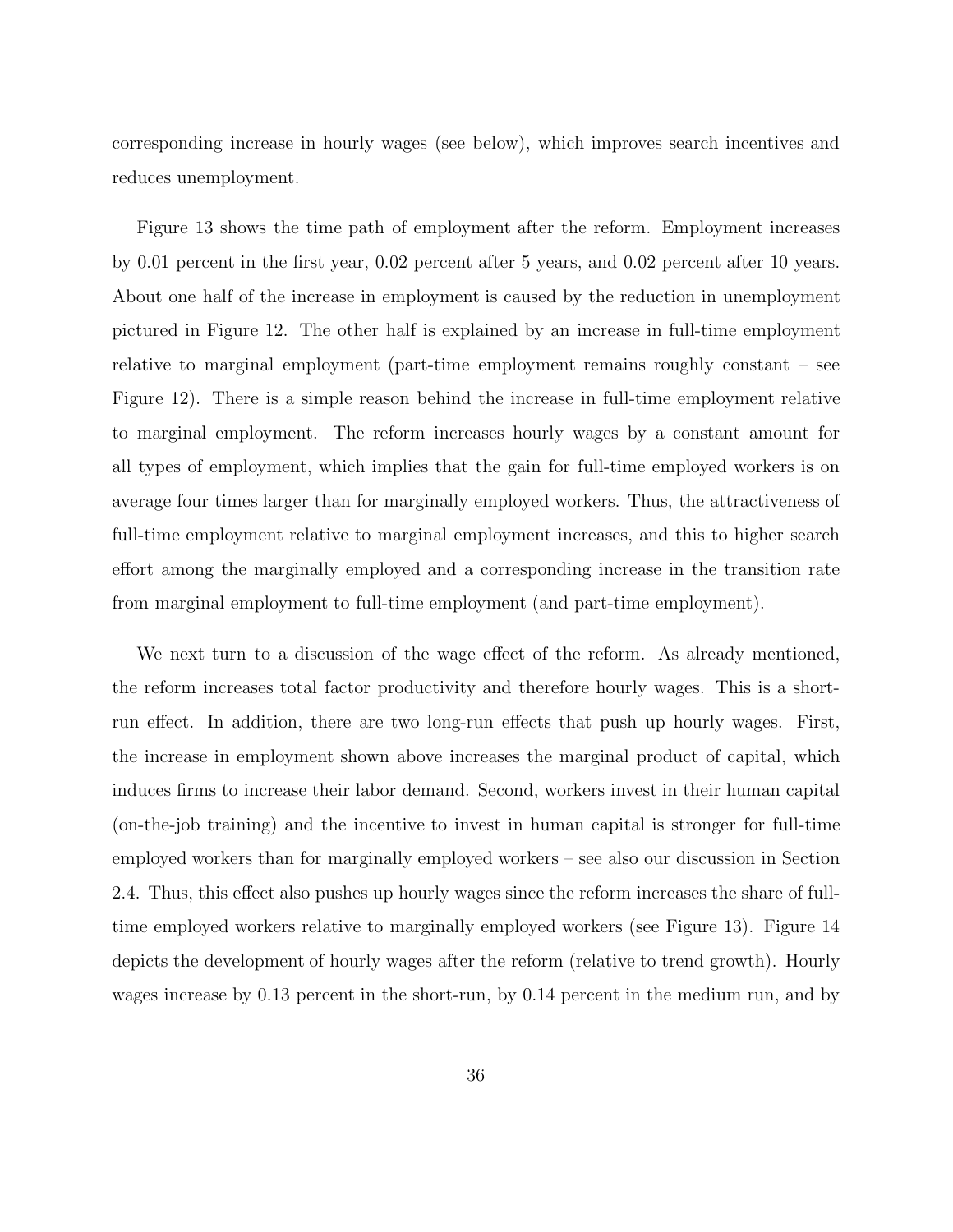0*.*15 percent in the long-run.

Figure 15 shows the time path of output after the reform (relative to trend output growth). There are four reasons why the reform considered here will raise output. First, the increase in total factor productivity increases output. Second, the employment increase discussed above increases output. Third, the physical capital stock increases, which increases labor productivity. Finally, the human capital stock increases because marginal employment is replaced by full employment, which increase labor productivity and therefore output. Figure 15 shows that the cumulative output effect of the reform is relatively modest, but somewhat larger than the increase in employment: output increases by 0*.*13 percent in the short-run, by 0*.*14 percent in the medium run, and by 0*.*14 percent in the long-run.

Finally, in Figure 16 we turn to the fiscal effects of the reform. The reform increase tax revenues in the short-run and in the long-run. Specifically, the fiscal surplus generated by the reform is 0*.*00 percent of GDP in the short-run, 0*.*01 percent in the medium run, and 0*.*01 percent in the long-run.

### **7. A Reform Package**

In this section, we consider a reform package that combines the tax reduction program with the expansion of full-day school/child care. Table 5 summarizes the results. Though the model underlying our analysis allows for non-linear household behavior and non-linear interaction effects between labor, capital, and goods markets, we find that the macroeconomic effects of the two reforms combined are roughly the sum of the individual effects of the two reforms considered separately. In other words, the combination of individual reforms to reform packages does not generate either significant "crowding out" effects or positive spill-over effects. Specifically, 10 years after the reform package has been implemented, employment has increased by 1*.*78 percent, average real hourly after-tax wages have risen by 1*.*01 percent,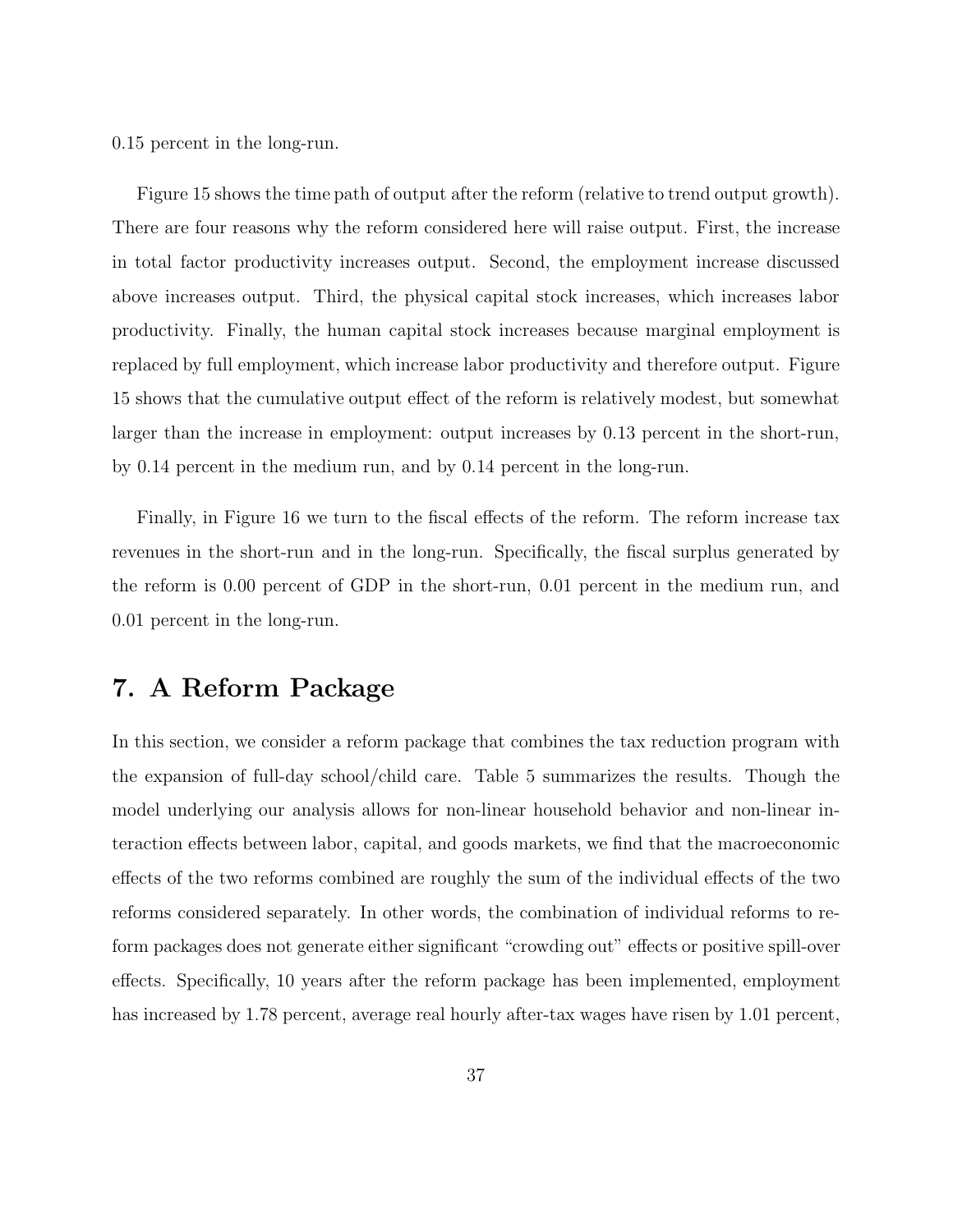and potential output has expanded by 1*.*46 percent. Further, the reform package generates a balanced budget after 7 years and produces a fiscal surplus of 0*.*11 percent of GDP after 10 years. For any real interest rate (discount rate) lower than 9*.*37 percent, the proposed reform package is fiscally efficient in the sense that the present value of fiscal deficits and fiscal surpluses is positive. Thus, from a fiscal point of view the reform package yields an internal rate of return of 9*.*37 percent. Finally, the reform package has positive distributional consequences in the sense that the low-wage sector and women with children experience the largest gains wages: hourly pre-tax wages increase by 3*.*08 percent in the low-wage sector and by 2*.*68 percent for women with children.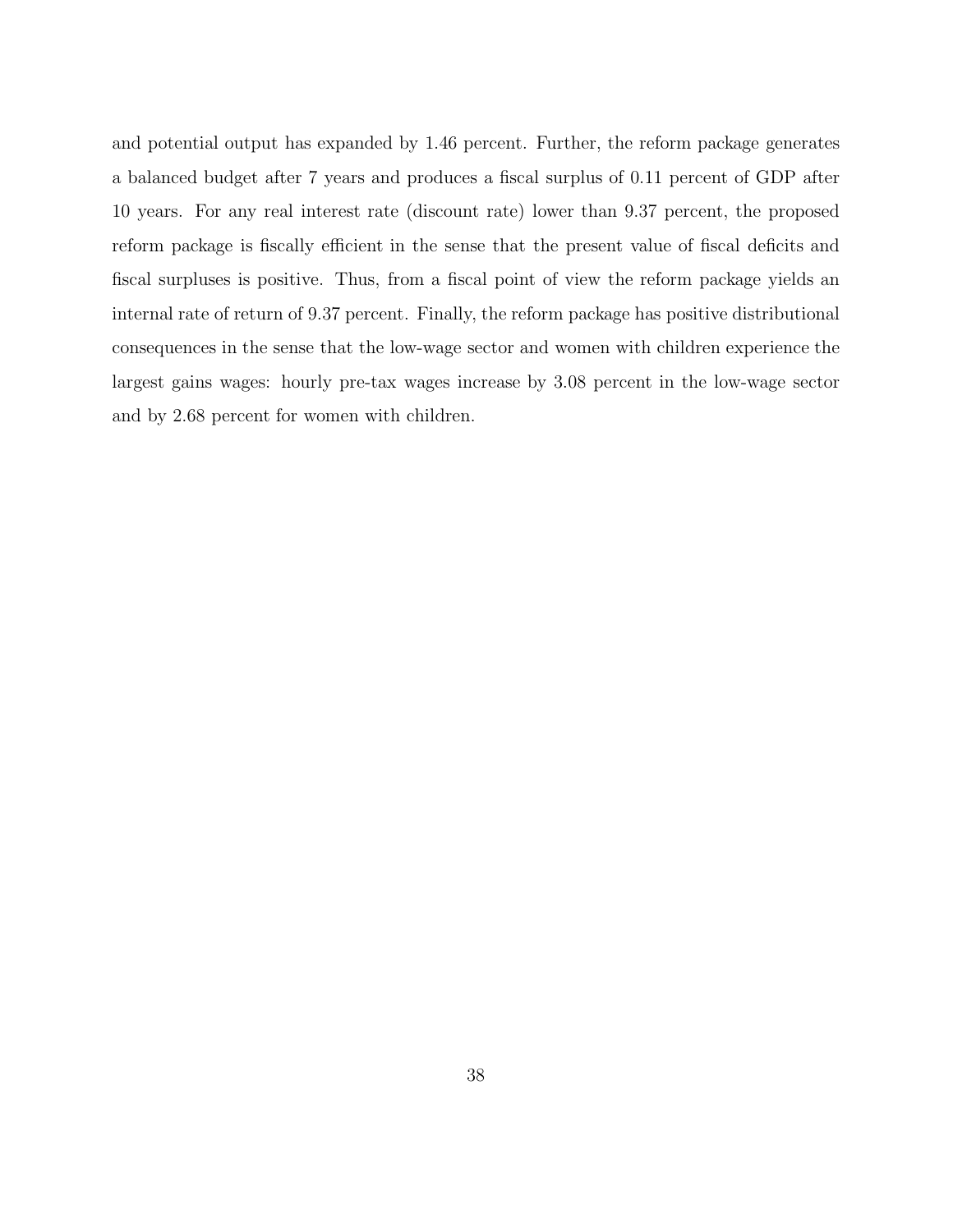### **References**

Brenke, K (2012) "Geringe Stundenloehne, lange Arbeitszeiten" DIW Wochenbericht 21/2012.

Caliendo, M., Kuenn, S., and A. Uhlendorff (2012) "Marginal Employment, Unemployment Duration, and Job Match Quality," IZA Discussion Paper Nr 6499.

Card, D., A. Johnston, P. Leung, A. Mas, and Z. Pei (2015) "The Effect of Unemployment Benefits on the Duration of Unemployment Insurance Receipt: New Evidence form a Regression Kink Design in Missouri, 2003-2013,"American Economic Review 105: 126-130.

Chetty, R. (2008) "Moral Hazard vs Liquidity and Optimal Unemployment Insurance,"Journal of Political Economy 116: 173-234.

Cooley, T. and E. Prescott (1995) "Economic Growth and Business Cycles,"in: T Cooley, Frontiers of Business Cycle Research.

Eichhorst, W., Hinz, T., Marx, P., Peichl, A., Pestel, N., Siegloch, S., Thode, E., and V. Tobsch (2012) "Geringfuegige Beschaeftigung: Situation und Gestaltungsoptionen," IZA Research Report No. 47.

Ermisch, J. and R. Wright (1993) "Wage Offers and Full-Time and Part-Time Employment by Britisch Women," Journal of Human Resources 28: 111-133.

Hirsch, B. (2005) "Why Do Part-Time Workers Earn Less? The Role of Worker and Job Skills," Industrial and Labor Relations Review 58: 525-551.

Hofmann, B. (2012) "Short- and Long-Term ex Post Effects of Unemployment Insurance Sanctions,"Journal of Economics and Statistics 232: 31-60.

Hopenhayn, H., and J. Nicolini (1997) "Optimal Unemployment Insurance,"Journal of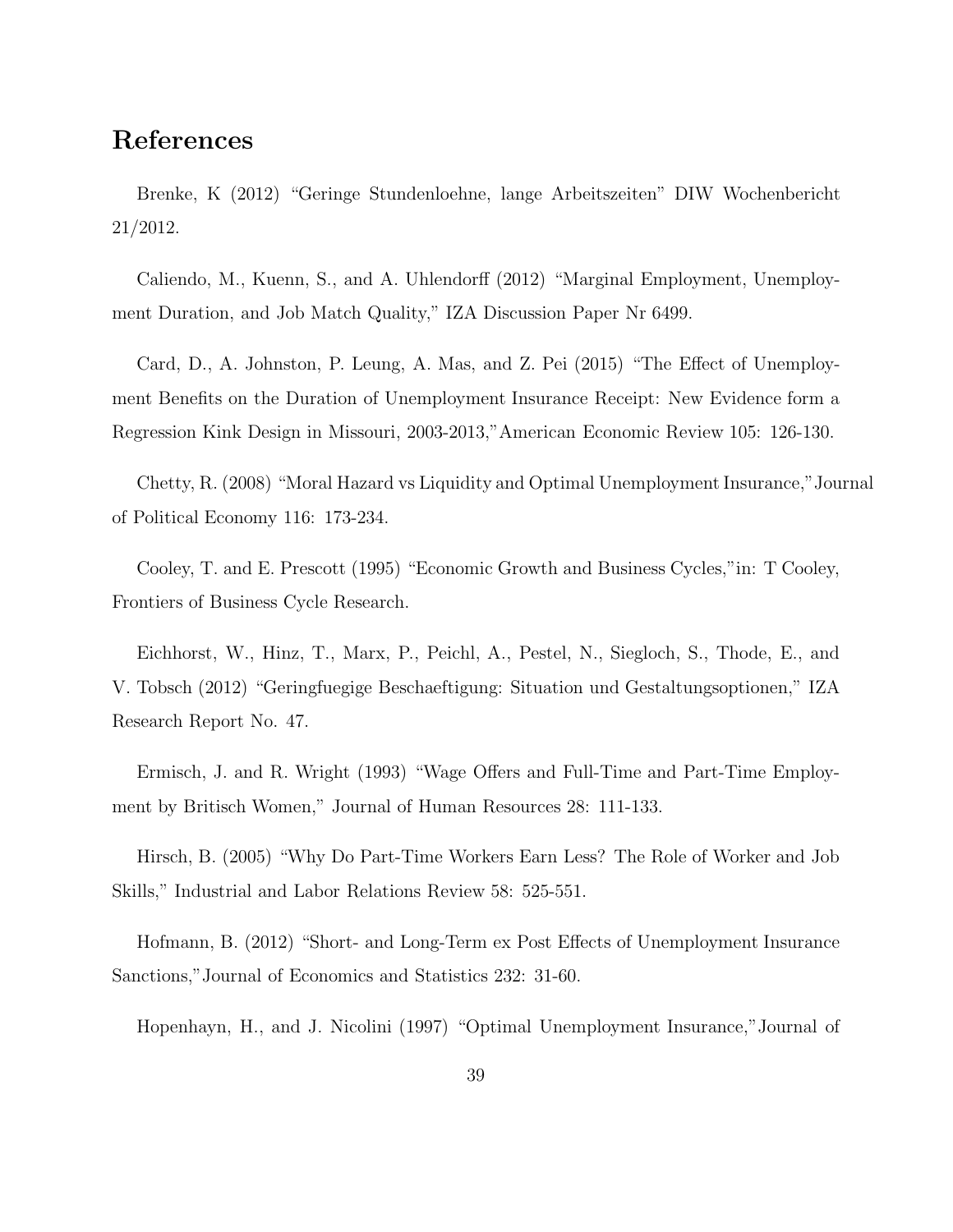Political Economy 105: 412-438.

Hunt, J. (1995) "The Effect of Unemployment Compensation on Unemployment Duration in Germany,"Journal of Labor Economics 13: 88-120.

International Monetary Fund (2014) "Staff Report for the 2014 Article IV Consultation – Germany," Washington DC.

Jones, E., and J. Lang (1979) "Part-Week Work and Human Capital Investment by Married Women," The Journal of Human Resources 14: 563-578.

Klemm, K. (2014) "Ganztagsschulen in Deutschland: Die Ausbaudynamik ist erlahmt,"Studie im Auftrag der Bertelsmannstiftung.

Krause, M. and H. Uhlig (2012) "Transitions in the German Labor Market: Structure and Crisis,"Journal of Monetary Economics 59: 64-79.

Krebs, T. (2003) "Human Capital Risk and Economic Growth,"The Quarterly Journal of Economics 118: 709-745.

Krebs, T., and M. Scheffel (2013) "Macroeconomic Evaluation of Labor Market Reform in Germany,"IMF Economic Review 61: 664-701.

Krebs, T., and M. Scheffel (2015) "Macroeconomic Evaluation of Selected Reform Proposal for Germany," Report commissioned by the German Ministry for Economic Affairs and Energy (BMWi).

Krebs, T., and Y. Yao (2016) "Labor Market Risk in Germany," Working Paper.

Krueger, A. and A. Mueller (2010) "Job Search and Unemployment Insurance: New Evidence from Time Use Data,"Journal of Public Economics 94: 298-302.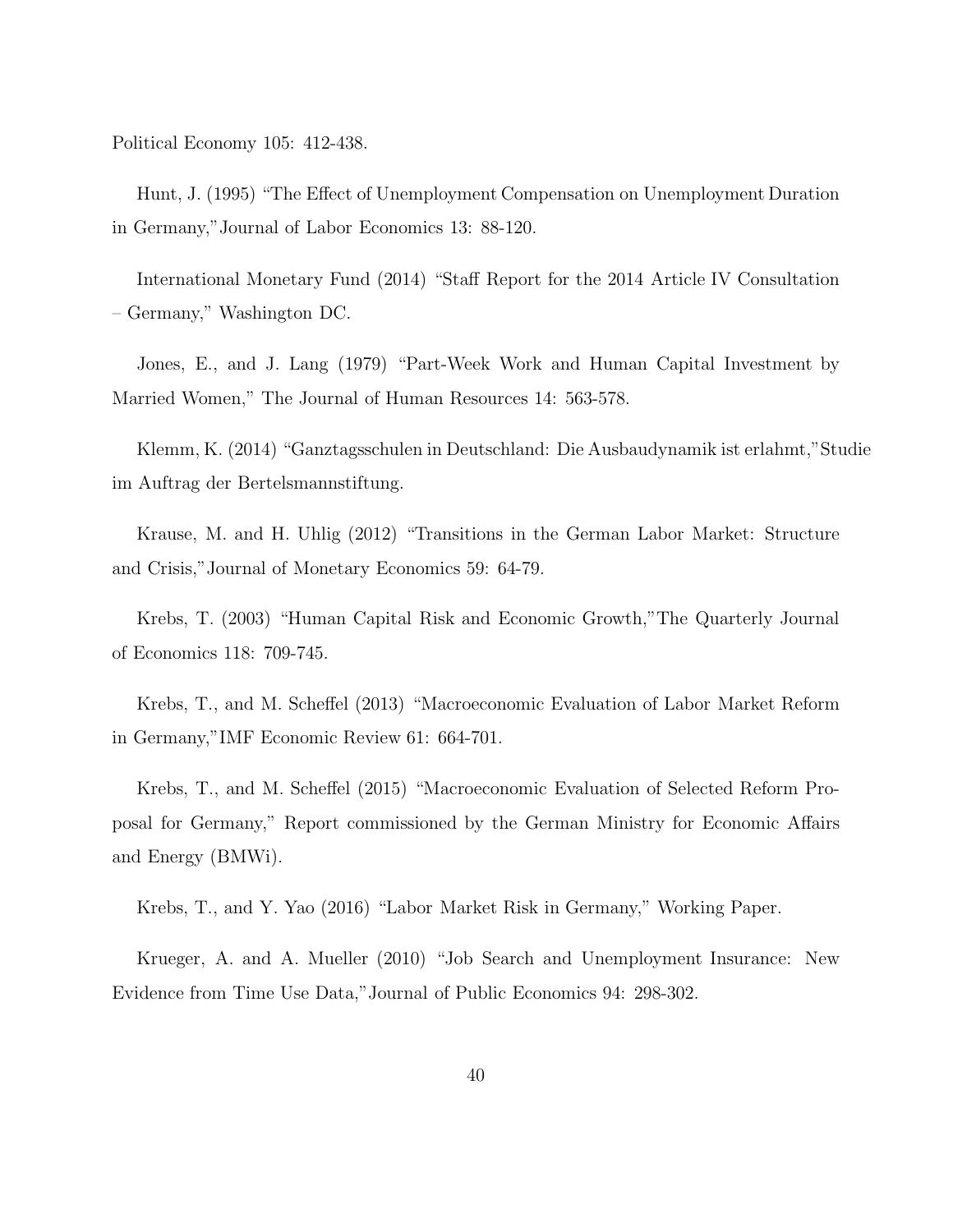Lentz, R. (2009) "Optimal Unemployment Insurance in an Estimated Job-Search Model with Savings,"Review of Economic Dynamics, Vol. 12: 37-57.

Ljungqvist, L., and T. Sargent (1998) "The European Unemployment Dilemma,"Journal of Political Economy 106: 514-550.

Manning, A. and B. Petrongolo (2008) "Part-Time Pay Penalty for Women in Britain," Economic Journal 118: F28-F51.

Meyer, B. (1990) "Unemployment Insurance and Unemployment Spells,"Econometrica 58: 757-782.

Meyer, B. and A. Krueger (2002) "Labor Supply Effects of Social Insurance,"Handbook of Public Economics.

Mincer, J., and S. Polachek "Family Investment in Human Capital: Earnings of Women," Journal of Political Economy 62: 76-108.

Moffitt, R (1984) "The Estimation of a Wage-Hours Labor Supply Model," Journal of Labor Economics 2: 550-566.

Moffitt, R. (1985) "Unemployment insurance and the distribution of unemployment spells,"Journal of Econometrics 28: 85-101.

Mueller, K. and V. Steiner (2008) "Imposed Benefit Sanctions and the Unemploymentto-Employment Transition: The German Experience,"DIW Discussion Paper 792.

Shimer, R. and I. Werning (2008) "Liquidity and Insurance for Unemployed Workers,"American Economic Review 98: 1922-1942.

Statisches Bundesamt (2014) "Verdienste und Arbeitskosten – Arbeitnehmerverdienste".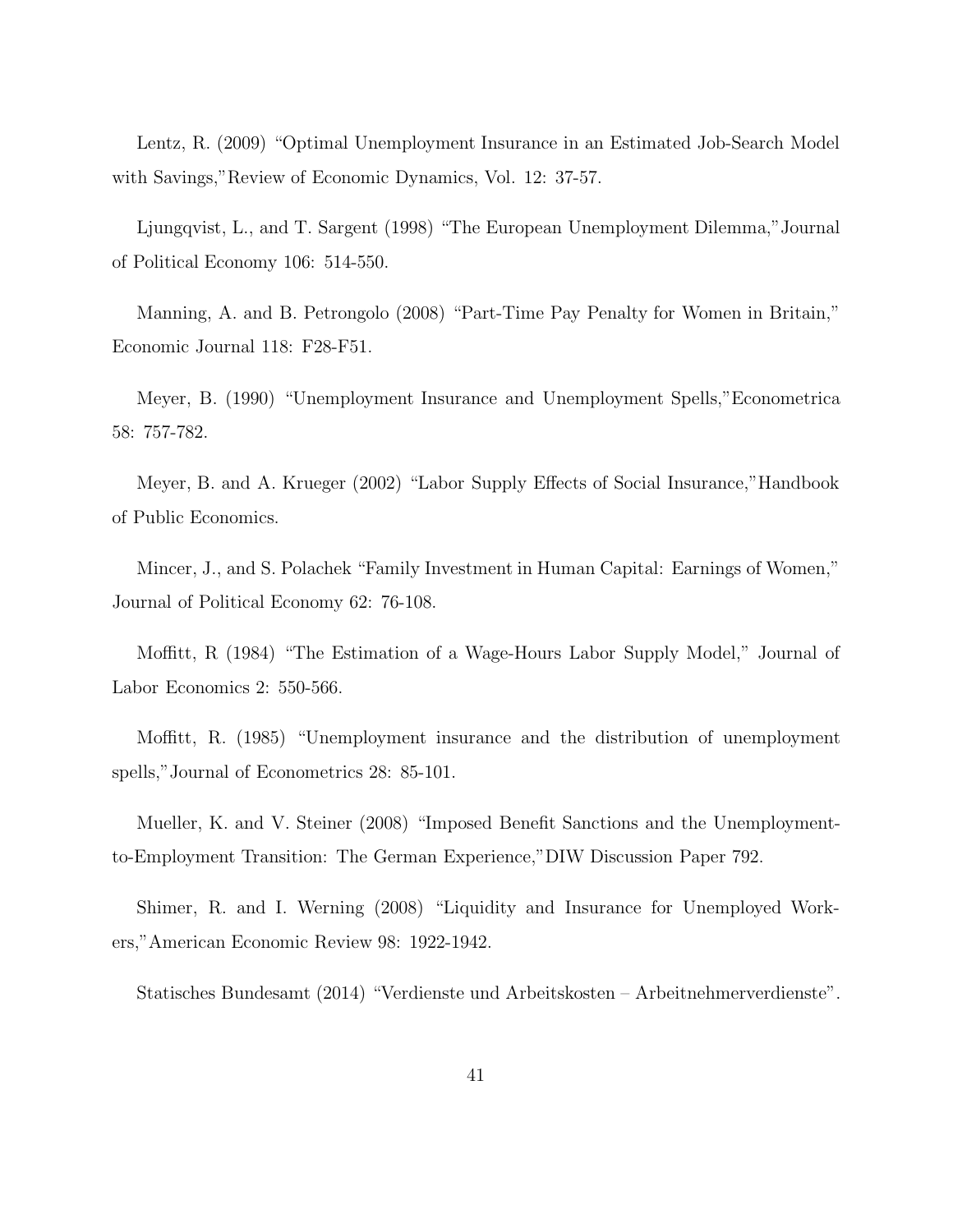Wolf, E (2002) "Lower Wages for Lesser Hours? A Simulattaneous Wage-Hours Model for Germany," Labour Economcis 9: 643-663.

Wolf, E. (2010) "Lohndifferenziale zwischen Vollzeit- und Teilzeitbeschaeftigten in Ostund Westdeutschland," WSI Discussion Papers Nr. 174.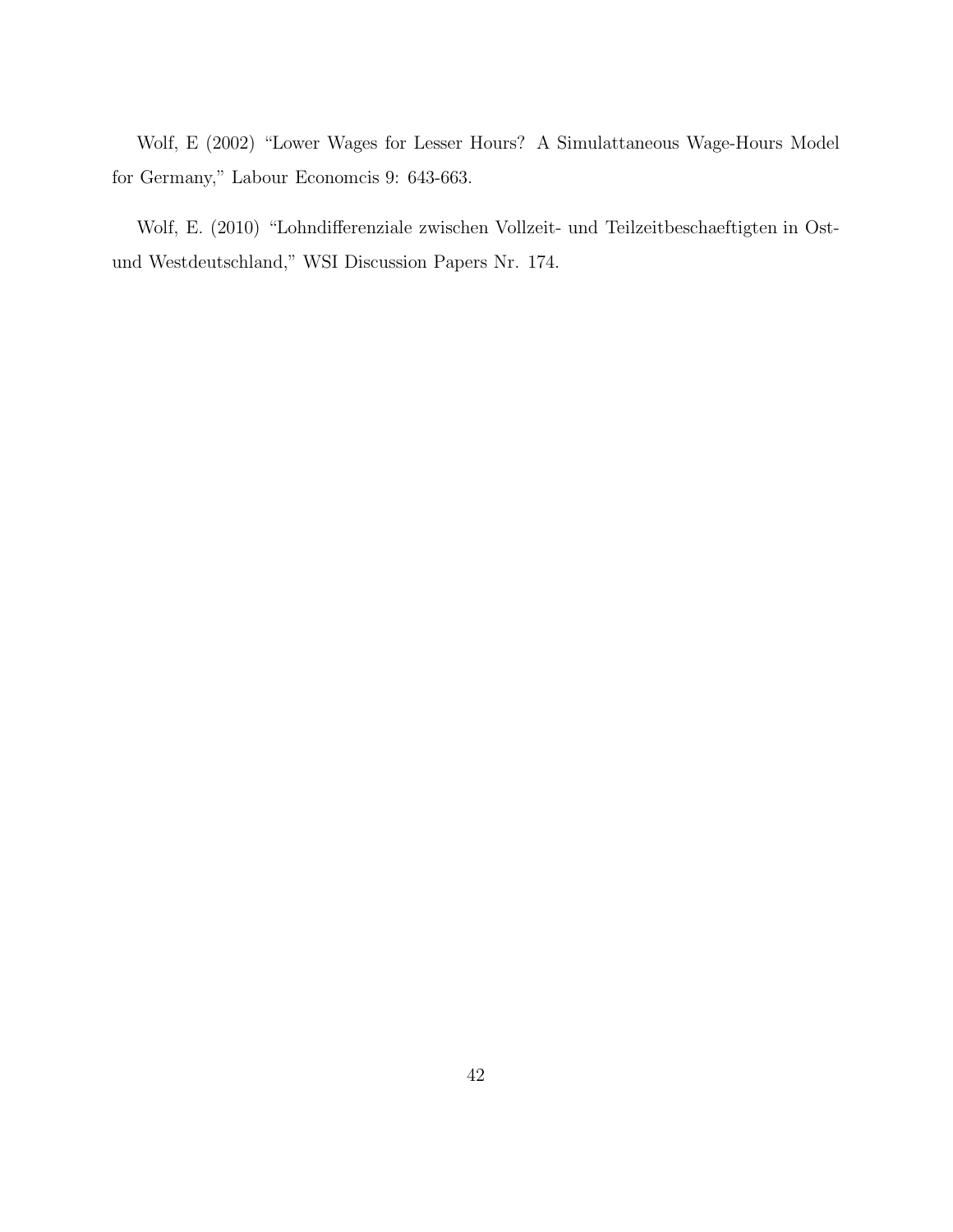|                      | change in average social security tax |  |
|----------------------|---------------------------------------|--|
| full-time employment | $-0.92\%$                             |  |
| part-time employment | $-1.73%$                              |  |
| marginal employment  | $+1.90\%$                             |  |

Table 1: Reform of Social Security Taxes for Low-Wage Jobs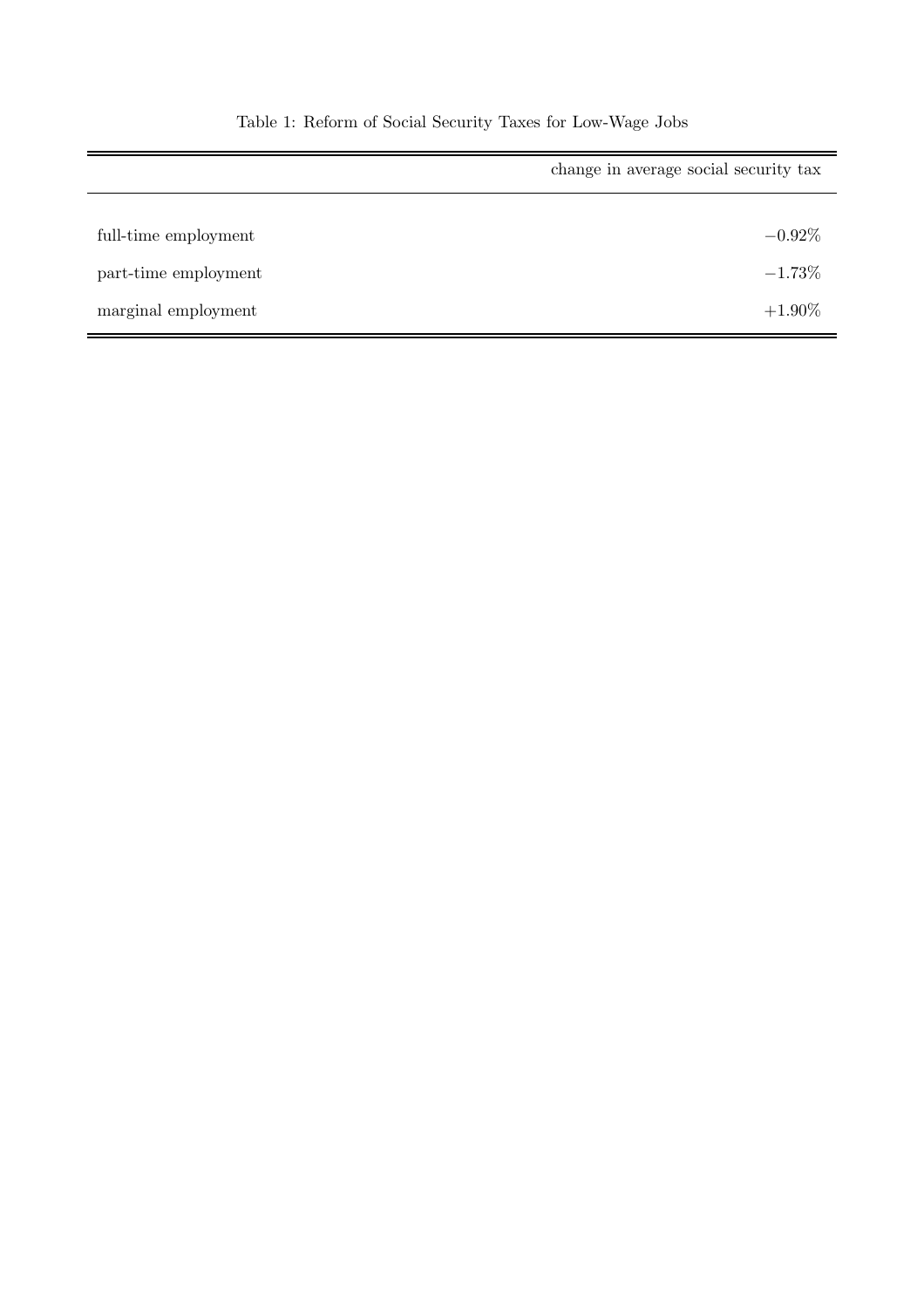|                                             |          | after $\dots$                                   |          |
|---------------------------------------------|----------|-------------------------------------------------|----------|
|                                             |          | $\dots$ 1 year $\dots$ 5 years $\dots$ 10 years |          |
| CHANGE OF FULL-TIME EQUIVALENT $\rm JOBS^1$ |          |                                                 |          |
| full-time employment                        | 0.221    | 0.723                                           | 0.869    |
| part-time employment                        | 0.016    | 0.077                                           | 0.109    |
| marginal employment                         | $-0.031$ | $-0.123$                                        | $-0.157$ |
| net effect                                  | 0.206    | 0.677                                           | 0.821    |
| CHANGE OF UNEMPLOYMENT <sup>2</sup>         |          |                                                 |          |
| unemployment                                | $-0.075$ | $-0.245$                                        | $-0.297$ |
| CHANGE OF HOURLY PRE-TAX WAGES <sup>1</sup> |          |                                                 |          |
| average hourly pre-tax wages                | 0.149    | 0.420                                           | 0.634    |
| hourly pre-tax wages in low-wage sector     | 0.401    | 1.134                                           | 1.712    |
| CHANGE OF GDP <sup>3</sup>                  |          |                                                 |          |
| gdp                                         | 0.264    | 0.632                                           | 0.824    |
| CHANGE OF GOVERNMENT OUTLAYS <sup>3</sup>   |          |                                                 |          |
| tax revenues                                | $-0.396$ | $-0.157$                                        | $-0.001$ |
| unemployment benefits                       | $-0.009$ | $-0.020$                                        | $-0.022$ |
| $\operatorname{net}$ effect                 | $-0.388$ | $-0.137$                                        | 0.021    |
| <b>FISCAL EFFICIENCY</b>                    |          |                                                 |          |

## Table 2: Social Security Taxe Reform

internal rate of return: 9.020 percent

<sup>1</sup> in percent

l,

<sup>2</sup> in percentage points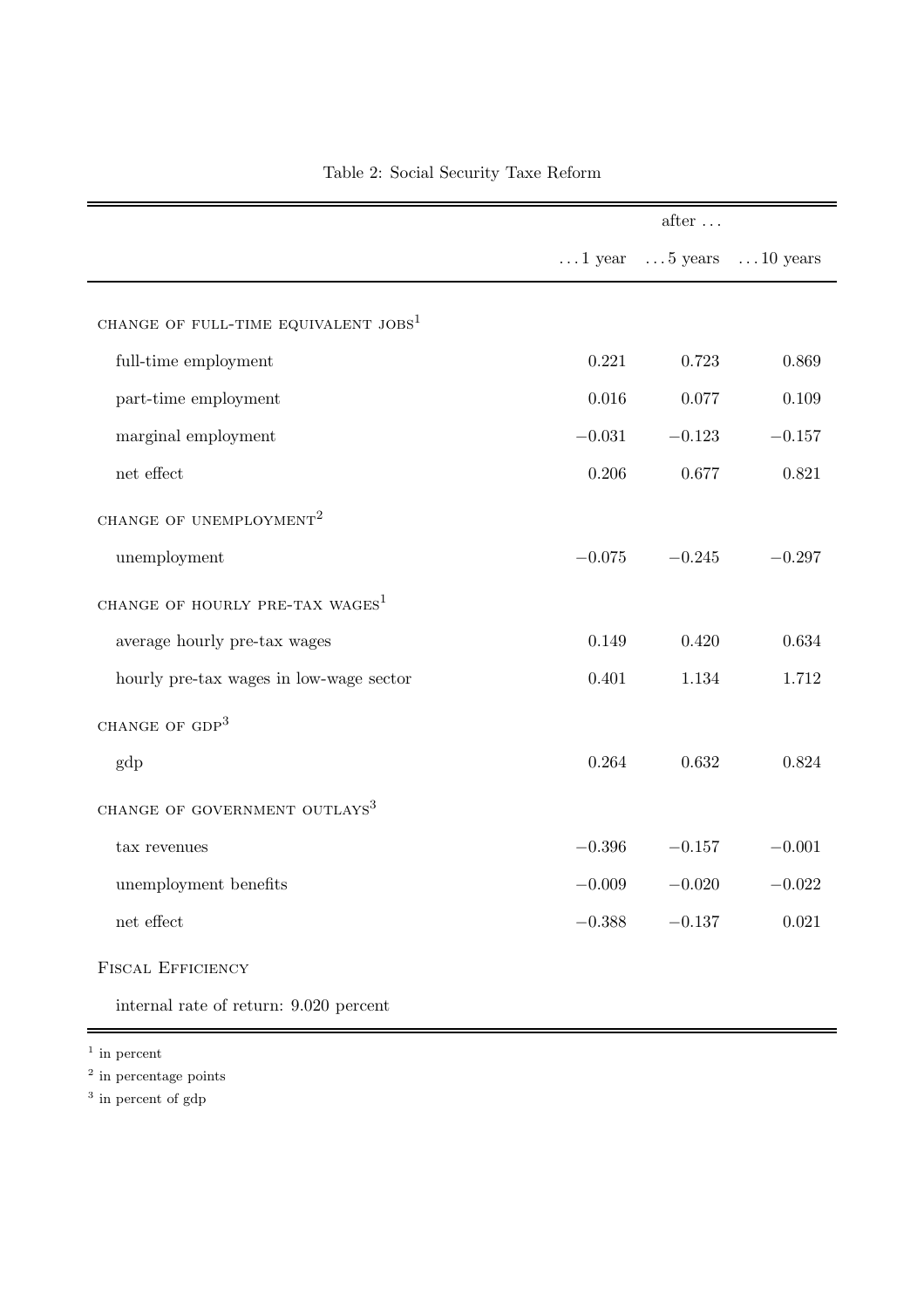|                                             |             | $after \dots$                                   |          |
|---------------------------------------------|-------------|-------------------------------------------------|----------|
|                                             |             | $\dots$ 1 year $\dots$ 5 years $\dots$ 10 years |          |
| CHANGE OF FULL-TIME EQUIVALENT $JOBS1$      |             |                                                 |          |
| full-time employment                        | 0.234       | 0.793                                           | 0.954    |
| part-time employment                        | $-0.024$    | $-0.061$                                        | $-0.062$ |
| marginal employment                         | $-0.012$    | $-0.058$                                        | $-0.078$ |
| $\operatorname{net}$ effect                 | $0.198\,$   | $0.675\,$                                       | 0.813    |
| CHANGE OF UNEMPLOYMENT <sup>2</sup>         |             |                                                 |          |
| unemployment                                | $-0.108$    | $-0.329$                                        | $-0.381$ |
| CHANGE OF HOURLY PRE-TAX WAGES <sup>1</sup> |             |                                                 |          |
| average hourly pre-tax wages                | 0.121       | 0.280                                           | 0.400    |
| hourly pre-tax wages for women with kids    | 0.253       | 0.588                                           | 0.839    |
| CHANGE OF GDP <sup>3</sup>                  |             |                                                 |          |
| gdp                                         | 0.217       | 0.523                                           | 0.673    |
| CHANGE OF GOVERNMENT OUTLAYS <sup>3</sup>   |             |                                                 |          |
| tax revenues                                | $\,0.091\,$ | 0.218                                           | 0.271    |
| unemployment benefits                       | $-0.015$    | $-0.031$                                        | $-0.033$ |
| cost                                        | $-0.660$    | $-0.200$                                        | $-0.200$ |
| $\operatorname{net}$ effect                 | $-0.554$    | 0.049                                           | 0.104    |
|                                             |             |                                                 |          |

### Table 3: Public Full-Day School Program

internal rate of return: 11.858 percent

<sup>1</sup> in percent

<sup>2</sup> in percentage points

FISCAL EFFICIENCY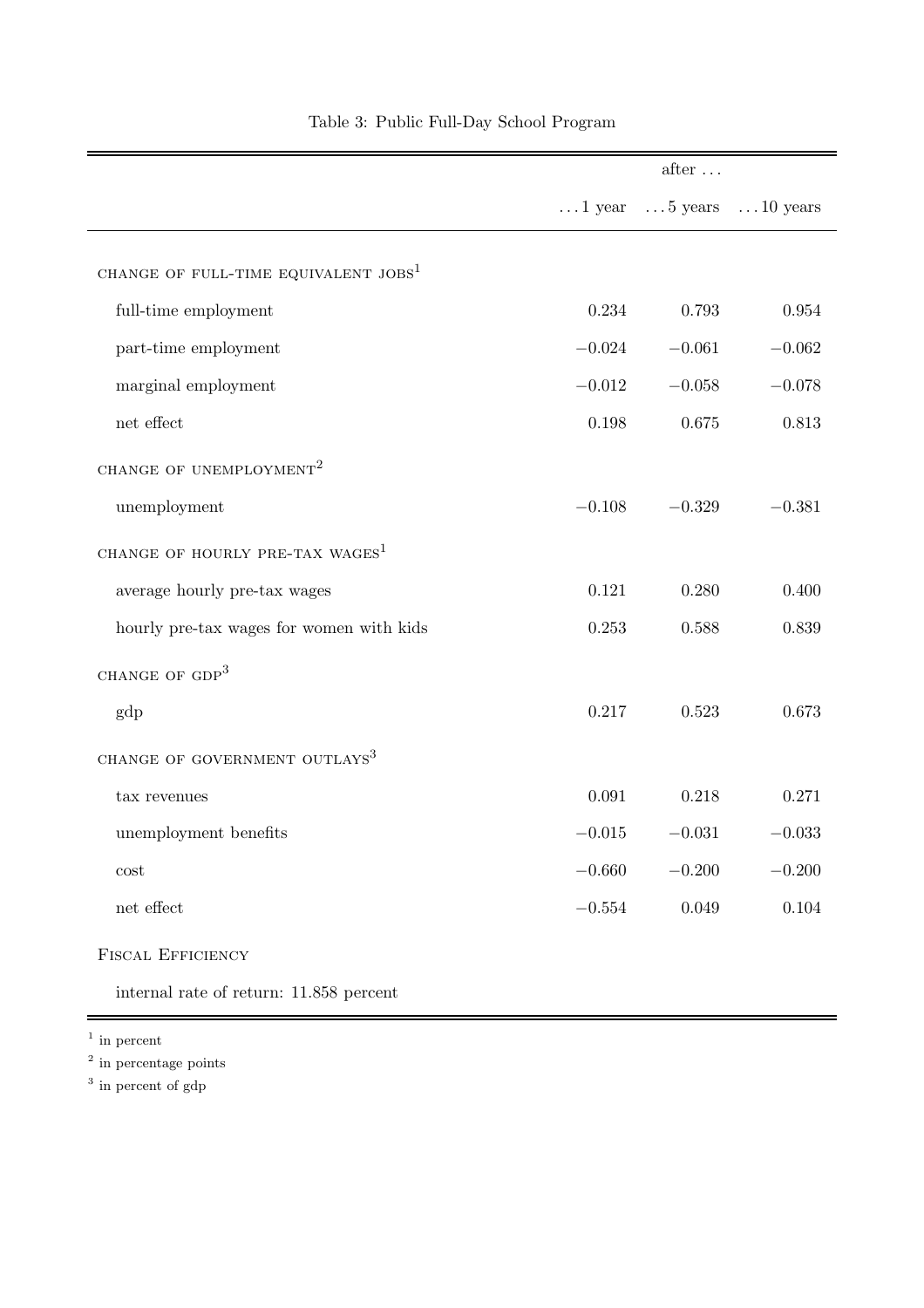|                                             |           | after $\dots$ |                                                 |
|---------------------------------------------|-----------|---------------|-------------------------------------------------|
|                                             |           |               | $\dots$ 1 year $\dots$ 5 years $\dots$ 10 years |
| CHANGE OF FULL-TIME EQUIVALENT $\rm JOBS^1$ |           |               |                                                 |
|                                             |           |               |                                                 |
| full-time employment                        | 0.005     | 0.019         | 0.023                                           |
| part-time employment                        | 0.000     | 0.001         | $0.001\,$                                       |
| marginal employment                         | 0.000     | 0.000         | $-0.000$                                        |
| $\operatorname{net}$ effect                 | $0.006\,$ | 0.020         | 0.024                                           |
| CHANGE OF UNEMPLOYMENT <sup>2</sup>         |           |               |                                                 |
| unemployment                                | $-0.007$  | $-0.020$      | $-0.023$                                        |
| CHANGE OF HOURLY PRE-TAX WAGES <sup>1</sup> |           |               |                                                 |
| average hourly pre-tax wages                | 0.129     | 0.140         | 0.145                                           |
| CHANGE OF GDP <sup>3</sup>                  |           |               |                                                 |
| gdp                                         | 0.127     | 0.137         | 0.142                                           |
| CHANGE OF GOVERNMENT OUTLAYS <sup>3</sup>   |           |               |                                                 |
| tax revenues                                | 0.003     | 0.007         | 0.009                                           |
| unemployment benefits                       | $-0.001$  | $-0.002$      | $-0.002$                                        |
| $\operatorname{net}$ effect                 | 0.004     | 0.009         | 0.011                                           |
| <b>FISCAL EFFICIENCY</b>                    |           |               |                                                 |
| internal rate of return: $N/A$              |           |               |                                                 |

÷,

### Table 4: Deregulation of Professional Services

<sup>1</sup> in percent

 $\equiv$ 

<sup>2</sup> in percentage points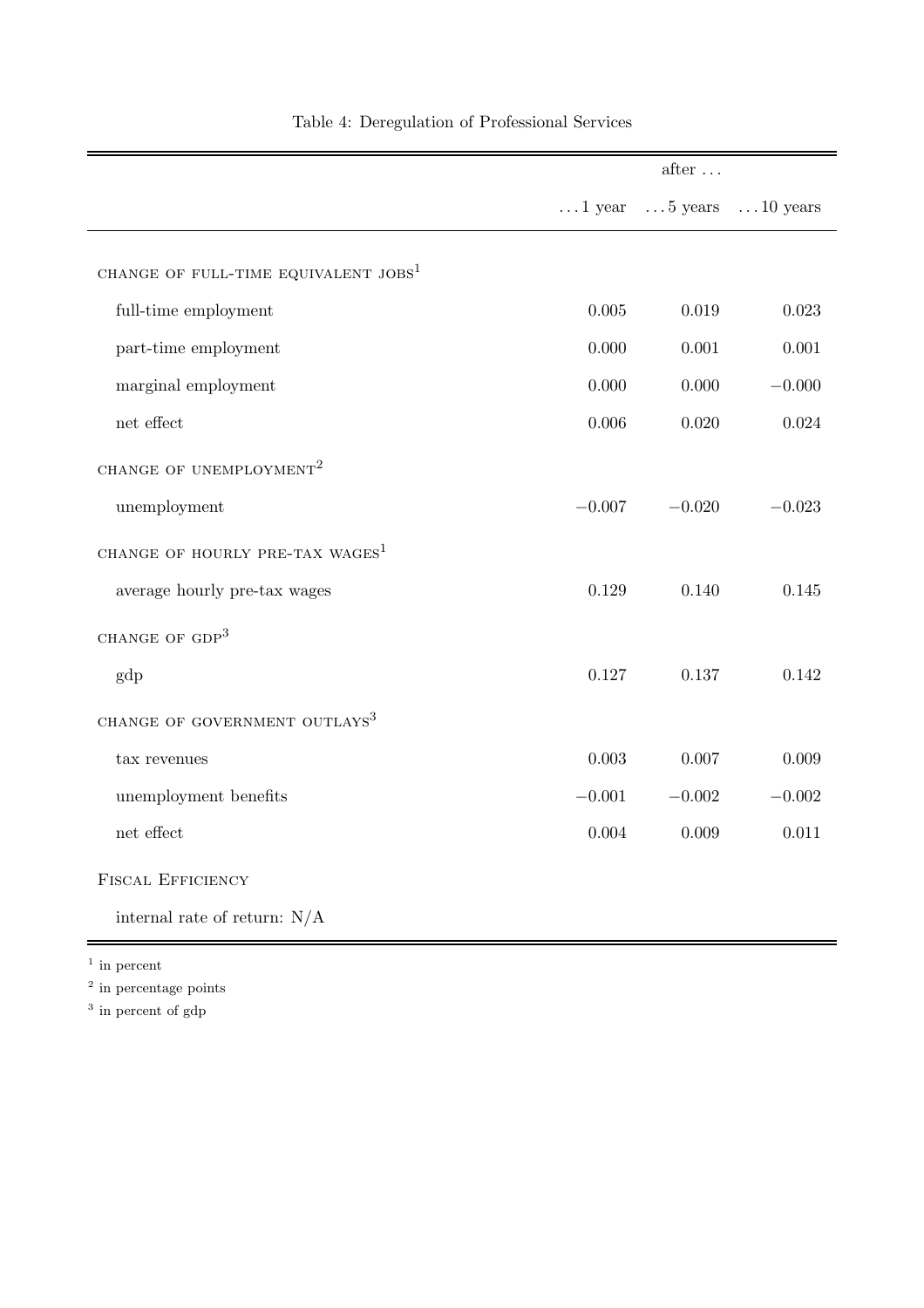|                                             |            | $after \dots$                                   |          |
|---------------------------------------------|------------|-------------------------------------------------|----------|
|                                             |            | $\dots$ 1 year $\dots$ 5 years $\dots$ 10 years |          |
| CHANGE OF FULL-TIME EQUIVALENT $JOBS1$      |            |                                                 |          |
| full-time employment                        | 0.457      | 1.499                                           | 1.786    |
| part-time employment                        | $-0.008$   | $\,0.012\,$                                     | 0.036    |
| marginal employment                         | $-0.044$   | $-0.181$                                        | $-0.231$ |
| $\operatorname{net}$ effect                 | 0.404      | 1.330                                           | 1.591    |
| CHANGE OF UNEMPLOYMENT <sup>2</sup>         |            |                                                 |          |
| unemployment                                | $-0.182$   | $-0.556$                                        | $-0.647$ |
| CHANGE OF HOURLY PRE-TAX WAGES <sup>1</sup> |            |                                                 |          |
| average hourly pre-tax wages                | 0.268      | 0.685                                           | 1.005    |
| hourly pre-tax wages in low-wage sector     | 0.821      | 2.100                                           | 3.082    |
| hourly pre-tax wages for women with kids    | 0.713      | 1.825                                           | 2.679    |
| CHANGE OF GDP <sup>3</sup>                  |            |                                                 |          |
| gdp                                         | 0.479      | 1.133                                           | 1.455    |
| CHANGE OF GOVERNMENT OUTLAYS <sup>3</sup>   |            |                                                 |          |
| tax revenues                                | $-0.308$   | 0.050                                           | 0.253    |
| unemployment benefits                       | $-0.024$   | $-0.049$                                        | $-0.052$ |
| $\mathop{\rm cost}\nolimits$                | $-0.660\,$ | $-0.200$                                        | $-0.200$ |
| $\operatorname{net}$ effect                 | $-0.485$   | $-0.101$                                        | 0.105    |
| <b>FISCAL EFFICIENCY</b>                    |            |                                                 |          |

Table 5: Reform Package (Social Security Tax and Public Full-Day School Program)

internal rate of return: 9.369 percent

<sup>1</sup> in percent

<sup>2</sup> in percentage points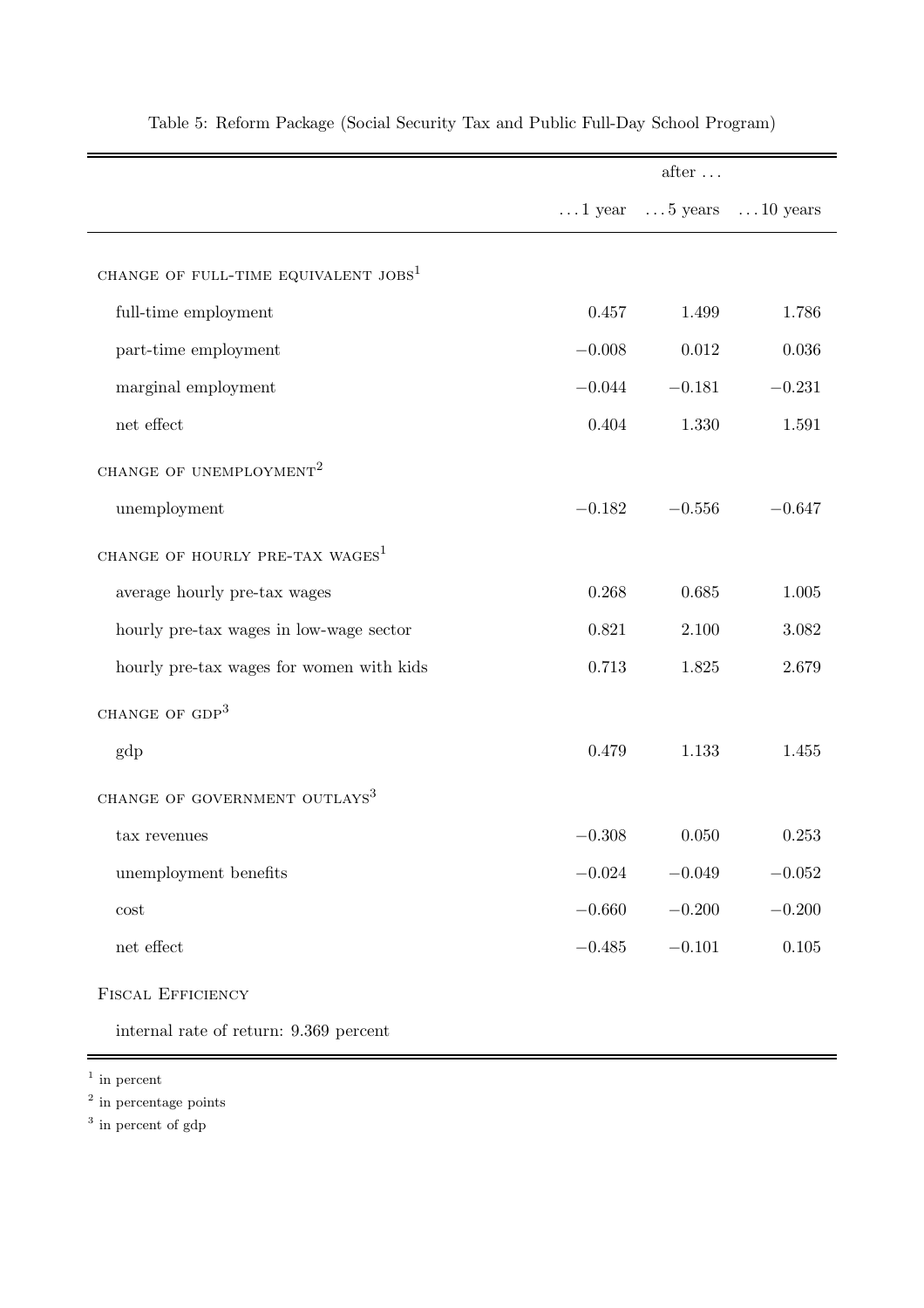



Figure 2: Unemployment Rate (Social Security Tax Reform)

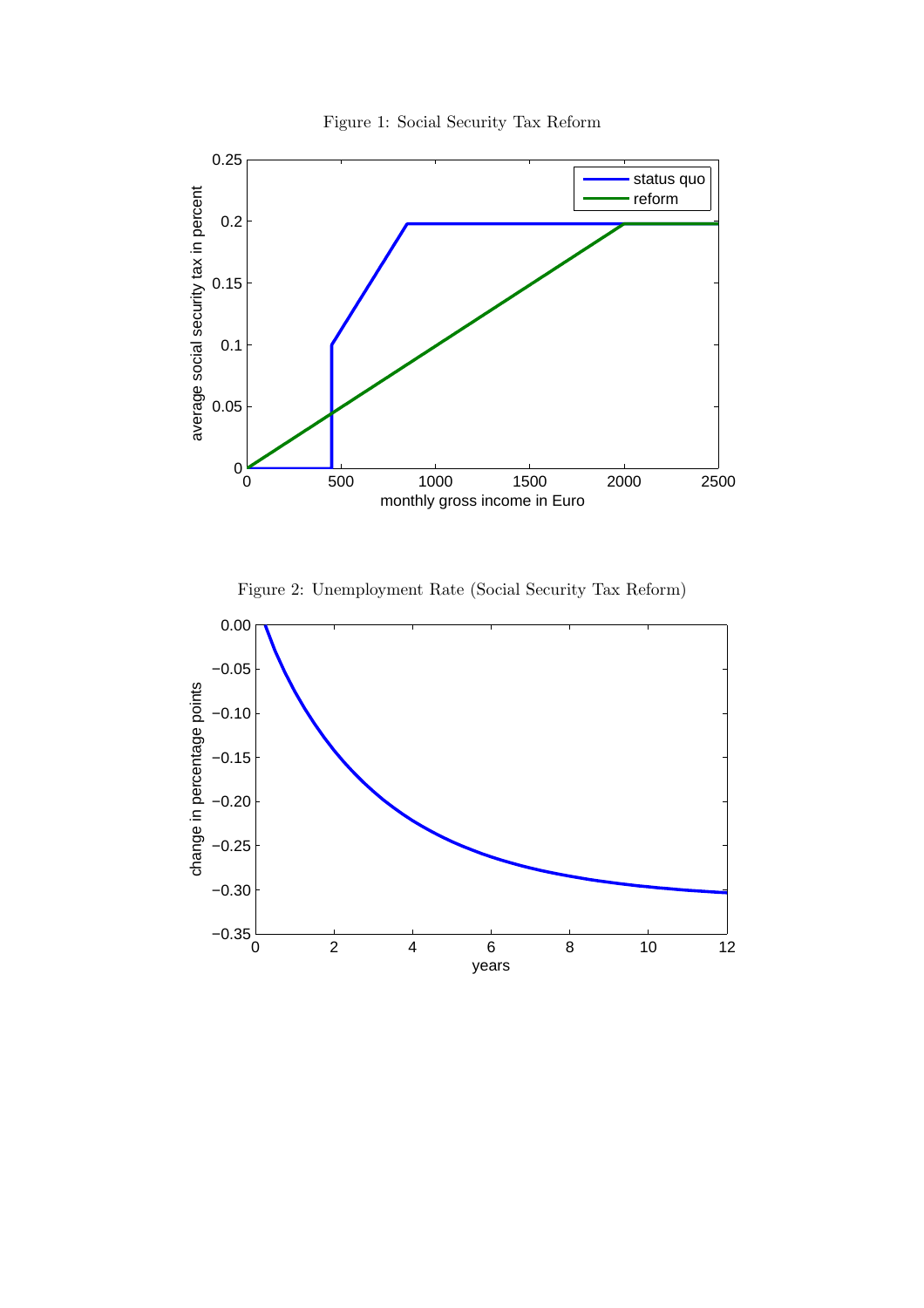

Figure 3: Employment: Full-Time Equivalent Jobs (Social Security Tax Reform)

Figure 4: Hourly Pre-Tax Wage (Social Security Tax Reform)

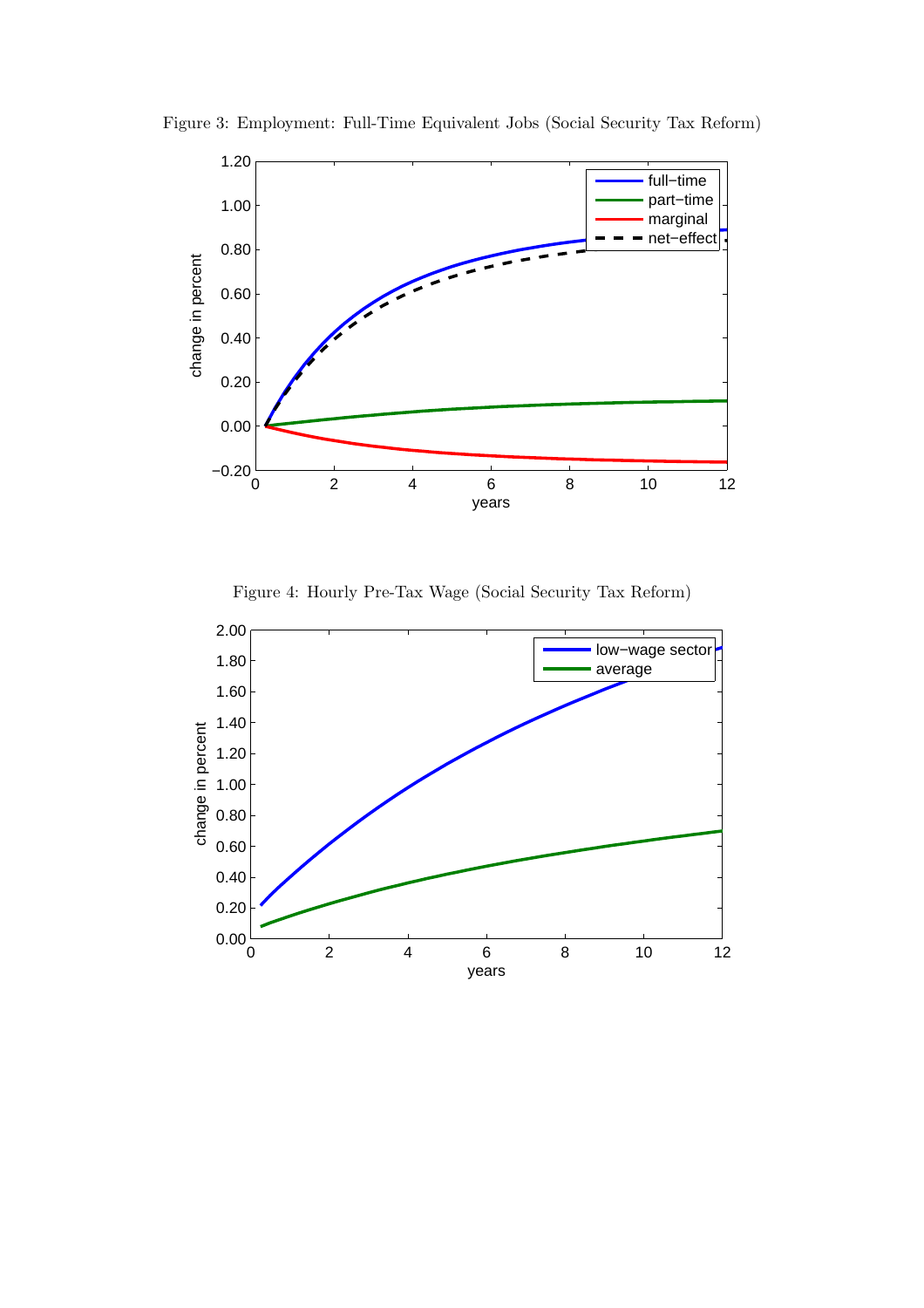

Figure 5: Output (Social Security Tax Reform)



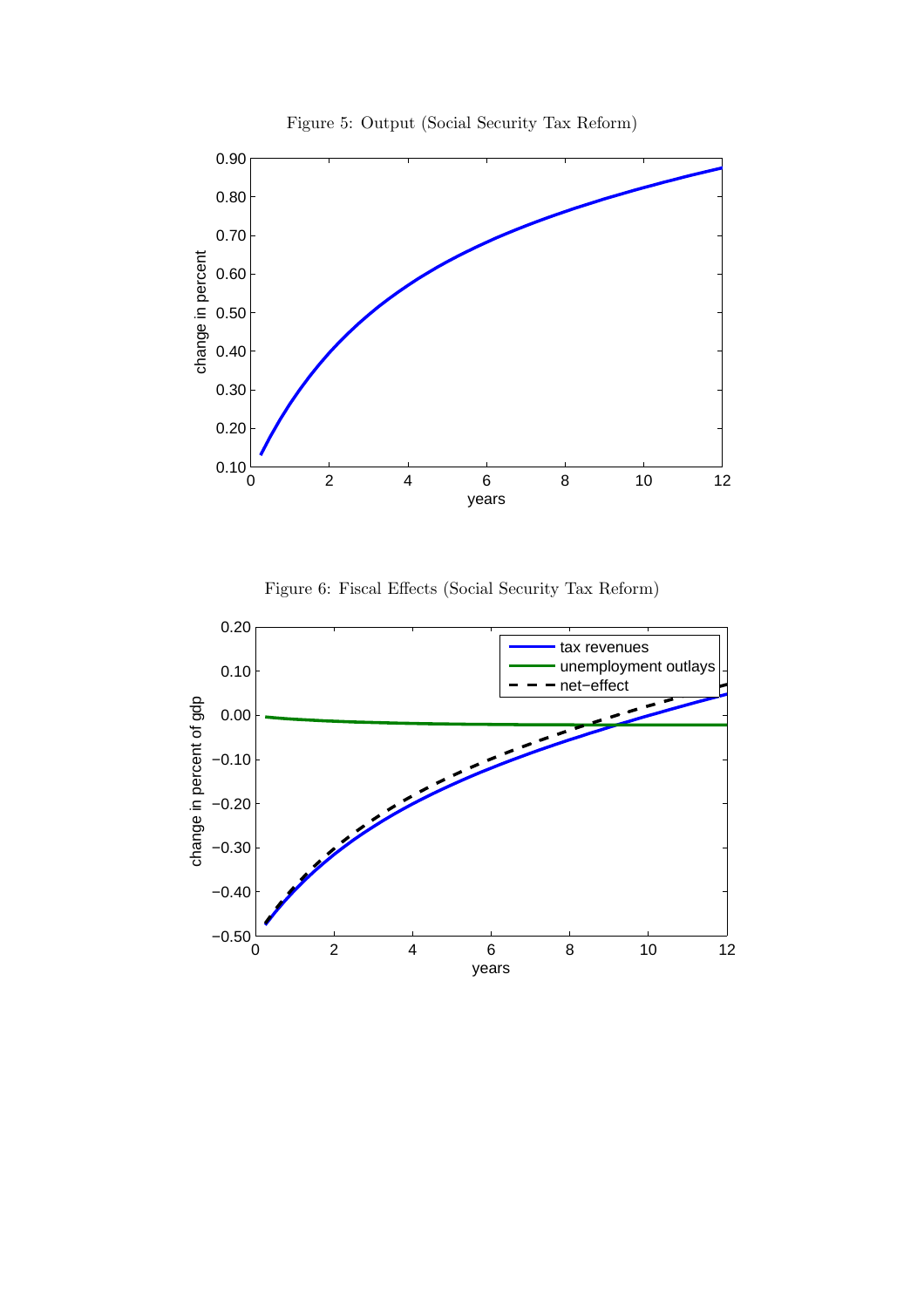

Figure 7: Unemployment Rate (Public Full-Day School Program)

Figure 8: Employment: Full-Time Equivalent Jobs (Public Full-Day School Program)

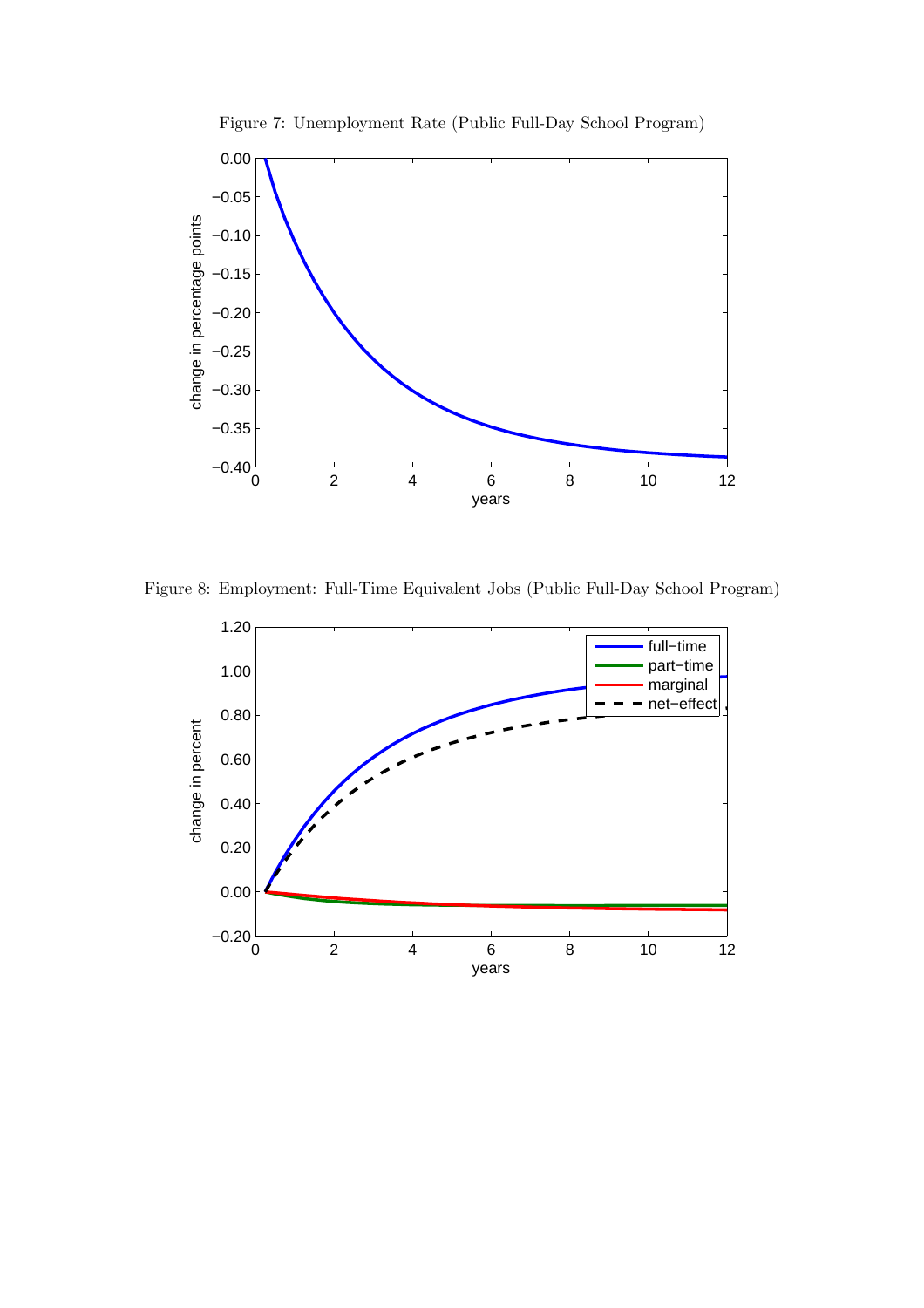

Figure 9: Hourly Pre-Tax Wage (Public Full-Day School Program)



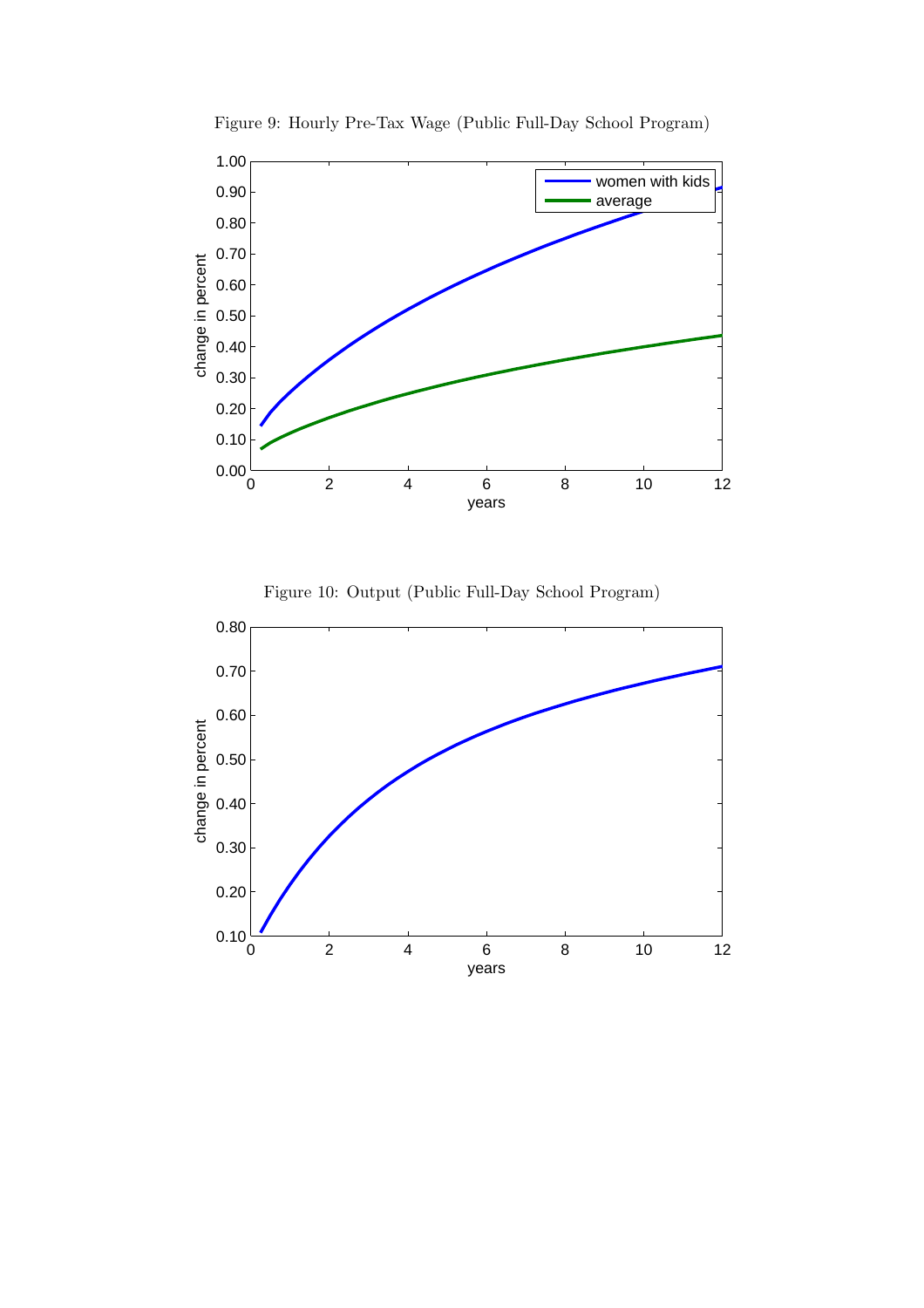

Figure 11: Fiscal Effects (Public Full-Day School Program)

Figure 12: Unemployment Rate (Deregulation of Professional Services)

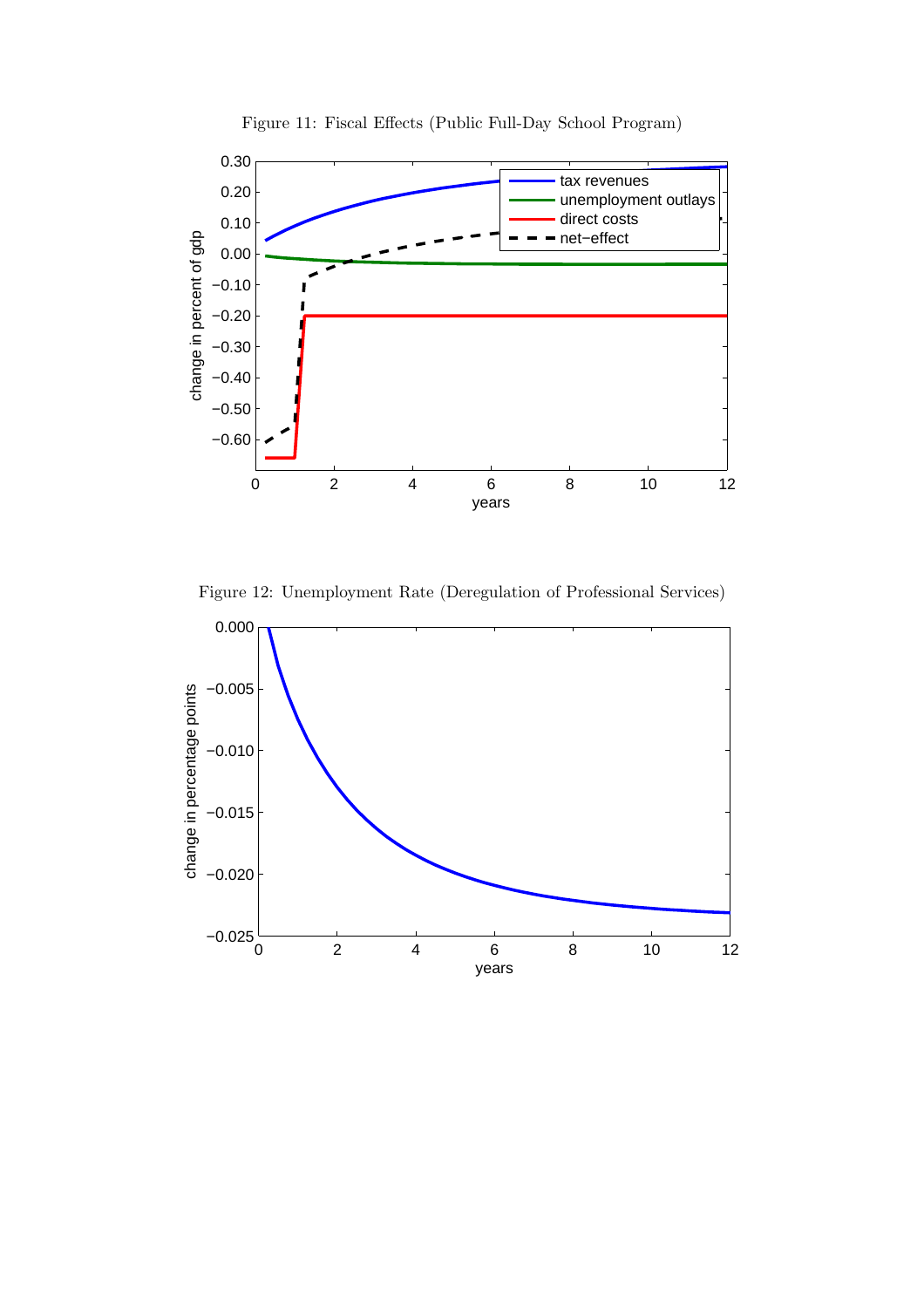

Figure 13: Employment: Full-Time Equivalent Jobs (Deregulation of Professional Services)

Figure 14: Hourly Pre-Tax Wage (Deregulation of Professional Services)